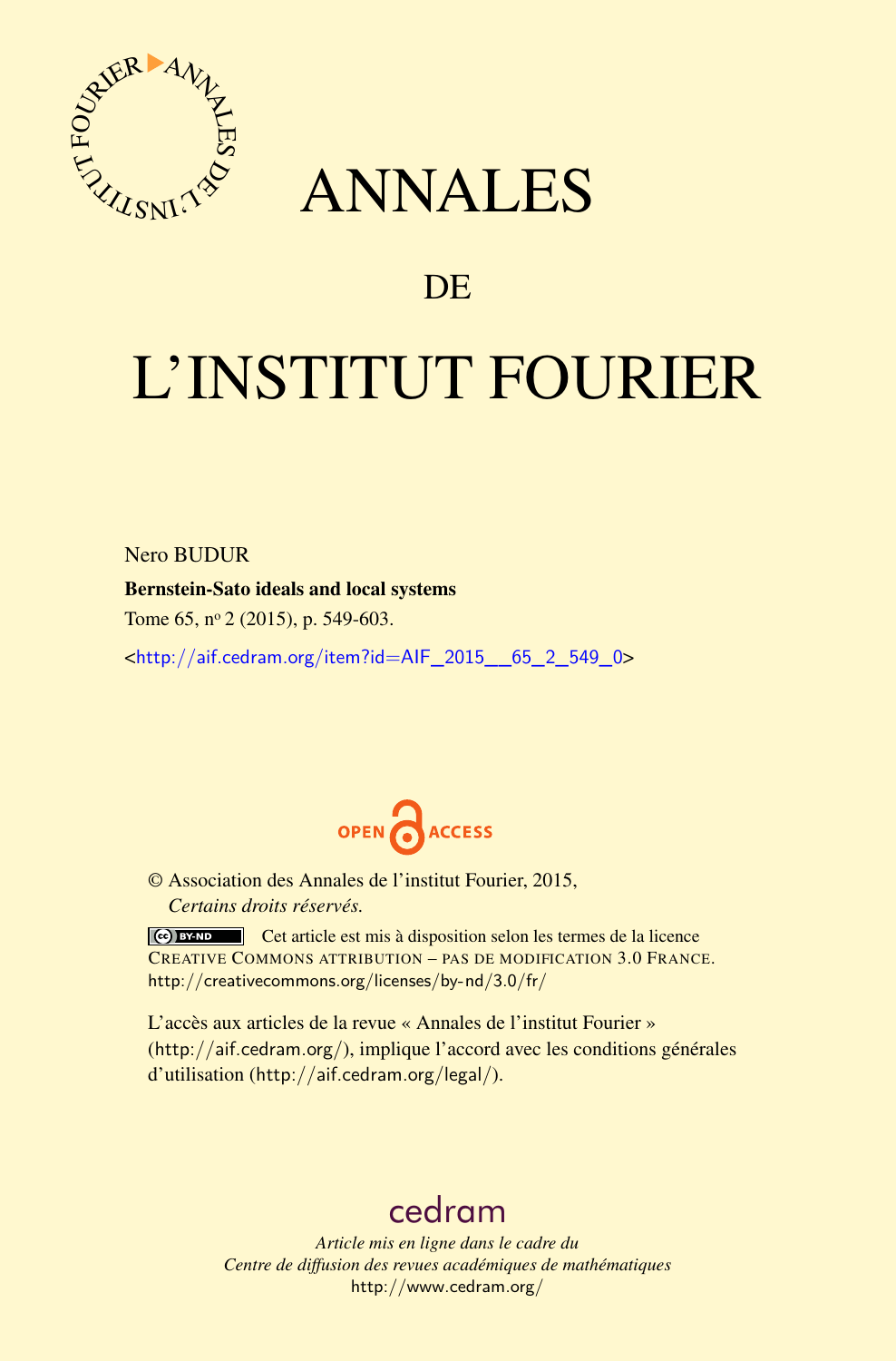# BERNSTEIN-SATO IDEALS AND LOCAL SYSTEMS

# **by Nero BUDUR (\*)**

ABSTRACT. — The topology of smooth quasi-projective complex varieties is very restrictive. One aspect of this statement is the fact that natural strata of local systems, called cohomology support loci, have a rigid structure: they consist of torsion-translated subtori in a complex torus. We propose and partially confirm a relation between Bernstein-Sato ideals and local systems. This relation gives yet a different point of view on the nature of the structure of cohomology support loci of local systems. The main result is a partial generalization to the case of a collection of polynomials of the theorem of Malgrange and Kashiwara which states that the Bernstein-Sato polynomial of a hypersurface recovers the monodromy eigenvalues of the Milnor fibers of the hypersurface. We also address a multi-variable version of the Monodromy Conjecture, prove that it follows from the usual single-variable Monodromy Conjecture, and prove it in the case of hyperplane arrangements.

Résumé. — La topologie des variétés lisses quasi-projectives est très restrictive. Par exemple, les lieux des sauts pour la cohomologie des systèmes locaux sont des translatés par un point de torsion des sous-tores d'un tore complexe. Nous proposons et confirmons partiallement une relation entre idéaux de Bernstein-Sato et systèmes locaux. Cela donne une nouvelle perspective sur la structure des lieux des sauts pour la cohomologie. Le résultat principal est une généralisation partielle pour le cas de plusieurs polynômes du théorème de Malgrange et Kashiwara qui affirme que le polynôme de Bernstein-Sato d'une hypersurface donne les valeurs propres de la monodromie sur les fibres du Milnor de l'hypersurface. Nous abordons aussi une version à plusieurs variables de la Conjecture de Monodromie, nous prouvons qu'elle résulte de la version à une variable, et nous la prouvons pour les arrangements d'hyperplanes.

Keywords: Bernstein-Sato ideal, Bernstein-Sato polynomial, *b*-function, D-modules, local systems, cohomology jump loci, characteristic variety, Sabbah specialization, Alexander module, Milnor fiber, Monodromy Conjecture, hyperplane arrangements.

Math. classification: 14F10, 32S40, 14B05, 32S05, 32S22.

<sup>(\*)</sup> We would like to thank V. Levandovskyy for help with computing examples and for corrections. For computations of the Bernstein-Sato ideals in this paper we used the library dmod.lib in SINGULAR [\[13,](#page-53-0) [25\]](#page-54-0). We would also like to thank F. J. Castro-Jiménez, A. Dimca, A. Libgober, L. Maxim, M. Schulze, V. Shende, W. Veys, U. Walther, and Y. Yoon for helpful discussions, and the University of Nice for hospitality during writing part of the article. Special thanks are due to B. Wang who helped correct many mistakes in the original version. This work was partially supported by the National Security Agency grant H98230-11-1-0169 and by the Simons Foundation grant 245850.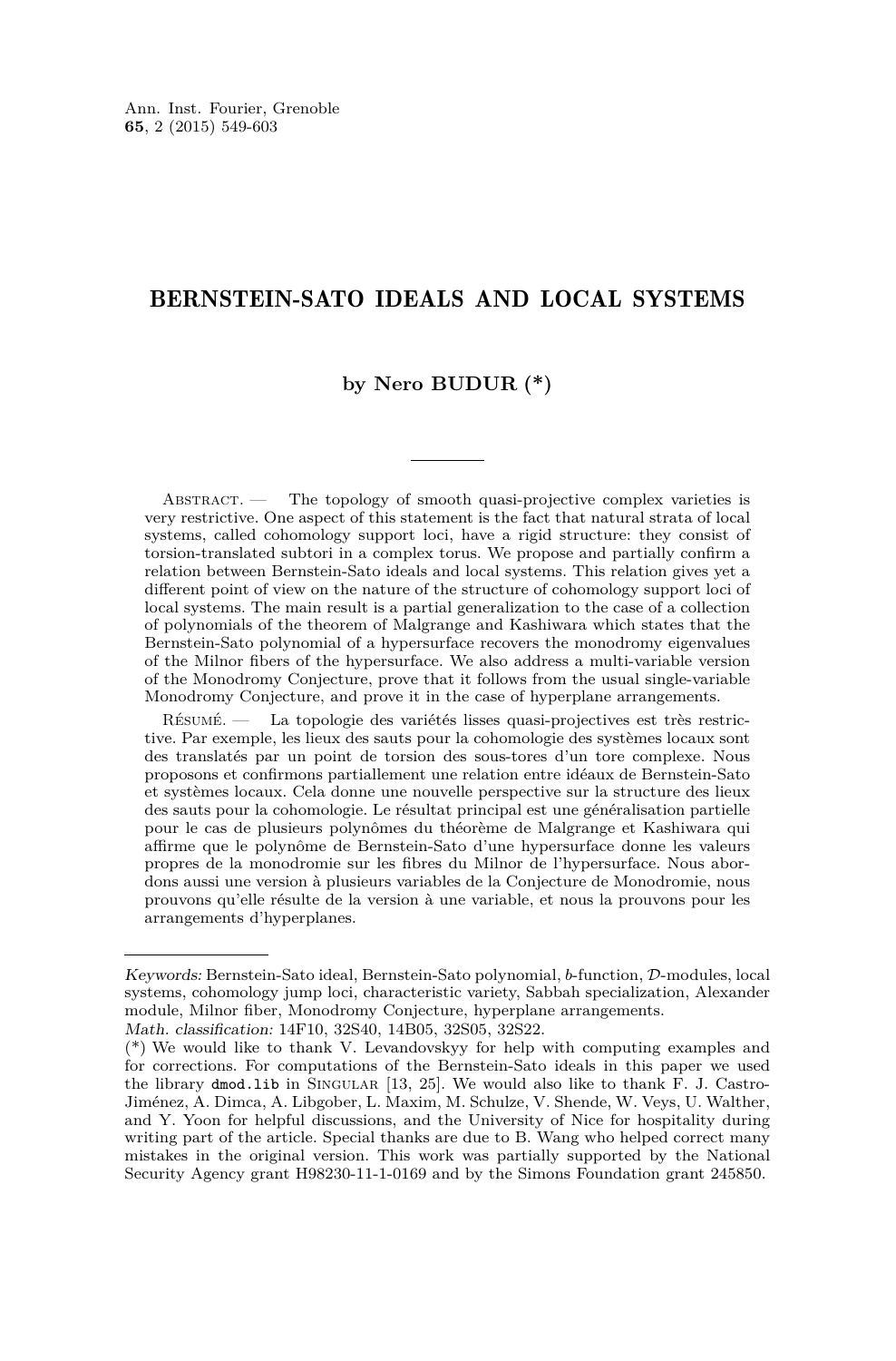# **1. Introduction**

#### **1.1. Bernstein-Sato ideals and local systems.**

<span id="page-2-0"></span>We first propose a conjectural picture relating Bernstein-Sato ideals with local systems. It is known that the topology of smooth quasi-projective complex varieties is very restrictive. One aspect of this statement is the fact that natural strata of local systems, called cohomology jump loci, have a rigid structure: they consist of torsion-translated subtori in a complex torus, see Budur-Wang [\[11\]](#page-53-0). The structure of cohomology jump loci in various setups is the main theme in previous works such as Green-Lazarsfeld [\[19,](#page-53-0) [20\]](#page-53-0), Arapura [\[1,](#page-53-0) [2\]](#page-53-0), Simpson [\[42\]](#page-54-0), Budur [\[9\]](#page-53-0), Libgober [\[27\]](#page-54-0), Dimca-Papadima-Suciu [\[17\]](#page-53-0), Popa-Schnell [\[37\]](#page-54-0), Dimca-Papadima [\[16\]](#page-53-0). The union of the cohomology jump loci forms the cohomology support locus. The conjectural picture we propose gives yet a different point of view on the nature of the structure of cohomology support loci of local systems.

To be more precise, let  $F = (f_1, \ldots, f_r)$  be a collection of non-zero polynomials  $f_i$  in  $\mathbb{C}[x_1,\ldots,x_n]$ . The Bernstein-Sato ideal of *F* is the ideal  $B_F$ generated by polynomials  $b \in \mathbb{C}[s_1, \ldots, s_r]$  such that

$$
b(s_1, \ldots, s_r) f_1^{s_1} \cdots f_r^{s_r} = P f_1^{s_1 + 1} \cdots f_r^{s_r + 1}
$$

for some algebraic differential operator

$$
P \in \mathbb{C}\left[x_1,\ldots,x_n,\frac{\partial}{\partial x_1},\ldots,\frac{\partial}{\partial x_n},s_1,\ldots,s_r\right].
$$

The existence of non-zero Bernstein-Sato ideals *B<sup>F</sup>* has been proved by Sabbah [\[39\]](#page-54-0), see also Bahloul [\[3\]](#page-53-0) and Gyoja [\[21\]](#page-53-0). In the one-variable case  $r = 1$ , the monic generator of the ideal  $B_F$  is the classical Bernstein-Sato polynomial. In general, the ideal  $B_F$  and its radical are not always principal, for such examples see Bahloul-Oaku [\[4,](#page-53-0) §4.1]. The ideal *B<sup>F</sup>* is generated by polynomials with coefficients in the subfield of  $\mathbb C$  generated by the coefficients of *F* [\[4,](#page-53-0) §4].

CONJECTURE 1.1. — The Bernstein-Sato ideal  $B_F$  is generated by products of linear polynomials of the form

$$
\alpha_1s_1+\ldots+\alpha_r s_r+\alpha
$$

with  $\alpha_j \in \mathbb{Q}_{\geqslant 0}$ , and  $\alpha \in \mathbb{Q}_{>0}$ .

This would imply the same for the radical ideal of *B<sup>F</sup>* . The conjecture would refine a result of Sabbah [\[39\]](#page-54-0) and Gyoja [\[21\]](#page-53-0) which states that *B<sup>F</sup>* contains at least one element of this type. In the one-variable case  $r = 1$ ,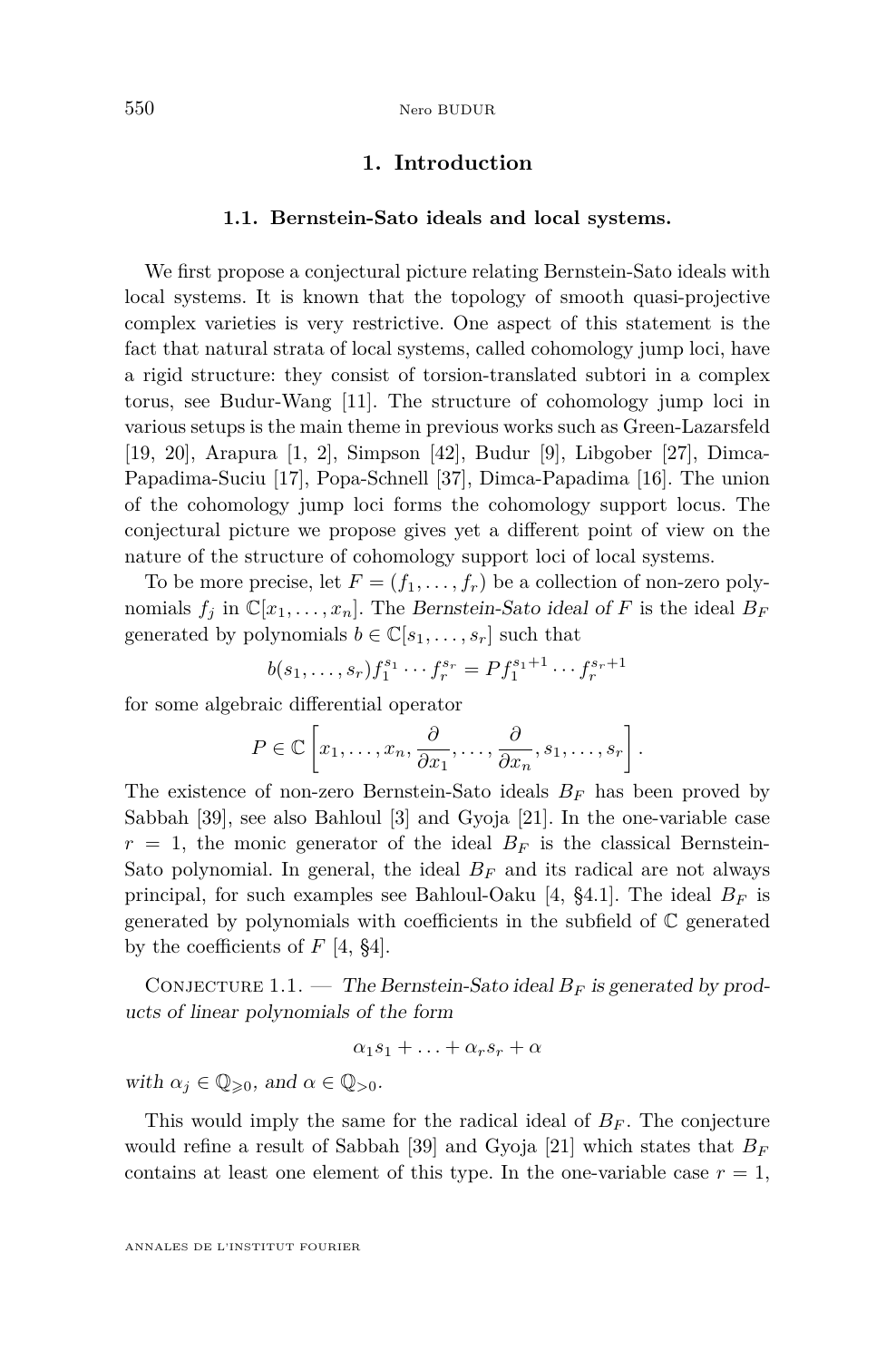Conjecture [1.1](#page-2-0) is due to Kashiwara [\[23\]](#page-54-0). When  $n = 2$ , every element of  $B_F$ is divisible by the linear polynomials defining  $(r-1)$ -dimensional faces of the jumping polytopes of the local mixed multiplier ideals of  $f_1, \ldots, f_r$ , by Cassou-Noguès and Libgober [\[12,](#page-53-0) Theorem 4.1].

We have originally arrived to conjecture that Bernstein-Sato ideals have this particular shape from computing examples with the library dmod.lib in Singular [\[13,](#page-53-0) [25\]](#page-54-0). This paper evolved out of the effort to understand this behavior. The interpretation of this behavior in terms of cohomology support loci of local systems which we give in this paper is new to our knowledge.

Apart from the positivity statement, Conjecture [1.1](#page-2-0) can be seen as the consequence of the following situation, similar to ones occurring frequently in arithmetic geometry and model theory. Let

$$
Exp: \mathbb{C}^r \longrightarrow (\mathbb{C}^*)^r
$$

be the map  $x \mapsto \exp(2\pi i x)$ . We conjecture that Exp of the zero locus  $V(B_F)$  of the Bernstein-Sato ideal  $B_F$  satisfies the conditions of the following result of M. Laurent:

THEOREM 1.2. — [\[24\]](#page-54-0) Let *Z* be a Zariski closed subset of  $(\mathbb{C}^*)^r$  defined over  $\overline{Q}$  with a Zariski dense subset of torsion points. Then *Z* is a finite union of torsion translates of complex subtori.

Since in all computed examples  $Exp(V(B_F))$  satisfies the assumptions of Theorem 1.2, the interesting question is then: where do the torsion translates of subtori come from? Next, we will formulate a conjecture answering this question. We will then prove this conjecture in one direction and almost prove it in the other direction as well.

The idea is that one can produce lots of torsion points by restricting to one-parameter subgroups using the classical result of Malgrange and Kashiwara for the hypersurfaces  $f_1^{m_1} \dots f_r^{m_r}$ . Then the torsion-translated subtori are obtained by interpolating over all one-parameter restrictions the Milnor monodromies, or equivalently the nearby cycles complexes, of these hypersurfaces. The interpolation is achieved by Sabbah's specialization complex attached to  $F = (f_1, \ldots, f_r)$ . We show that the support of the Sabbah's specialization complex is related with cohomology support loci of rank one local systems.

Let us give more details now. It is important for the rest of the paper to work locally at a point *x* in

$$
X:=\mathbb{C}^n.
$$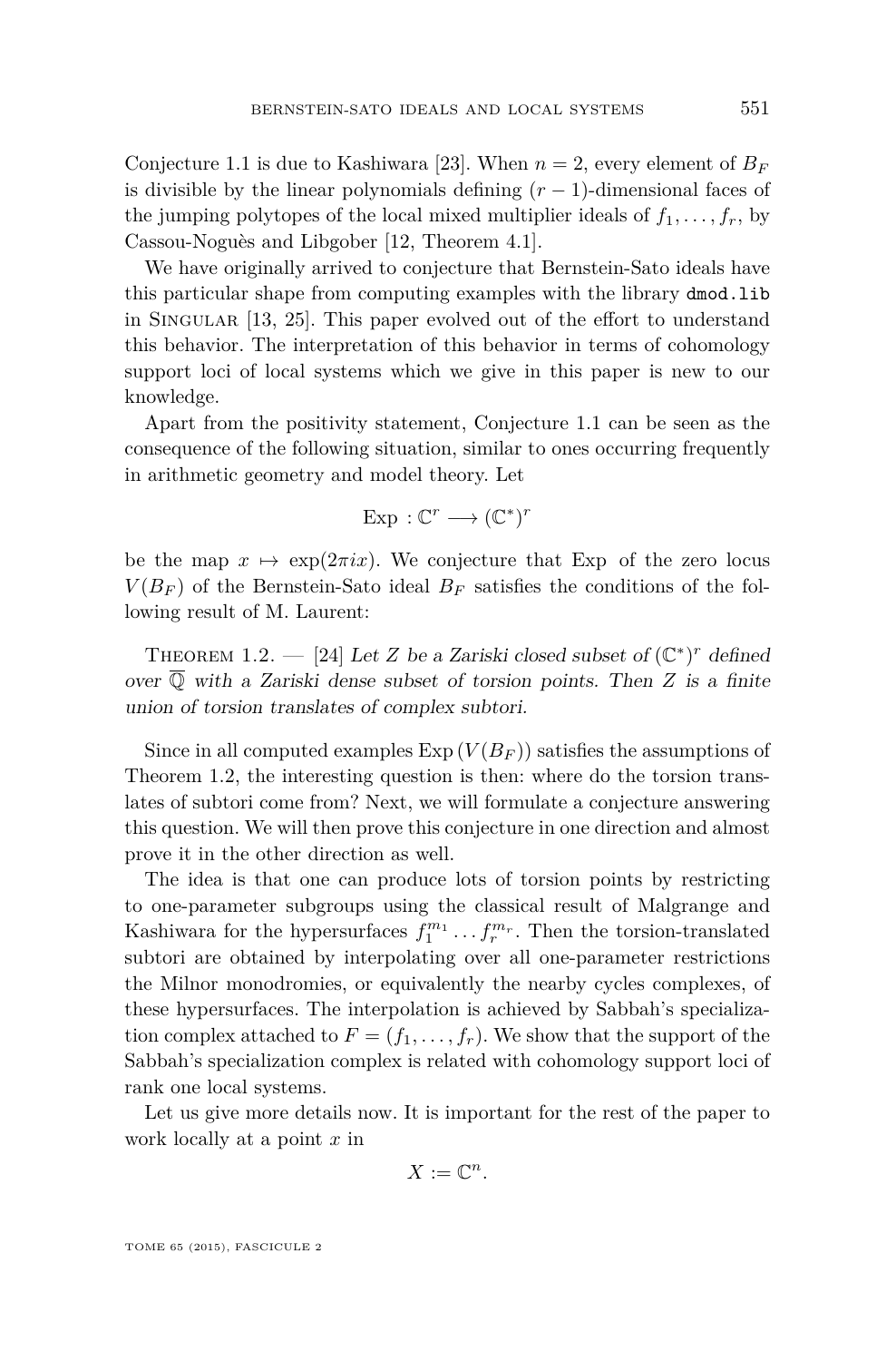In this case, we replace in all the above  $B_F$  by the local Bernstein-Sato ideal  $B_{F,x}$  of the germ of  $F$  at  $x$  and we also propose the local version of Conjecture [1.1.](#page-2-0) It is known that

$$
B_F = \bigcap_{x \in X} B_{F,x},
$$

see [\[4,](#page-53-0) Corollary 6]. Thus, letting  $V(I)$  denote the zero locus of an ideal *I*,

$$
V(B_F) = \bigcup_{x \in X} V(B_{F,x}),
$$

so the local version implies the global version of Conjecture [1.1](#page-2-0) for the radical ideals. Moreover, this is a finite union since there is a constructible stratification of *X* such that for *x* running over a given stratum the Bernstein-Sato ideal at *x* is constant [\[7\]](#page-53-0).

The relation with local systems is in two steps. First, we propose a generalization of the well-known result of Kashiwara [\[22\]](#page-54-0) and Malgrange [\[30\]](#page-54-0) which states that the roots of the classical Bernstein-Sato polynomial of a polynomial germ *f* give the monodromy eigenvalues on the Milnor fiber. In this case, the cohomology of the Milnor fiber is packaged into Deligne's nearby cycles complex  $\psi_f C_X$ . When  $r \geq 1$ , a generalization of Deligne's nearby cycles functor is the Sabbah specialization functor

$$
\psi_F: D_c^b(X, \mathbb{C}) \to D_c^b(D, A),
$$

where

$$
D := \bigcup_{j=1}^r V(f_j)
$$

is the union of the zero loci of the  $f_j$ ,

$$
A := \mathbb{C}[t_1, t_1^{-1}, \dots, t_r, t_r^{-1}],
$$

and  $D_c^b(., R)$  is the bounded derived category of constructible sheaves in the analytic topology over a ring *R*. This functor has been introduced in [\[40\]](#page-54-0). The action of *A* on  $\psi_F C_X$  generalizes the monodromy of the Milnor fiber from the case  $r = 1$ .

For a point *x* in *D*, denote by

$$
\mathrm{Supp\,}_x(\psi_F\mathbb{C}_X)
$$

the support of  $\psi_F C_X$  at *x* as an *A*-module, see Definition [3.4.](#page-15-0) The ambient space of the support is the torus  $(\mathbb{C}^*)^r$  with affine coordinate ring A. For our purposes, we have to take into account the possibility that some  $f_j$  do not vanish at *x*, and thus we are lead to define the uniform support

$$
\operatorname{Supp} \, _x^{unif}(\psi_F \mathbb{C}_X) \quad \subset \quad (\mathbb{C}^*)^r,
$$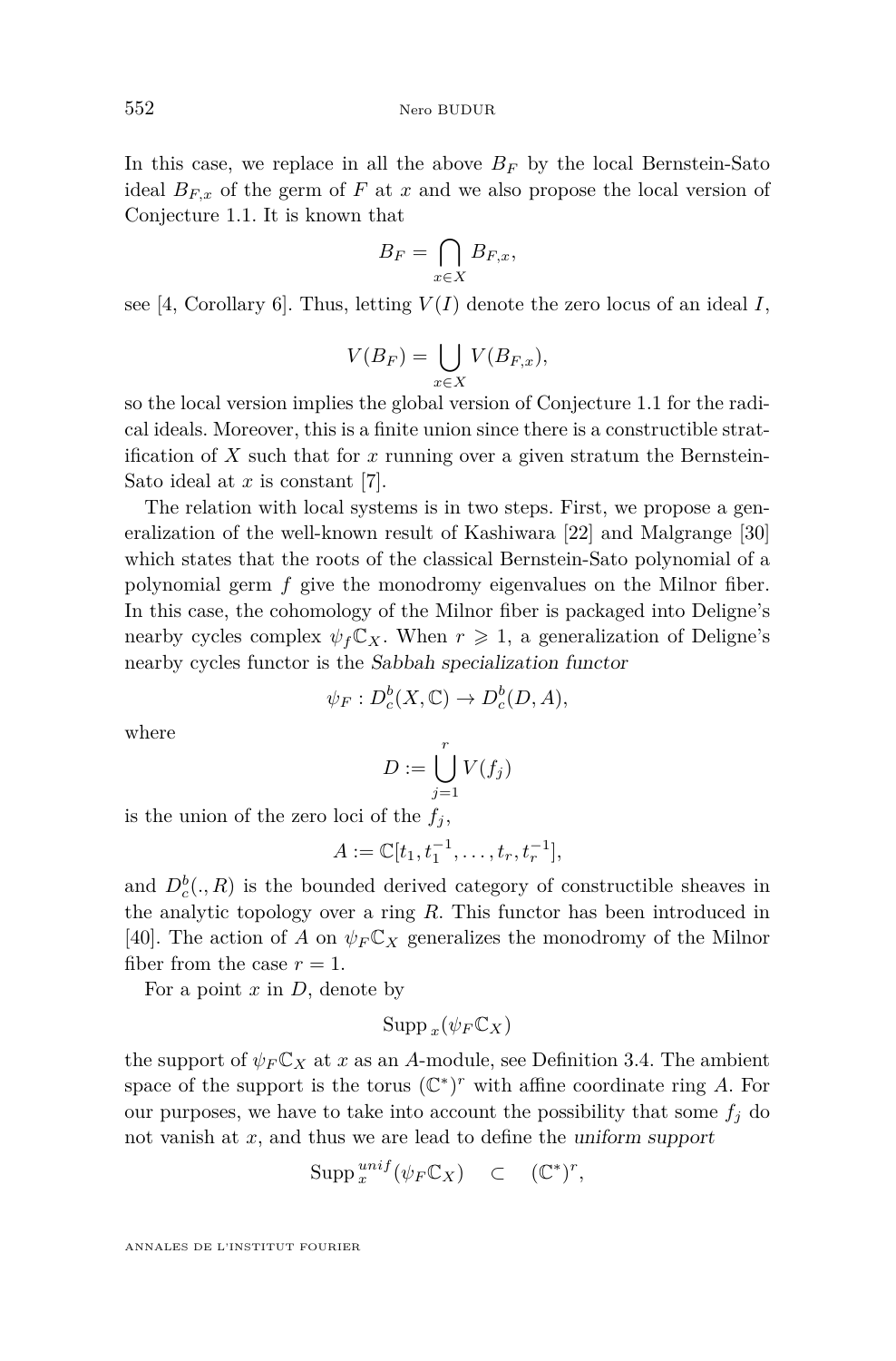<span id="page-5-0"></span>see Definition [3.15.](#page-19-0) See [\[32,](#page-54-0) 3.8.1] for the next result in the *l*-adic setting:

THEOREM 1.3. — Supp  $^{unif}_{x}(\psi_F \mathbb{C}_X)$  is a finite union of torsion translated subtori of  $(\mathbb{C}^*)^r$ .

The following would generalize the classical result of Kashiwara and Malgrange.

CONJECTURE 1.4.

$$
\operatorname{Exp}\left(V(B_{F,x})\right) = \bigcup_{y \in D \text{ near } x} \operatorname{Supp} \, {}^{unif}_{y}(\psi_F \mathbb{C}_X).
$$

The union is taken over points  $y \in D$  in a small ball around x. However, one can take only the general points *y* of a fine enough stratification of the singular locus of *D*. Conjecture 1.4 almost implies Conjecture [1.1](#page-2-0) for codimension part of the radical of the Bernstein-Sato ideal:

Proposition 1.5. — Assume Conjecture 1.4. Let *Z* be an irreducible component of  $V(B_{F,x})$ . If *Z* has codimension 1, then *Z* is the zero locus of a linear polynomial of the form

$$
\alpha_1s_1+\ldots+\alpha_r s_r+\alpha
$$

with  $\alpha_j \in \mathbb{Q}_{\geqslant 0}$  and  $\alpha \in \mathbb{Q}_{>0}$ .

The case of hyperplane arrangements, where the support of the Sabbah specialization complex is a combinatorial invariant, provides a checking ground and evidence for Conjecture 1.4, see Corollary [1.11](#page-8-0) and the Remark thereafter. We show the following partial confirmation of Conjecture 1.4.

THEOREM 1.6.

$$
\operatorname{Exp}\left(V(B_{F,x})\right) \supset \bigcup_{y \in D \text{ near } x} \operatorname{Supp} \, {}^{unif}_{y}(\psi_F \mathbb{C}_X).
$$

We also make a significant step toward proving the converse of Theorem 1.6. Let  $\mathcal{D}_X$  be the sheaf of holomorphic differential operators on X.

PROPOSITION  $1.7.$  — The converse of Theorem 1.6, and so the Conjecture 1.4, holds for any *F* if the following holds for any *F* such that the  $f_i$ with  $f_i(x) = 0$  define mutually distinct reduced and irreducible hypersurface germs at *x*: locally at *x*, for all  $\alpha \in V(B_{F,x}),$ 

$$
\sum_{j=1}^{r} (s_j - \alpha_j) \mathcal{D}_X [s_1, \dots, s_r] f_1^{s_1} \dots f_r^{s_r} \neq \mathcal{D}_X [s_1, \dots, s_r] f_1^{s_1} \dots f_r^{s_r}
$$

modulo  $\mathcal{D}_X[s_1, \ldots, s_r] f_1^{s_1+1} \ldots f_r^{s_r+1}$ .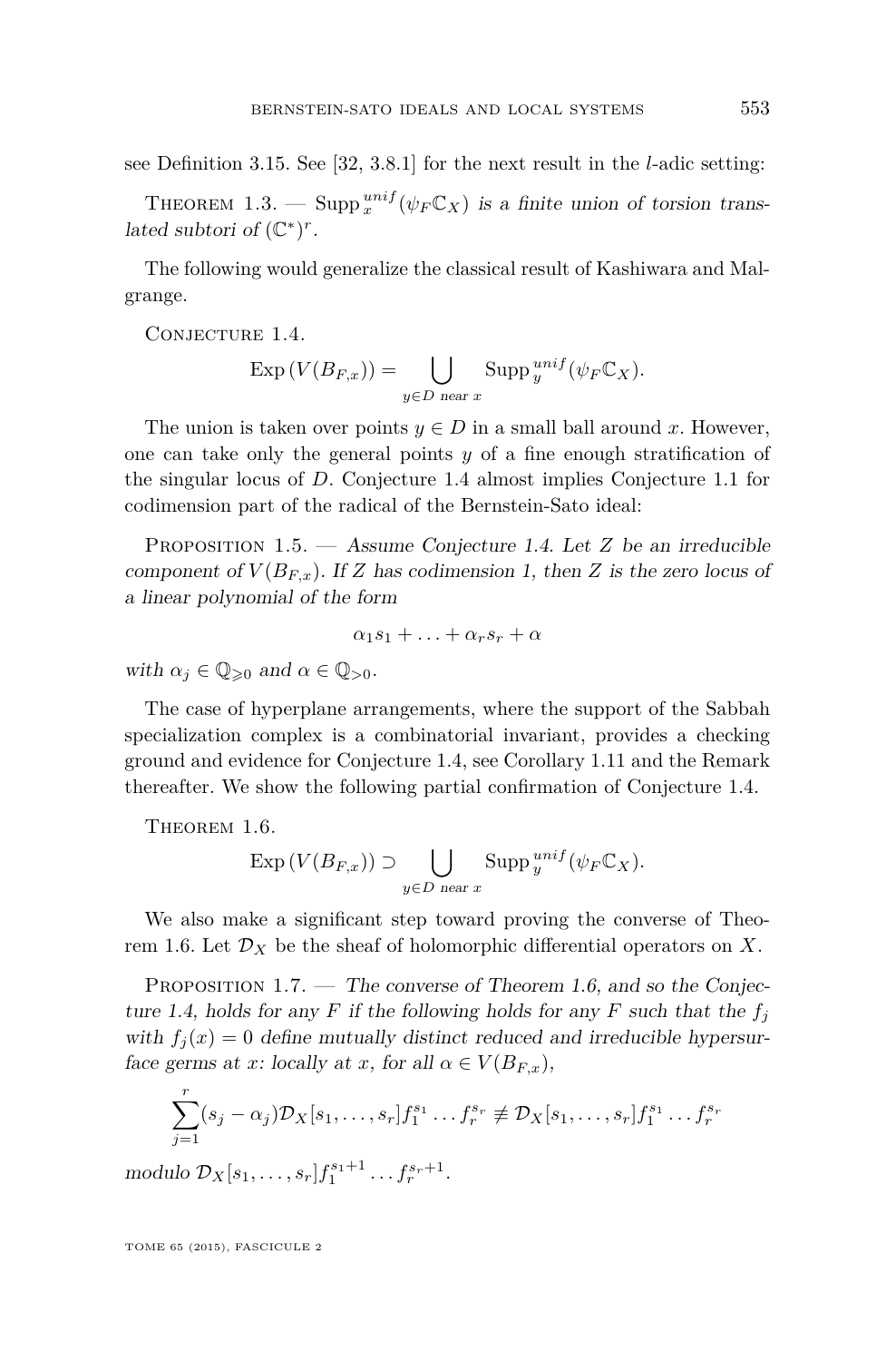<span id="page-6-0"></span>The relation of Bernstein-Sato ideals with local systems is achieved by relating the latter with the Sabbah specialization complex. For a connected finite CW-complex *M*, let *L*(*M*) denote the space of complex local systems of rank one on *M*. Then

$$
L(M) = \text{Hom}(H_1(M, \mathbb{Z}), \mathbb{C}^*).
$$

Define the cohomology support locus (also called the characteristic variety) of *M* to be the subset  $V(M)$  of  $L(M)$  consisting of local systems with nontrivial cohomology,

$$
(1.1) \t\mathcal{V}(M) := \{ \mathcal{L} \in L(M) \mid H^k(M, \mathcal{L}) \neq 0 \text{ for some } k \}.
$$

There are more refined cohomology jump loci of *M* which can be defined, but we will not be concerned with them in this article. It is known that  $\mathcal{V}(M)$  is a Zariski closed subset of  $L(M)$  defined over  $\mathbb{O}$ .

For a point *x* in *X*, let  $U_{F,x}$  be the complement of *D* in a small open ball centered at *x*,

$$
U_{F,x} := \text{Ball}_x \setminus (\text{Ball}_x \cap D).
$$

There is a natural embedding of  $L(U_{F,x})$  into the torus  $(\mathbb{C}^*)^r$  induced by *F*.

THEOREM 1.8. — If the polynomials  $f_j$  with  $f_j(x) = 0$  define mutually distinct reduced and irreducible hypersurface germs at *x*, then

$$
\operatorname{Supp}_{x}(\psi_{F}\mathbb{C}_{X})=\mathcal{V}(U_{F,x}).
$$

There is absolutely no difficulty to understand the relation between  $\mathrm{Supp}_x(\psi_F \mathbb{C}_X)$  and cohomology support loci if the assumptions are dropped, cf. [3.9.](#page-27-0)

We can define the uniform cohomology support locus with respect to *F* at *x*, which we denote by  $\mathcal{V}^{unif}(U_{F,x})$ , such that it agrees with  $\text{Supp }_{x}^{unif}(\psi_{F}\mathbb{C}_{X})$  via Theorem 1.8, see Definition [3.16.](#page-20-0) Hence:

THEOREM 1.9. — If the polynomials  $f_j$  with  $f_j(x) = 0$  define mutually distinct reduced and irreducible hypersurface germs at *x*, then

$$
\operatorname{Exp}\left(V(B_{F,x})\right) \supset \bigcup_{y \in D \text{ near } x} \mathcal{V}^{unif}(U_{F,y}).
$$

Assuming Conjecture [1.4,](#page-5-0) equality holds.

Again, there is absolutely no difficulty to understand what happens if the assumptions are dropped.

Let us mention the connection with local Alexander modules. The cohomologies of the stalks of  $\psi_F \mathbb{C}_X$  are the multi-variable local homology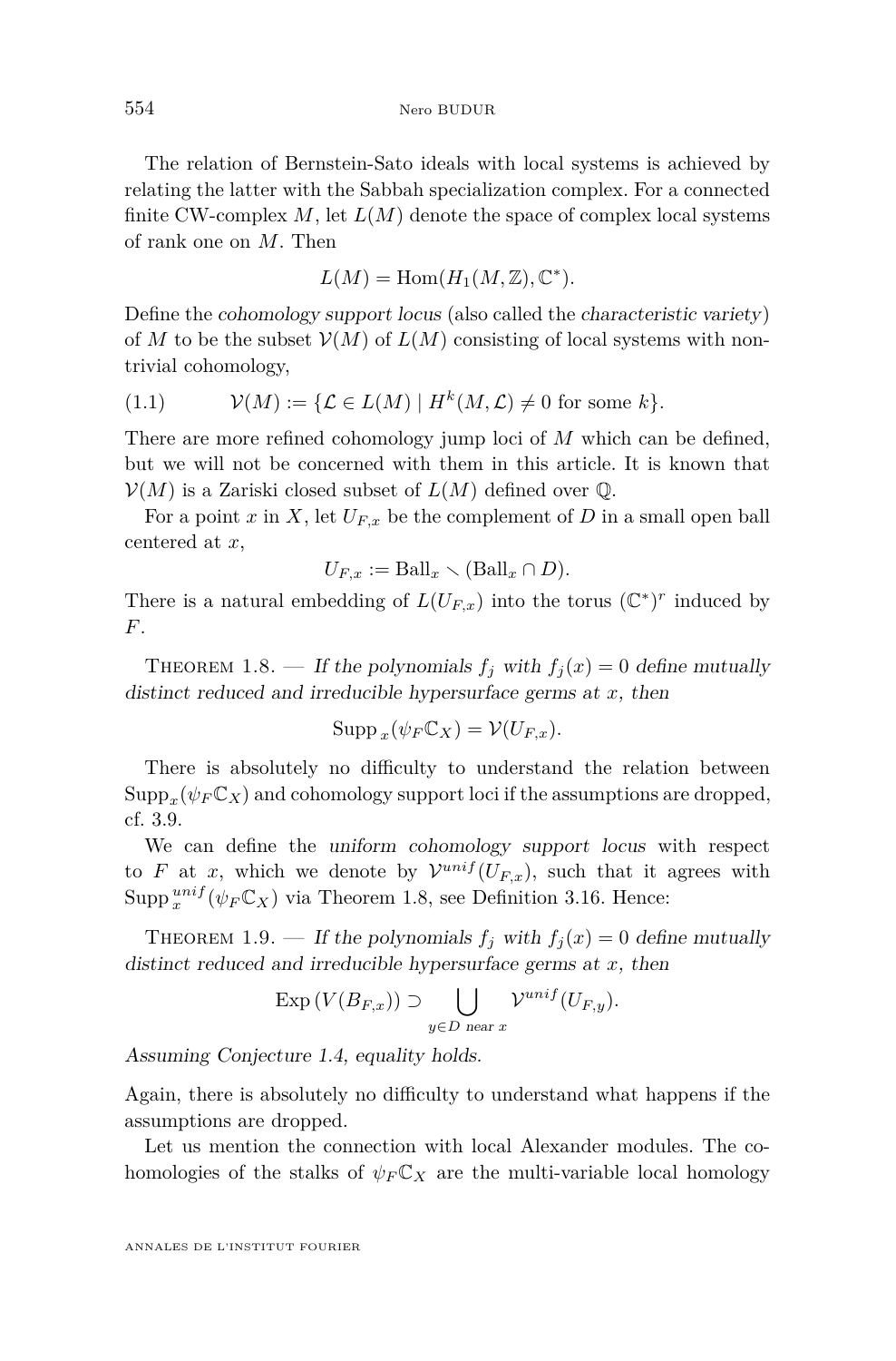<span id="page-7-0"></span>Alexander modules, as shown by Sabbah [\[40\]](#page-54-0), see Proposition [3.9.](#page-17-0) In the special case when all the polynomials  $f_i$  are homogeneous, the cohomologies of the stalk at the origin of  $\psi_F \mathbb{C}_X$  are the multi-variable universal homology Alexander modules introduced by Dimca-Maxim [\[15\]](#page-53-0), see Proposition [3.17.](#page-21-0)

#### **1.2. The geometry of Bernstein-Sato ideals.**

Next, information about uniform supports and cohomology support loci leads to better understanding of the question of what do zero loci of Bernstein-Sato ideals look like. In the case when all  $f_i$  are homogeneous polynomials, we give a formula which reduces the computation of uniforms supports to a lower-dimensional, but possibly non-homogeneous case, see Proposition [3.20.](#page-23-0) Hence, conjecturally, the same holds for  $\text{Exp}(V(B_F))$ . In particular, we obtain:

COROLLARY 1.10. — Let  $F = (f_1, \ldots, f_r)$  with  $0 \neq f_j \in \mathbb{C}[x_1, \ldots, x_n]$ irreducible and homogeneous of degree  $d_j$  defining mutually distinct hypersurfaces with  $gcd(d_1, ..., d_r) = 1$ . Let *V* be the complement in  $\mathbb{P}^{n-1}$  of the union of the zero loci of  $f_i$ . If  $\chi(V) \neq 0$ , then

$$
\{d_1s_1+\ldots+d_r s_r+k=0\}\subset V(B_F)
$$

for some  $k \in \mathbb{Z}$ .

It is tempting to conjecture that  $k = n$  in Corollary 1.10. We do so below for hyperplane arrangements.

In the case of hyperplane arrangements, the homogenous reduction formula can be applied repeatedly to obtain precise combinatorial formulas for the uniform supports of the Sabbah specialization complex, see Propo-sition [6.7.](#page-47-0) Let  $F = (f_1, \ldots, f_r)$  be such that  $f_j$  are non-zero linear forms defining mutually distinct hyperplanes. The following terminology is de-fined in Section [6.](#page-45-0) For an edge *W* of the hyperplane arrangement  $\prod_{j=1}^{r} f_j$ , let  $F_W$  be the restriction in the sense of hyperplane arrangements of  $F$  to *W*. Let

$$
F_W = \prod_{i=1}^{l_W} F_W^{(i)}
$$

be a total splitting of  $F_W$ . If we set  $F_W^{(i)} = (f_{1,W}^{(i)}, \ldots, f_{r,W}^{(i)}),$  let

$$
d_{j,W}^{(i)} := \deg f_{j,W}^{(i)}.
$$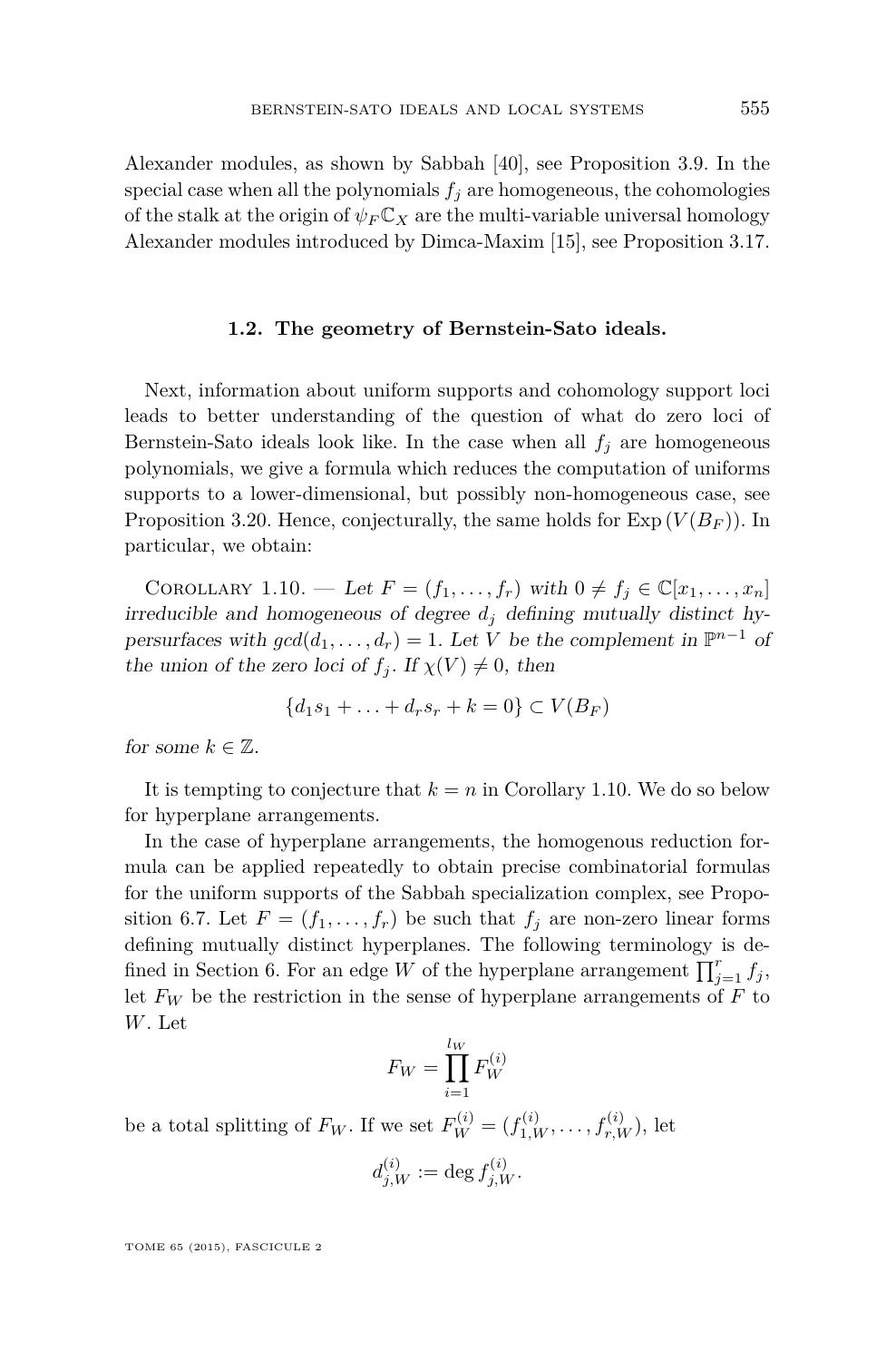<span id="page-8-0"></span>COROLLARY 1.11. — Let  $F = (f_1, \ldots, f_r)$  with  $f_j \in \mathbb{C}[x_1, \ldots, x_n]$  nonzero linear forms defining mutually distinct hyperplanes. Then

$$
\bigcup_{W} V(\langle t_1^{d_1^{(i)}} \dots t_r^{d_r^{(i)}} - 1 \mid i = 1, \dots, l_W \rangle) \quad \subset \quad \text{Exp}\,(V(B_F)),
$$

where the union is over the edges *W* of the hyperplane arrangement  $\prod_{j=1}^{r} f_j$ . Assuming Conjecture [1.4,](#page-5-0) equality holds.

Remark. — This corollary provides support for Conjecture [1.4](#page-5-0) in the sense that the conjectured equality in Corollary 1.11 can be checked for many particular examples, see Section [7.](#page-51-0) Note that the left-hand side is completely combinatorial. The conditions in the Corollary can be relaxed, see Remark [6.8,](#page-48-0) however we opted to keep only an esthetically cleaner statement.

By specializing  $F = (f_1, \ldots, f_r)$  to  $\prod_{j=1}^r f_r$  in the above Corollary we obtain the following. Let  $f$  be a hyperplane arrangement,  $f_W$  the restriction to the edge *W*, and  $f_W = \prod_{i=1}^{l_W} f_W^{(i)}$  a total splitting of  $f_W$ . Let  $d_W^{(i)} =$ deg  $f_W^{(i)}$ . Denote by  $b_f$  the classical one-variable Bernstein-Sato polynomial of  $f$ , and by  $M_{f,x}$  the Milnor fiber of  $f$  at  $x$ . With this notation:

COROLLARY 1.12. — Let  $f \in \mathbb{C}[x_1, \ldots, x_n]$  be a hyperplane arrangement. Then  $Exp(V(b_f))$ , which equals the set of all eigenvalues of the monodromy on  $H^{\bullet}(M_{f,x}, \mathbb{C})$  for *x* ranging over  $f^{-1}(0)$ , is a combinatorial invariant. If *f* is reduced, this is the set

$$
\bigcup_{W} V(\langle t^{d^{(i)}_W} - 1 \mid i = 1, \dots, l_W \rangle),
$$

where the union is over the edges *W* of *f*.

In contrast, U. Walther has announced that the Bernstein-Sato polynomial  $b_f$  of a hyperplane arrangement is not a combinatorial invariant. A different proof of Corollary 1.12 involving [\[26,](#page-54-0) Theorem 3.1] was noticed and communicated to us by A. Libgober.

The following is a multi-variable generalization of [\[10,](#page-53-0) Conjecture 1.2]. This statement has implications for the Multi-Variable Strong Monodromy Conjecture, see Theorem [1.18](#page-10-0) below.

CONJECTURE 1.13. — Let  $F = (f_1, \ldots, f_r)$ , where  $f_j$  are central hyperplane arrangements in  $\mathbb{C}^n$ , not necessarily reduced, of degree  $d_j$ , and  $\prod_{j=1}^r f_j$  is a central essential indecomposable hyperplane arrangement. Then

$$
\{d_1s_1 + \ldots + d_r s_r + n = 0\} \subset V(B_F).
$$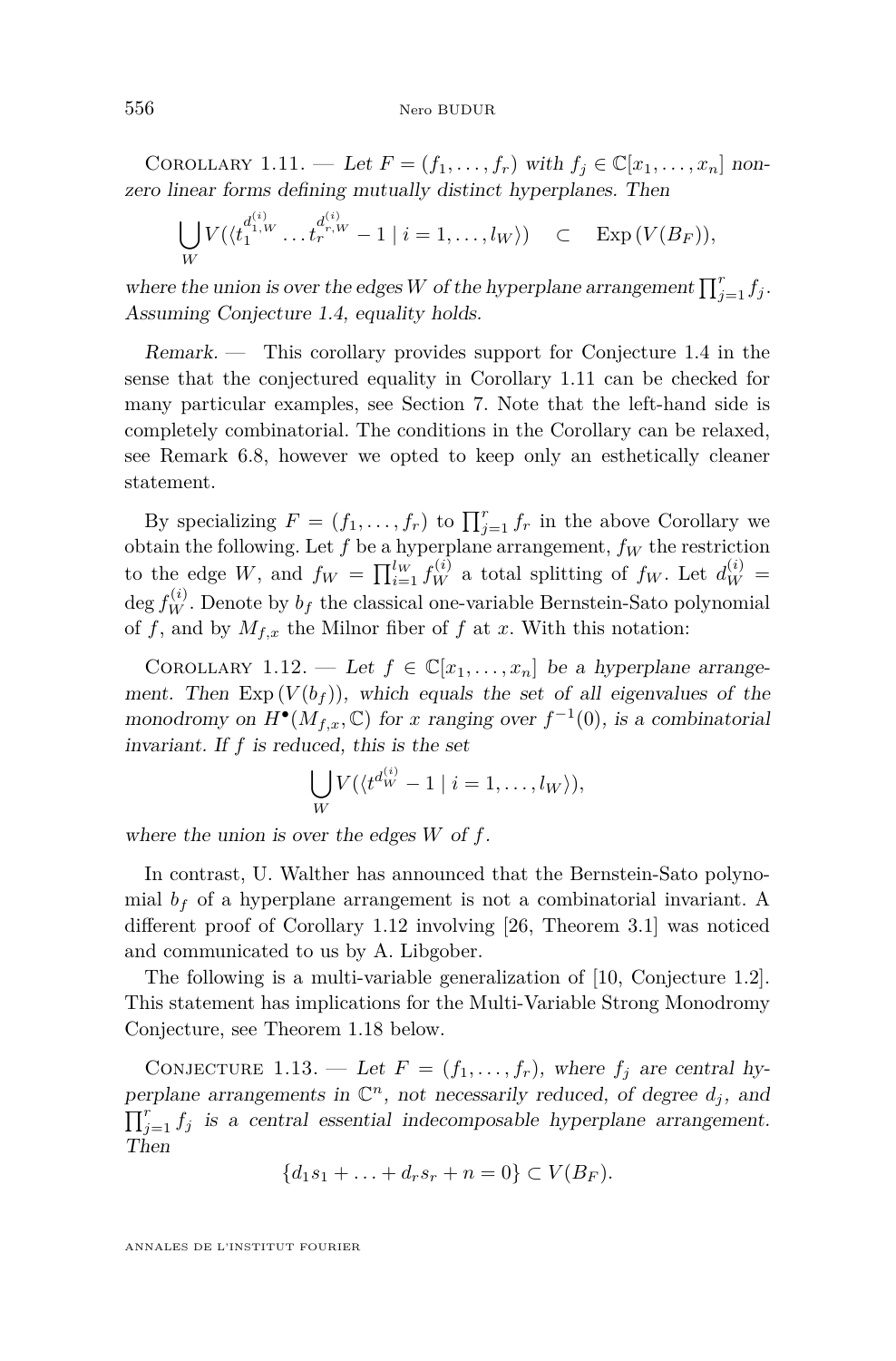#### **1.3. Multi-Variable Monodromy Conjecture.**

<span id="page-9-0"></span>We discuss the relation between multi-variable topological zeta functions on one hand, and Sabbah specialization complexes and Bernstein-Sato ideals, on other hand.

Let  $F = (f_1, \ldots, f_r)$  with  $0 \neq f_i \in \mathbb{C}[x_1, \ldots, x_n]$ . We keep the notation from 1.1. Let  $\mu: Y \to X$  be a log resolution of  $\prod_j f_j$ . Let  $E_i$  for  $i \in S$ be the collection of irreducible components of the zero locus of  $(\prod_j f_j) \circ \mu$ . Let  $a_{i,j}$  be the order of vanishing of  $f_j$  along  $E_i$ , and let  $k_i$  be the order of vanishing of the determinant of the Jacobian of  $\mu$  along  $E_i$ . For  $I \subset S$ , let  $E_I^{\circ} = \bigcap_{i \in I} E_i \setminus \bigcup_{i \in S \setminus I} E_i$ . With this notation, the topological zeta function of  $F = (f_1, ..., f_r)$  is

$$
Z_F^{top}(s_1,\ldots,s_r) := \sum_{I \subseteq S} \chi(E_I^{\circ}) \cdot \prod_{i \in I} \frac{1}{a_{i,1}s_1 + \ldots a_{i,r}s_r + k_i + 1}.
$$

This rational function is independent of the choice of log resolution. Define

$$
PL(Z_F^{top}(s_1,\ldots,s_r))
$$

to be the polar locus in  $\mathbb{C}^r$ .

The following is the Topological Multi-Variable Monodromy Conjecture, slightly different than phrased by Loeser, see [\[32,](#page-54-0) [29\]](#page-54-0):

CONJECTURE 1.14.

$$
\operatorname{Exp}\left(PL(Z_F^{top})\right) \subset \bigcup_{x \in D} \operatorname{Supp}^{unif}_x(\psi_F \mathbb{C}_X).
$$

When  $r = 1$ , this is the Topological Monodromy Conjecture of Igusa-Denef-Loeser saying that poles of the topological zeta function give eigenvalues of the Milnor monodromy. In fact, in response to a question of V. Shende, the general case follows from the  $r = 1$  case:

THEOREM 1.15.  $-$  Let C be a class of non-zero polynomials stable under multiplication. If the Monodromy Conjecture holds for polynomials in  $C$ , then the Multi-Variable Monodromy Conjecture holds for maps  $F = (f_1, \ldots, f_r)$  with  $f_j$  in C.

Examples of classes of polynomials stable under multiplication for which the Monodromy Conjecture is known include plane curves [\[28\]](#page-54-0) and hyperplane arrangements [\[10\]](#page-53-0). Thus Theorem 1.15 reproves the Multi-Variable Monodromy Conjecture for plane curves due to Nicaise [\[32\]](#page-54-0), and proves it for hyperplane arrangements.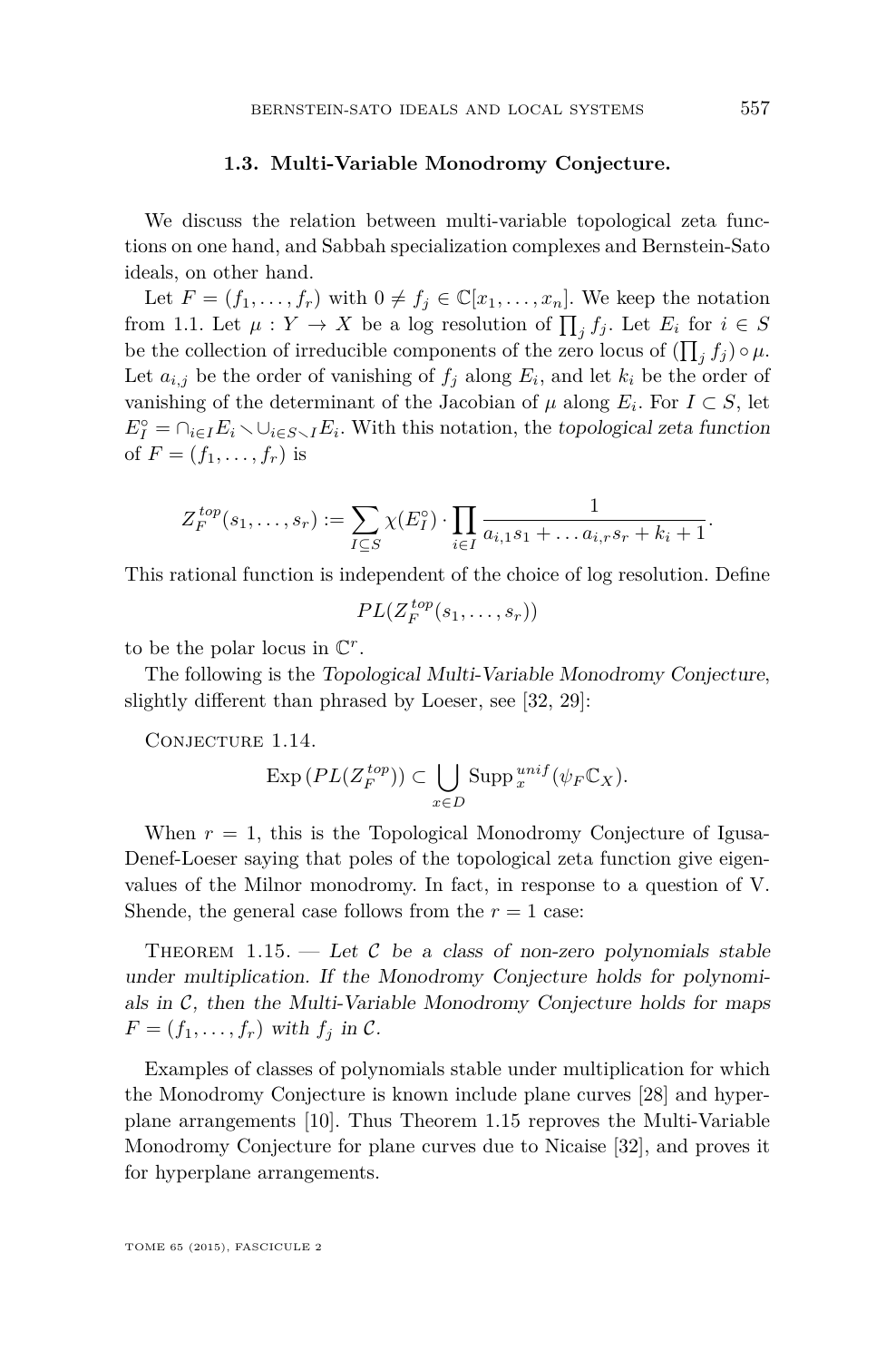<span id="page-10-0"></span>One can ask how natural is to specialize the Monodromy Conjecture. We define later what it means to specialize  $F$  to another collection  $G$  of possibly fewer polynomials, see Definition [3.21.](#page-23-0) For example,  $F = (f_1, \ldots, f_r)$  specializes to  $G = (f_1, \ldots, f_{r-1})$ , and it also specializes to  $\prod_{j=1}^r f_j$ . In the first example, the specialization loses in some sense  $f_r$ , where as in the second example none of the  $f_i$  are lost. We call the second type a non-degenerate specialization, see Definition [3.21.](#page-23-0) We show the following naturality with respect to non-degenerate specializations of the Monodromy Conjecture:

Theorem 1.16. — Assume that Conjecture [1.14](#page-9-0) holds for a given *F*. If *G* is a non-degenerate specialization of *F*, then Conjecture [1.14](#page-9-0) also holds for *G*.

Up to now, there has been no multi-variable version of the Strong Monodromy Conjecture since it was not clear which ideal of Bernstein-Sato type was the right candidate, see [4.1.](#page-28-0) Since a strong version should imply the weaker version, the search for the right candidate is related with the search for the multi-variable generalization of the Malgrange-Kashiwara result. Thanks to V. Levandovskyy, we were able access and experiment with implemented algorithms for computing various types of Bernstein-Sato ideals. Based on these computations and based on the other supporting evidence for Conjecture [1.4](#page-5-0) put forth in this paper, we make the following Topological Multi-Variable Strong Monodromy Conjecture:

CONJECTURE 1.17.

$$
PL(Z_F^{top}) \subset V(B_F).
$$

Conjecture 1.17 implies Conjecture [1.14](#page-9-0) if we believe Conjecture [1.4,](#page-5-0) hence the adjective "strong". At the moment we cannot conclude that the  $r = 1$  case for the Strong Monodromy Conjecture implies the  $r \geq 1$  case, nor that the Strong Monodromy Conjecture is compatible with non-degenerate specializations, but see Remark [4.26.](#page-39-0) For hyperplane arrangements we reduce Conjecture 1.17 to Conjecture [1.13,](#page-8-0) a result which was proved for  $r = 1$  in [\[10\]](#page-53-0):

THEOREM 1.18. — If each  $f_j$  defines a (possibly-nonreduced) hyperplane arrangement in  $\mathbb{C}^n$  and if Conjecture [1.13](#page-8-0) holds for the restriction

$$
F_W = (f_{j,W} \mid f_j(W) = 0, j \in \{1, \dots, r\})
$$

of the hyperplane arrangements to any dense edge *W* of  $\prod_{j=1}^{r} f_j$ , then Conjecture 1.17 holds for *F*.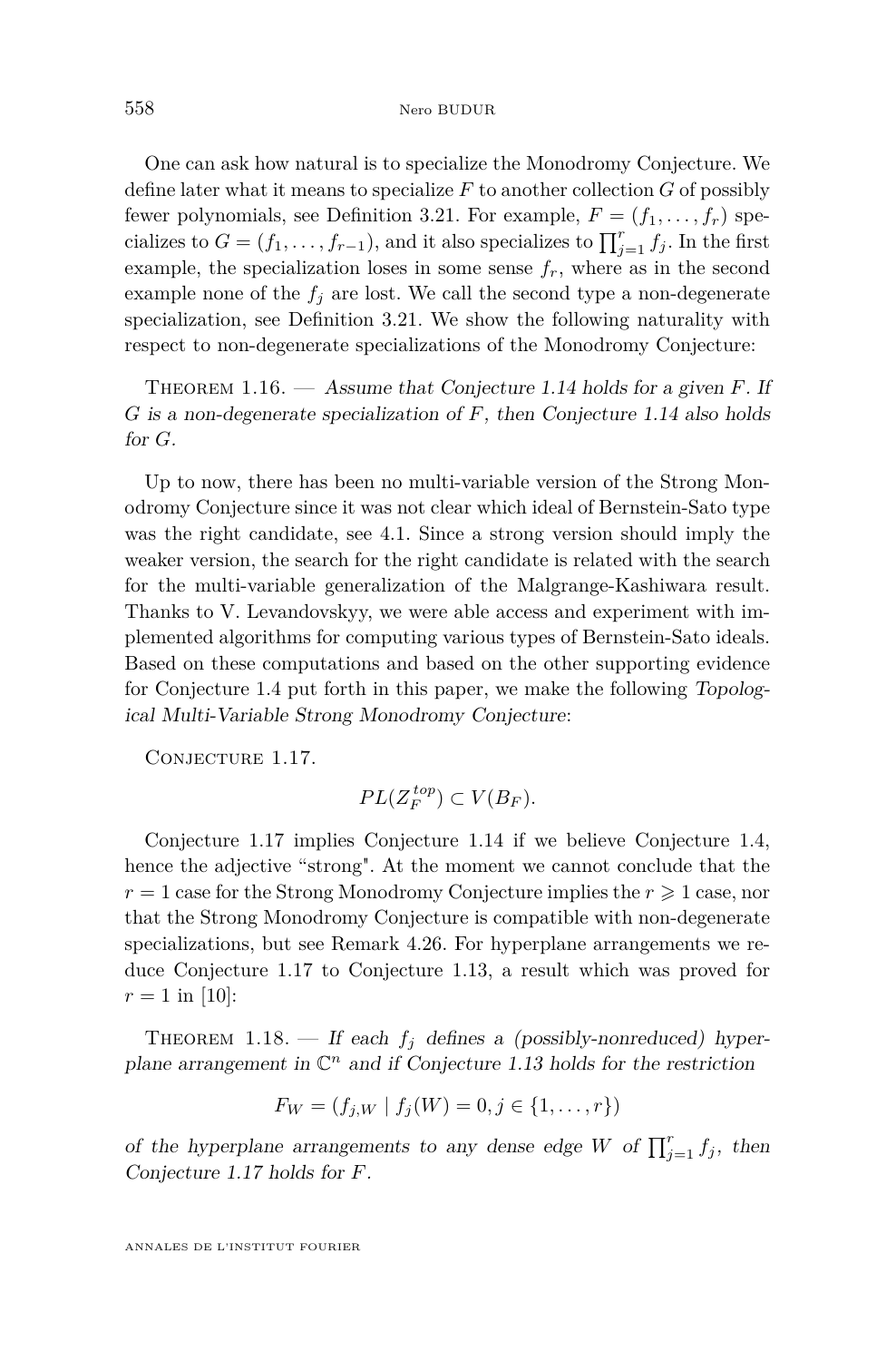On a different note, there has been recent interest in zeta functions attached to differential forms and possible connections with monodromy-type invariants, see Némethi-Veys [\[31\]](#page-54-0). Let  $dx = dx_1 \wedge \ldots \wedge dx_n$  and let  $\omega$  be an *n*-form on *X*. Define

$$
Z_F^{top, \ \omega}(s_1, \ldots, s_r)
$$

in a similar fashion as  $Z_F^{top}(s_1, \ldots, s_r)$ , but with  $k_i$  replaced by  $ord_{E_i}\omega$ . Note that

$$
Z_F^{top, dx}(s_1,\ldots,s_r)=Z_F^{top}(s_1,\ldots,s_r).
$$

One can ask what would a Monodromy Conjecture predict for  $Z_F^{top,\omega}$ ? See [\[31,](#page-54-0) 1.2] for a discussion. We propose an answer which is very natural and which says that the Monodromy Conjecture for Forms is a special case of the Multi-Variable Monodromy Conjecture. Clearly

$$
Z_{(f_1,\ldots,f_{r-1})}^{top, f_r dx}(s_1,\ldots,s_{r-1}) = Z_F^{top}(s_1,\ldots,s_{r-1},1).
$$

Hence, the Topological Multi-Variable Monodromy Conjecture for Forms should be:

$$
\operatorname{Exp}\left(PL(Z_{(f_1,\ldots,f_{r-1})}^{top},f_rdx)\right) \subset \bigcup_{x\in D} \operatorname{Supp}^{unif}_x(\psi_F \mathbb{C}_X) \cap V(t_r-1),
$$

and the Topological Multi-Variable Strong Monodromy Conjecture for Forms should be:

$$
PL(Z_{(f_1,\ldots,f_{r-1})}^{top, f_r dx}) \subset V(B_F) \cap V(s_r - 1).
$$

The Topological Multi-Variable Monodromy Conjecture for Forms is thus equivalent with the usual single-variable Topological Monodromy Conjecture, by Theorem [1.15.](#page-9-0)

It is a standard procedure to adjust statements involving topological zeta functions to obtain statements involving: local topological zeta functions, (local) *p*-adic zeta functions, and, more generally, (local) motivic zeta functions. For brevity, we shall skip this discussion.

# **1.4. Applications.**

One of the main applications of the theory of  $D$ -modules is that it leads to algorithms which can be implemented to compute topological invariants. For example, the classical result of Malgrange and Kashiwara led to algorithms for computing Milnor monodromy eigenvalues via the classical Bernstein-Sato polynomial, the first such algorithm being due to Oaku [\[33\]](#page-54-0). Similarly, Conjecture [1.4](#page-5-0) would provide already-implemented algorithms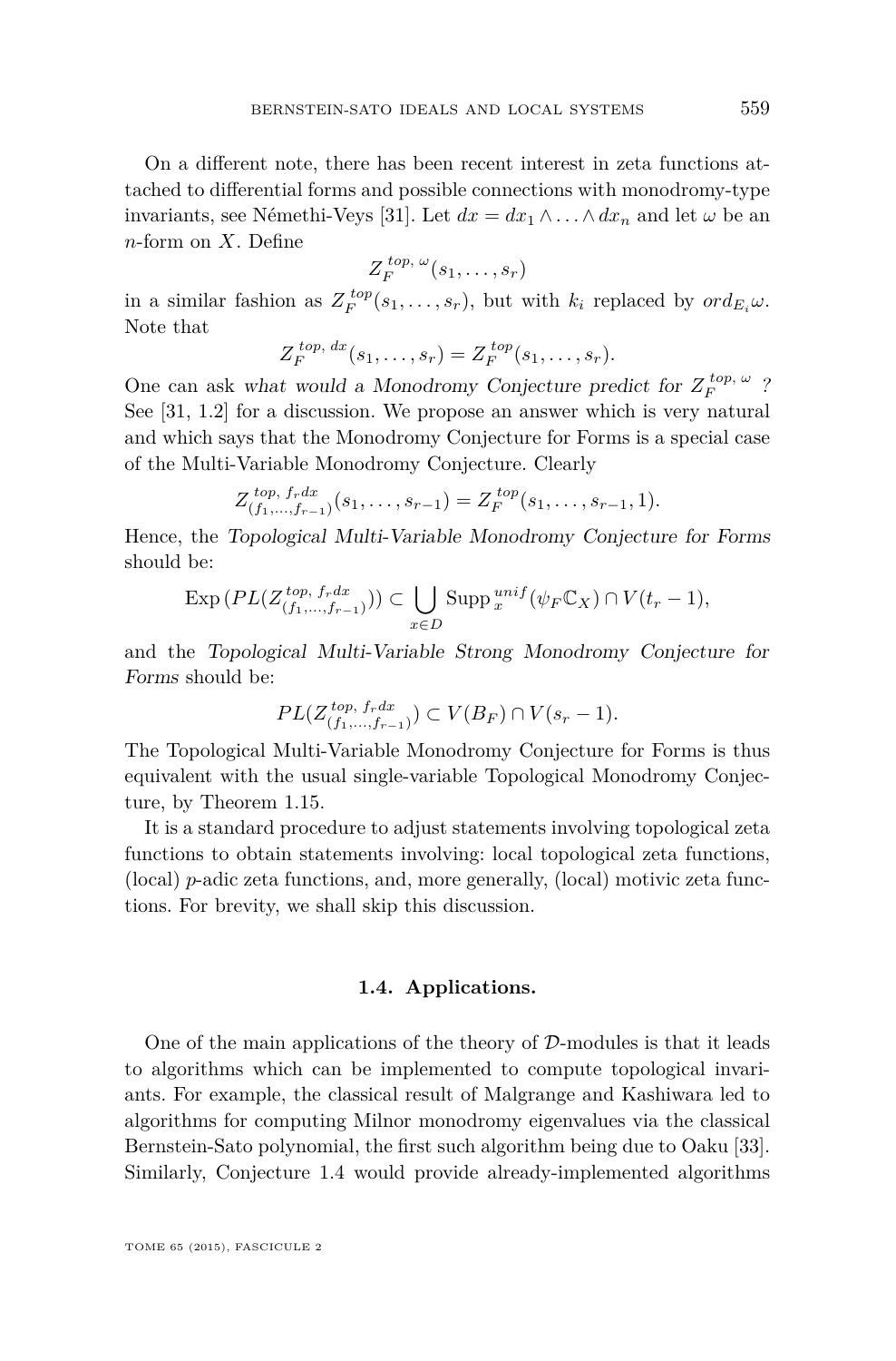<span id="page-12-0"></span>to compute cohomology support loci of hypersurface germs complements. There are no other known algorithms for cohomology support loci applicable in general. Note that Bernstein-Sato ideals are essential for the current algorithms computing cohomology of local systems on complements of projective hypersurfaces, see Oaku-Takayama [\[34\]](#page-54-0).

# **1.5. Notation.**

All algebraic varieties are assumed to be over the complex number field. A variety is not assumed to be irreducible. The notation  $(f_1, \ldots, f_r)$  stands for a tuple, while  $\langle f_1, \ldots, f_r \rangle$  will mean the ideal generated by elements  $f_i$ of some ring. Loops and monodromy around divisors are meant counterclockwise, i.e. going once around  $\{x = 0\}$  in a small loop sends  $x^{\alpha}$  to  $e^{2\pi i \alpha} x^{\alpha}$  for any  $\alpha \in \mathbb{C}$ .

# **2. Cohomology support loci**

#### **2.1. Local systems and cohomology support loci.**

Let *M* be a connected finite CW-complex of dimension *n*. Let  $L(M)$  be the group of rank one complex local systems on *M*. We can identify

 $L(M) = \text{Hom}(\pi_1(M), \mathbb{C}^*) = \text{Hom}(H_1(M, \mathbb{Z}), \mathbb{C}^*) = H^1(M, \mathbb{C}^*).$ 

Consider the ring

$$
B := \mathbb{C}[H_1(M, \mathbb{Z})].
$$

Then  $L(M)$  is an affine variety with affine coordinate ring equal to *B*.

Example  $2.1$ .  $\qquad$  If *U* denotes the complement in a small open ball centered at a point  $x$  in  $\mathbb{C}^n$  of  $r$  mutually distinct analytically irreducible hypersurface germs, then  $H_1(U, \mathbb{Z}) = \mathbb{Z}^r$  is generated by the classes of small loops around the branches, and  $L(U) = (\mathbb{C}^*)^r$ , see [\[14,](#page-53-0) (4.1.5)]. By Lib-gober [\[27\]](#page-54-0), the cohomology support locus  $V(U)$  is a finite union of torsion translated subtori of  $L(U)$ . Subtori are automatically defined over  $\mathbb{Q}$ .

Example 2.2. — If *V* denotes the complement in  $\mathbb{P}^{n-1}$  of *r* mutually distinct reduced and irreducible hypersurfaces of degrees  $d_1, \ldots, d_r$ , then

$$
H_1(V,\mathbb{Z})=\left[\bigoplus_{j=1}^r\mathbb{Z}\cdot\gamma_j\right]/\mathbb{Z}(d_1\gamma_1+\ldots+d_r\gamma_r),
$$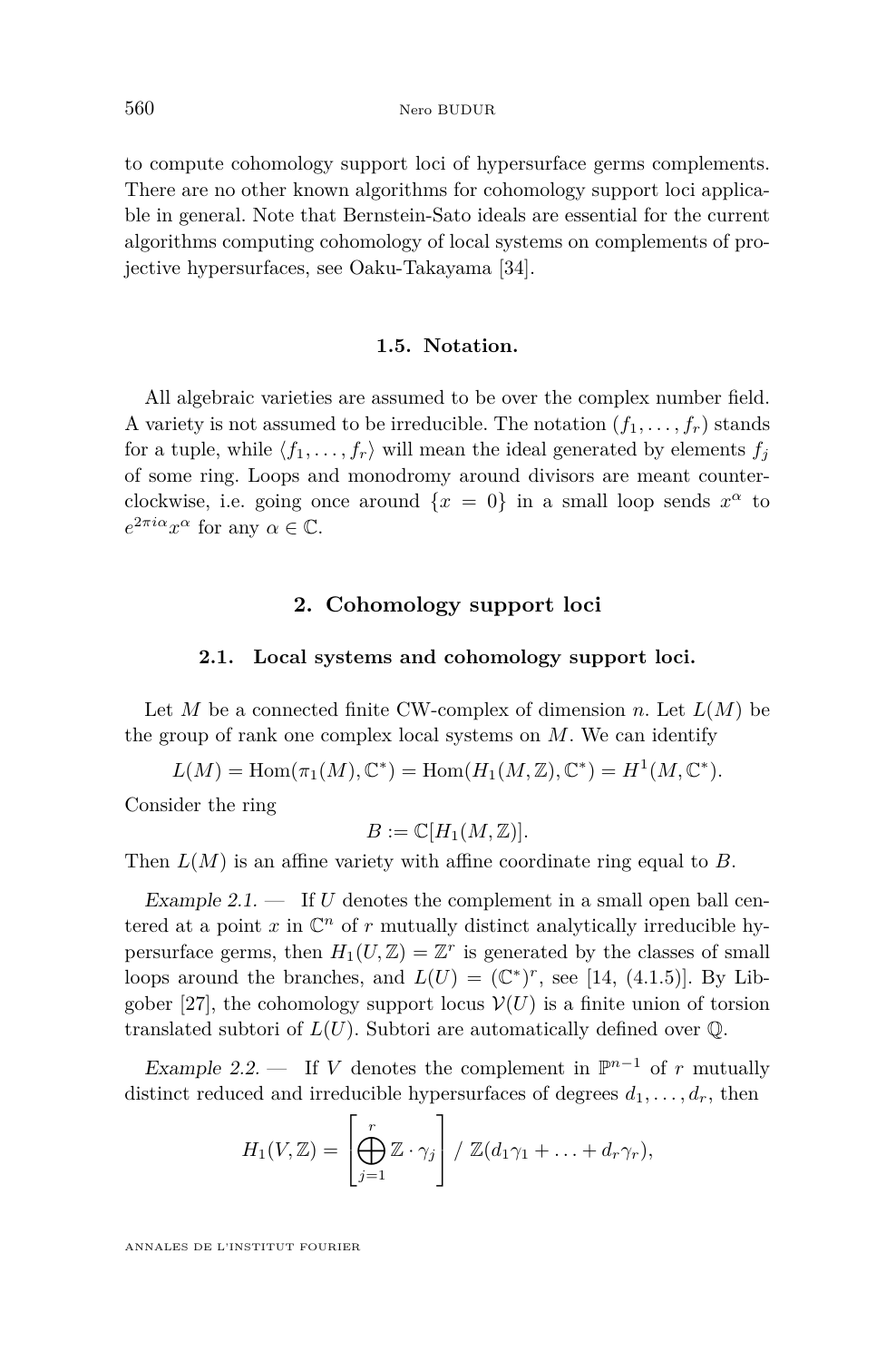<span id="page-13-0"></span>where  $\gamma_i$  is the class of a small loop centered at a general point on the *j*-th hypersurface, see [\[14,](#page-53-0) (4.1.3)]. By Budur-Wang [\[11\]](#page-53-0), the cohomology support locus  $V(V)$  of any smooth complex quasi-projective variety V is a finite union of torsion translated subtori of  $L(V)$ .

Let  $M^{ab}$  be the universal abelian cover of M. In other words,  $M^{ab}$  is the cover of *M* given by the kernel of the natural abelianization map

$$
ab: \pi_1(M) \to H_1(M, \mathbb{Z}).
$$

DEFINITION 2.3. — The homological Alexander support of  $M$  is the subset

$$
\widetilde{\mathcal{V}}(M) := \bigcup_{k} \operatorname{Supp} \left( H_k(M^{ab}, \mathbb{C}) \right)
$$

of  $L(M)$ , where Supp  $(H_k(M^{ab}, \mathbb{C}))$  is the support of the *B*-module  $H_k(M^{ab}, \mathbb{C})$ .

The homological Alexander support is almost the same as the cohomology support locus [\(1.1\)](#page-6-0) from the Introduction, see [\[36,](#page-54-0) Theorem 3.6]:

THEOREM 2.4.  $-\widetilde{V}(M)$  is the set of local systems of rank one on M with non-trivial homology.

Since  $H^k(M, \mathcal{L}^{-1}) = H_k(M, \mathcal{L})^\vee$  for a rank one local system  $\mathcal{L}$ , the last result implies:

COROLLARY 2.5. —  $\mathcal{V}(M) = \{ \mathcal{L} \mid \mathcal{L}^{-1} \in \widetilde{\mathcal{V}}(M) \}.$ 

Example 2.6. —  $\mathcal{V}((\mathbb{C}^*)^r)$  is just a point in  $L((\mathbb{C}^*)^r) = (\mathbb{C}^*)^r$ , corresponding to the trivial local system.

# **3. Sabbah specialization and local systems**

In this section we write down some properties of the Sabbah specialization complexes. We also prove Theorems [1.3,](#page-5-0) [1.8,](#page-6-0) [1.9,](#page-6-0) as well as the homogeneous reduction formula mentioned in [1.2](#page-7-0) and Corollary [1.10.](#page-7-0)

For a ring *R* and a variety *X*, let  $D_c^b(X, R)$  denote the bounded derived category of *R*-constructible sheaves on the underlying analytic variety of *X*.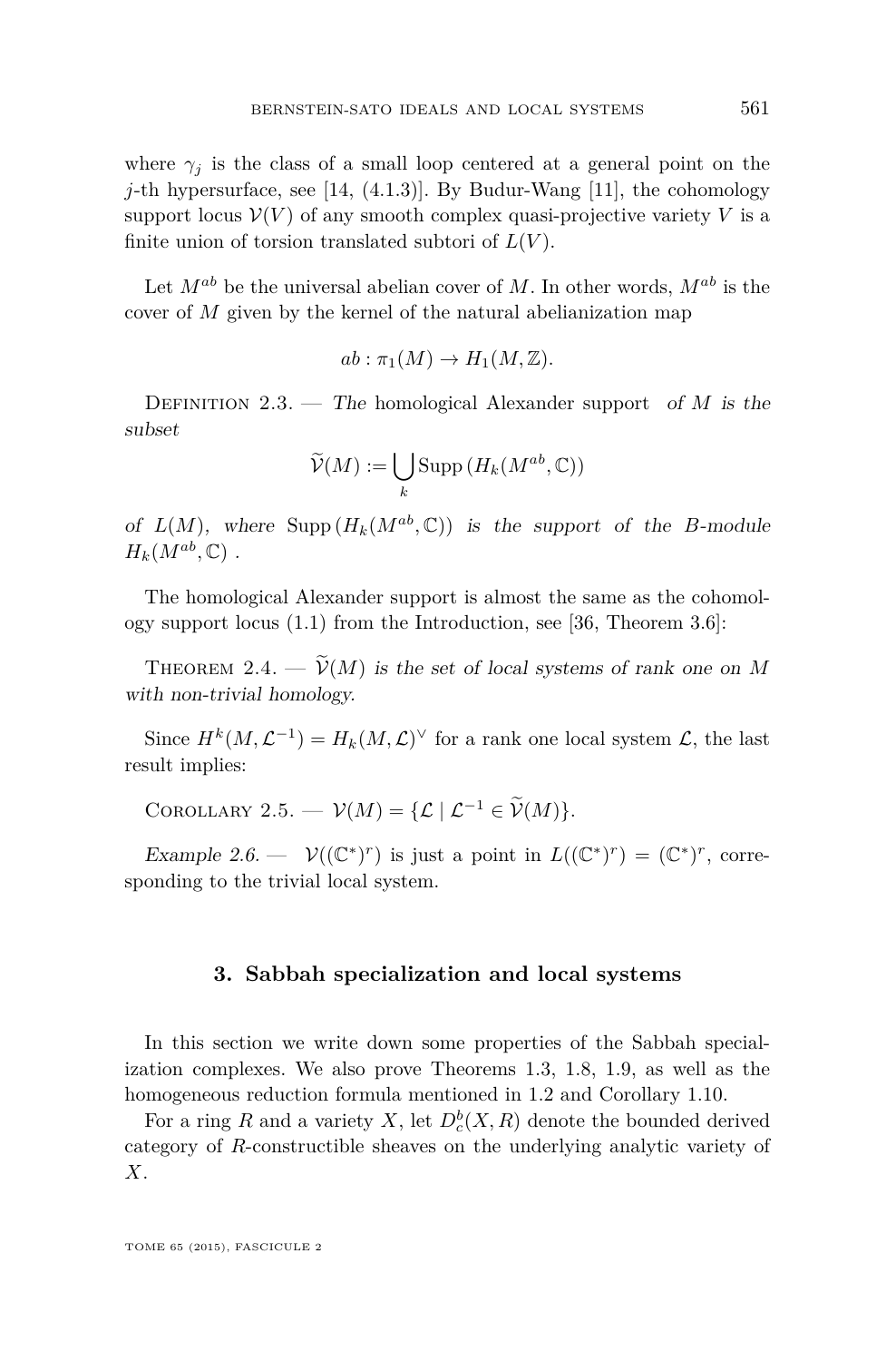# **3.1. Sabbah specialization.**

<span id="page-14-0"></span>Let

$$
F=(f_1,\ldots,f_r)
$$

be a collection of non-zero polynomials  $f_j \in \mathbb{C}[x_1, \ldots, x_n]$ . Let

$$
X = \mathbb{C}^n
$$
,  $D_j = V(f_j)$ ,  $D = \bigcup_{j=1}^r D_j$ ,  $U = X \setminus D$ .

Let  $S = \mathbb{C}^r$ ,  $S^* = (\mathbb{C}^*)^r$ , and denote by  $\widetilde{S^*}$  the universal cover of  $S^*$ . We denote the affine coordinate ring of *S* <sup>∗</sup> by

$$
A = \mathbb{C}[t_1, t_1^{-1}, \dots, t_r, t_r^{-1}].
$$

Consider the following diagram of fibered squares of natural maps:

$$
D \xrightarrow{i_D} X \xleftarrow{j} U \xleftarrow{p} \widetilde{U}
$$

$$
F \downarrow \qquad F_U \downarrow \qquad F_U \downarrow
$$

$$
S \xleftarrow{j_S} S^* \xleftarrow{p_S} \widetilde{S^*}
$$

DEFINITION 3.1. — The Sabbah specialization functor of *F* is

$$
\psi_F = i_D^* R j_* R p_! (j \circ p)^* : D_c^b(X, \mathbb{C}) \to D_c^b(D, A).
$$

We call  $\psi_F C_X$  the Sabbah specialization complex. The constructibility  $\psi_F$ over *A* follows from the part (a) of the Lemma [3.3](#page-15-0) below.

Remark 3.2.

- (1) This definition is slightly different than [\[40,](#page-54-0) 2.2.7] where it is called the nearby Alexander complex. To obtain the definition in loc. cit., one has to restrict further to  $\cap_i D_i$ .
- (2) This definition is also slightly different than the one in [\[32\]](#page-54-0), where *Rp*! is replaced by *Rp*∗.
- (3) When  $r = 1$ ,  $\psi_f \mathcal{F}$  as defined here equals  $\psi_f \mathcal{F}[-1]$  as defined by Deligne, see [\[8,](#page-53-0) p.13].

A different expression for Sabbah specialization is as follows. Let

$$
\mathcal{L} = R(p_S) \cdot \mathbb{C}_{\widetilde{S}^*} = (p_S) \cdot \mathbb{C}_{\widetilde{S}^*}.
$$

 $\mathcal{L} = R(p_S) \cdot \mathbb{C}_{\widetilde{S}^*} = (p_S) \cdot \mathbb{C}_{\widetilde{S}^*}.$ <br>This is the rank-one local system of free *A*-modules on  $S^*$  corresponding to the isomorphism

$$
\pi_1(S^*) \to \mathbb{Z}^r = \pi_1(S^*).
$$

Define

$$
\mathcal{L}^F:=F_U^*\mathcal{L}.
$$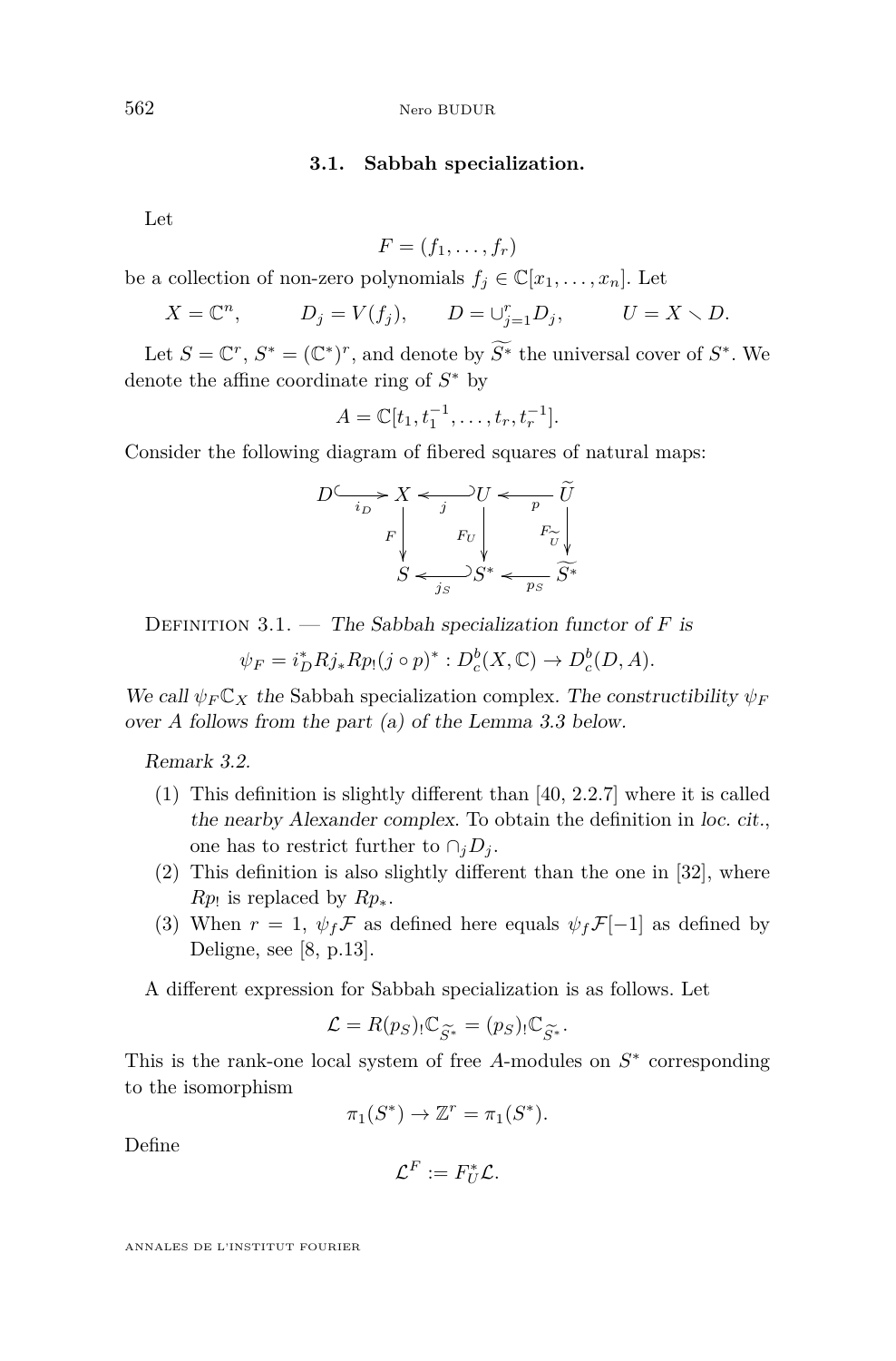<span id="page-15-0"></span>This is a local system of *A*-modules on *U*. The following is essentially a particular case of [\[40,](#page-54-0) 2.2.8] in light of Remark [3.2](#page-14-0) (1):

Lemma 3.3.

- $(i) \psi_F \mathcal{F} = i_D^* R j_* (j^* \mathcal{F} \otimes_{\mathbb{C}_U} \mathcal{L}^F).$
- (b) In particular,  $\psi_F C_X = i_D^* R j_* \mathcal{L}^F$ .

Proof. — By the projection formula  $[40, 2.1.3]$  $[40, 2.1.3]$ ,

$$
Rj_* R p_! p^* j^* \mathcal{F} = Rj_* (j^* \mathcal{F} \otimes_{\mathbb{C}_U} R p_! \mathbb{C}_{\widetilde{U}}).
$$

On the other hand, we have

$$
Rp_! \mathbb{C}_{\widetilde{U}} = Rp_! F_{\widetilde{U}}^* \mathbb{C}_{\widetilde{S}^*} = F_U^* Rp_! \mathbb{C}_{\widetilde{S}^*} = \mathcal{L}^F.
$$

# **3.2. Multi-variable monodromy zeta function.**

We recall Sabbah's multi-variable generalization of A'Campo's formula for the monodromy zeta function.

DEFINITION 3.4. — For an *A*-module *G*, we denote by Supp  $(G)$  the support of *G* in  $S^* = \text{Spec } A$ . For an *A*-constructible sheaf  $G$  on  $X$  and a point  $x$  in  $X$ , the support of  $G$  at  $x$  is the support of the stalk:

$$
\operatorname{Supp}_x(\mathcal{G}) := \operatorname{Supp}\left(\mathcal{G}_x\right) \subset S^*
$$

The support at the point *x* of a complex  $\mathcal{G} \in D_c^b(D, A)$  is

$$
\operatorname{Supp}_x(\mathcal{G}) := \bigcup_k \operatorname{Supp}_x(H^k(\mathcal{G})) \subset S^*.
$$

DEFINITION 3.5. — The multi-variable monodromy zeta function of  $\mathcal{G} \in$  $D_c^b(D, A)$  at the point *x* is defined to be the cycle

$$
\zeta_x(\mathcal{G}) := \sum_P \chi_x(\mathcal{G}_P) \cdot V(P),
$$

where the sum is over prime ideals *P* of *A* of height one among those such that their zero locus  $V(P) \subset \text{Supp}_x(\mathcal{G})$ ,  $\mathcal{G}_P$  is the localization of  $\mathcal G$  at the prime ideal  $P$ , and  $\chi_x$  is the stalk Euler characteristic.

Codimension-one cycles on  $S^*$  can be viewed as rational functions in  $t_1, \ldots, t_r$  up to multiplication by a monomial. We will use the rational function notation for the multi-variable monodromy zeta function of Sabbah specialization complex:

$$
\zeta_x(\psi_F \mathbb{C}_X)(t_1,\ldots,t_r):=\zeta_x(\psi_F \mathbb{C}_X).
$$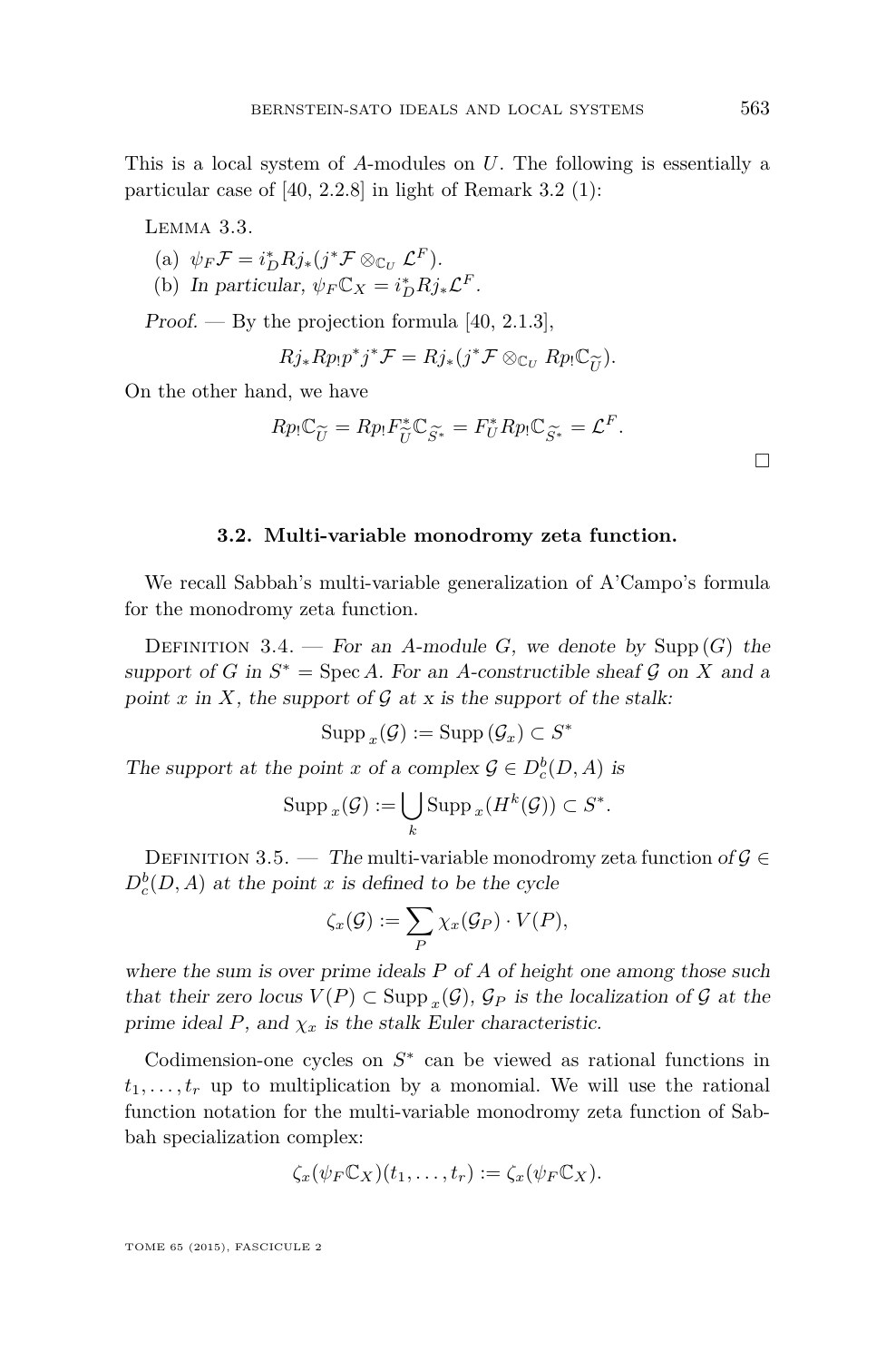<span id="page-16-0"></span>Let  $\mu: Y \to X$  be a log resolution of  $\prod_j f_j$ . Let  $E_i$  for  $i \in S$  be the collection of irreducible components of the zeros locus of  $(\prod_j f_j) \circ \mu$ . Let  $a_{i,j}$  be the order of vanishing of  $f_j$  along  $E_i$ , and let  $k_i$  be the order of vanishing of the determinant of the Jacobian of  $\mu$  along  $E_i$ . For  $I \subset S$ , let  $E_I^{\circ} = \bigcap_{i \in I} E_i \setminus \bigcup_{i \in S-I} E_i$ . The following is Sabbah's generalization of A'Campo's formula, see [\[40,](#page-54-0) 2.6.2]:

THEOREM 3.6. — If  $f_i(x) = 0$  for all *j*, then

$$
\zeta_x(\psi_F \mathbb{C}_X)(t_1,\ldots,t_r)=\prod_{i\in I \text{ with }\mu(E_i)=x}(t_1^{a_{i,1}}\ldots t_r^{a_{i,r}}-1)^{-\chi(E_i^{\circ})}.
$$

COROLLARY 3.7. — If  $f_j$  are non-zero homogeneous polynomials of degree  $d_j$  for all *j*, and  $\chi(V) \neq 0$ , where  $V = \mathbb{P}^{n-1} \setminus \mathbb{P}(D)$ , then

$$
V(t_1^{d_1}\dots t_r^{d_r}-1)\subset \operatorname{Supp}_0(\psi_F\mathbb{C}_X).
$$

Proof. — In this case, one can take a log resolution  $\mu: Y \to X$  which factors through the blow-up at 0, such that the strict transform *E* of the blow-up exceptional divisor  $E'$  is the only exceptional divisor of  $Y$  mapping to 0, and such that  $\mu$  is an isomorphism outside *D*. In this case,  $E' = \mathbb{P}^{n-1}$ ,  $E^{\circ} = V$ . By construction, the log resolution  $\mu$  is the blow-up Y' of X at 0, followed by the extension to Y' of any fixed log resolution of  $\mathbb{P}(D)$  in  $E'$ , see [\[38,](#page-54-0) 1.4]. This is possible because  $Y'$  is a line bundle over  $E'$ . Then, by Theorem 3.6,

$$
\zeta_0(\psi_F \mathbb{C}_X)(t_1,\ldots,t_r)=(t_1^{d_1}\ldots t_r^{d_r}-1)^{-\chi(V)},
$$

and the conclusion follows.

For  $r = 1$  one recovers a well-known formula for the monodromy zeta function of a homogeneous polynomial, see [\[14,](#page-53-0) p.108].

# **3.3. Local Alexander modules.**

Let *x* be a point in *D* and  $i_x$  :  $\{x\} \rightarrow D$  the natural inclusion. Let Ball<sub>*x*</sub> be a small open ball centered at *x* in *X*, and let

$$
U_{F,x} = \text{Ball}_x \setminus D.
$$

Let  $U_{F,x}^{ab}$  be the universal abelian cover of  $U_{F,x}$ , and let

$$
B=\mathbb{C}[H_1(U_{F,x},\mathbb{Z})].
$$

Let

$$
\widetilde{U_{F,x}} := U_{F,x} \times_{S^*} \widetilde{S^*}.
$$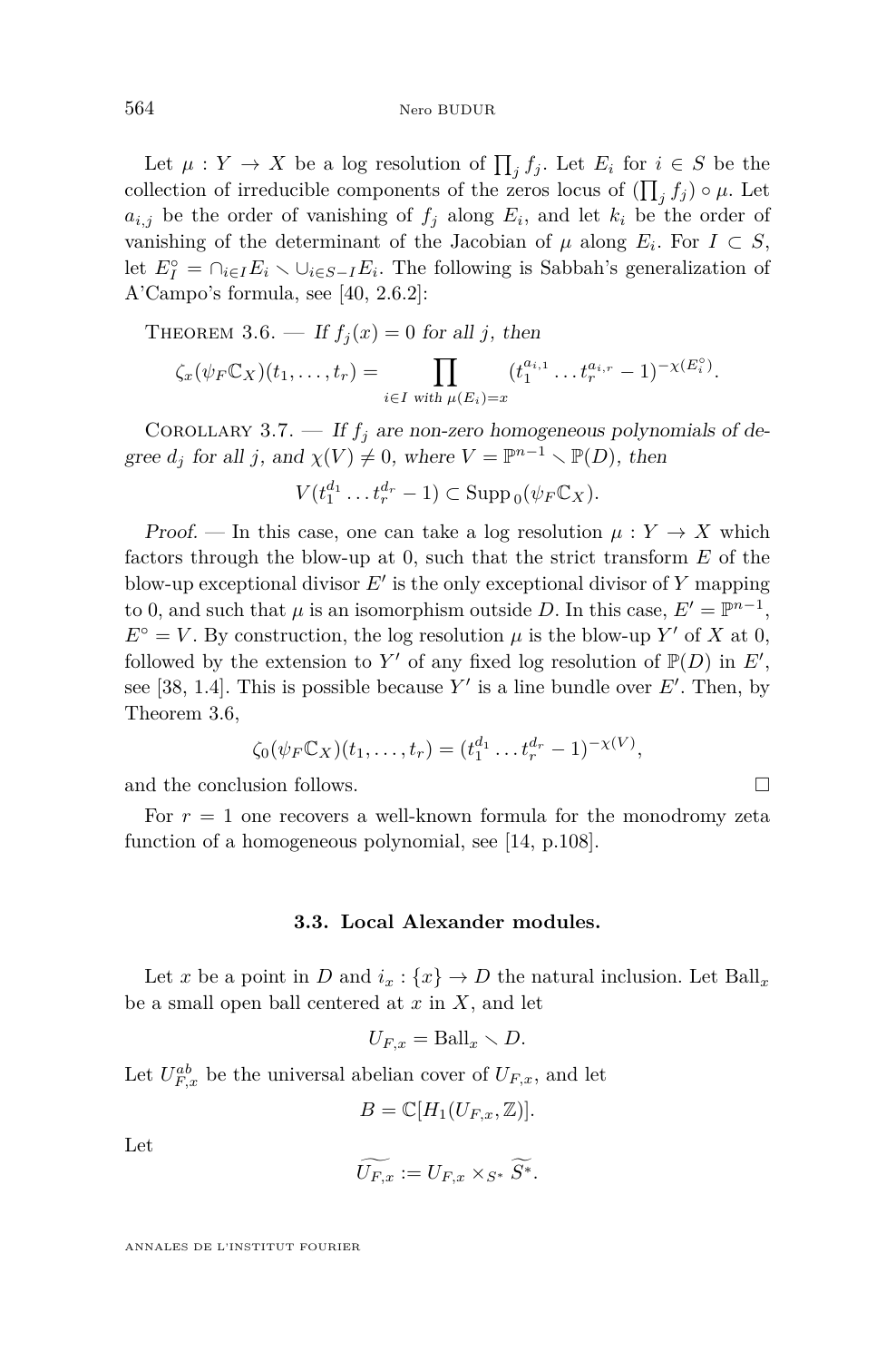<span id="page-17-0"></span>Consider the commutative diagram of fibered squares



Definition 3.8. — The *k*-th local homology Alexander module of *F* at *x* is the *A*-module

$$
H_k(\widetilde{U_{F,x}},\mathbb{C}).
$$

The *k*-th local homology Alexander module of  $U_{F,x}$  is the *B*-module

 $H_k(U_{F,x}^{ab}, \mathbb{C})$ *.* 

The following is essentially a particular case of [\[40,](#page-54-0) 2.2.5]:

PROPOSITION 3.9. — The *k*-th cohomology of the stalk of the Sabbah specialization complex is isomorphic as an *A*-module, up to the switch between of the action of  $t_j$  with that of  $t_j^{-1}$ , to the *k*-th local homology Alexander module of *F* at *x*:

$$
H^k(i_x^*\psi_F\mathbb{C}_X)\cong_A H_k(\widetilde{U_{F,x}},\mathbb{C}).
$$

Proof. — By Lemma [3.3,](#page-15-0)  $H^k(i_x^* \psi_F C_X) = (R^k j_* \mathcal{L}^F)_x$ . The stalk of the sheaf  $R^k j_* \mathcal{L}^F$  at *x* equals the stalk of the presheaf  $V \mapsto H^k(U \cap V, \mathcal{L}^F)$ . Hence

(3.1) 
$$
H^k(i_x^*\psi_F \mathbb{C}_X) = H^k(U_{F,x}, \mathcal{L}^F).
$$

We have

$$
H_k(\widetilde{U_{F,x}}, \mathbb{C}) = H_c^{2n-k}(\widetilde{U_{F,x}}, \mathbb{C}) = H^{2n-k}(Ra_!p_!\mathbb{C}_{\widetilde{U_{F,x}}})
$$
  
= 
$$
H_c^{2n-k}(U_{F,x}, \mathcal{L}^F) = H^{2n-k}(Ra_! \mathcal{L}^F),
$$

where *a* is the map to a point. On the other hand, letting  $(L^F)^\vee$  be the *A*-dual local system of  $\mathcal{L}^F$ , and  $D_A$  be the Verdier duality functor, we have

$$
H^{2n-k}(Ra_!\mathcal{L}^F) = H^{n-k}(Ra_!\mathcal{D}_A((\mathcal{L}^F)^\vee[n])) = H^{n-k}(\mathcal{D}_A Ra_*((\mathcal{L}^F)^\vee)[n])
$$
  
= 
$$
\mathcal{D}_A H^k(Ra_*(\mathcal{L}^F)^\vee) = \mathcal{D}_A H^k(U_{F,x}, (\mathcal{L}^F)^\vee).
$$

The last *A*-module is non-canonically isomorphic, after the change of  $t_j$ with  $t_j^{-1}$ , with  $H^k(U_{F,x}, \mathcal{L})$  $F$ ).

LEMMA 3.10. — If the polynomials  $f_i$  with  $f_i(x) = 0$  define mutually distinct reduced and irreducible hypersurface germs at *x*, then

$$
\widetilde{U_{F,x}} = U_{F,x}^{ab} \quad \text{and} \quad B = A/\langle t_j - 1 \mid f_j(x) \neq 0 \rangle.
$$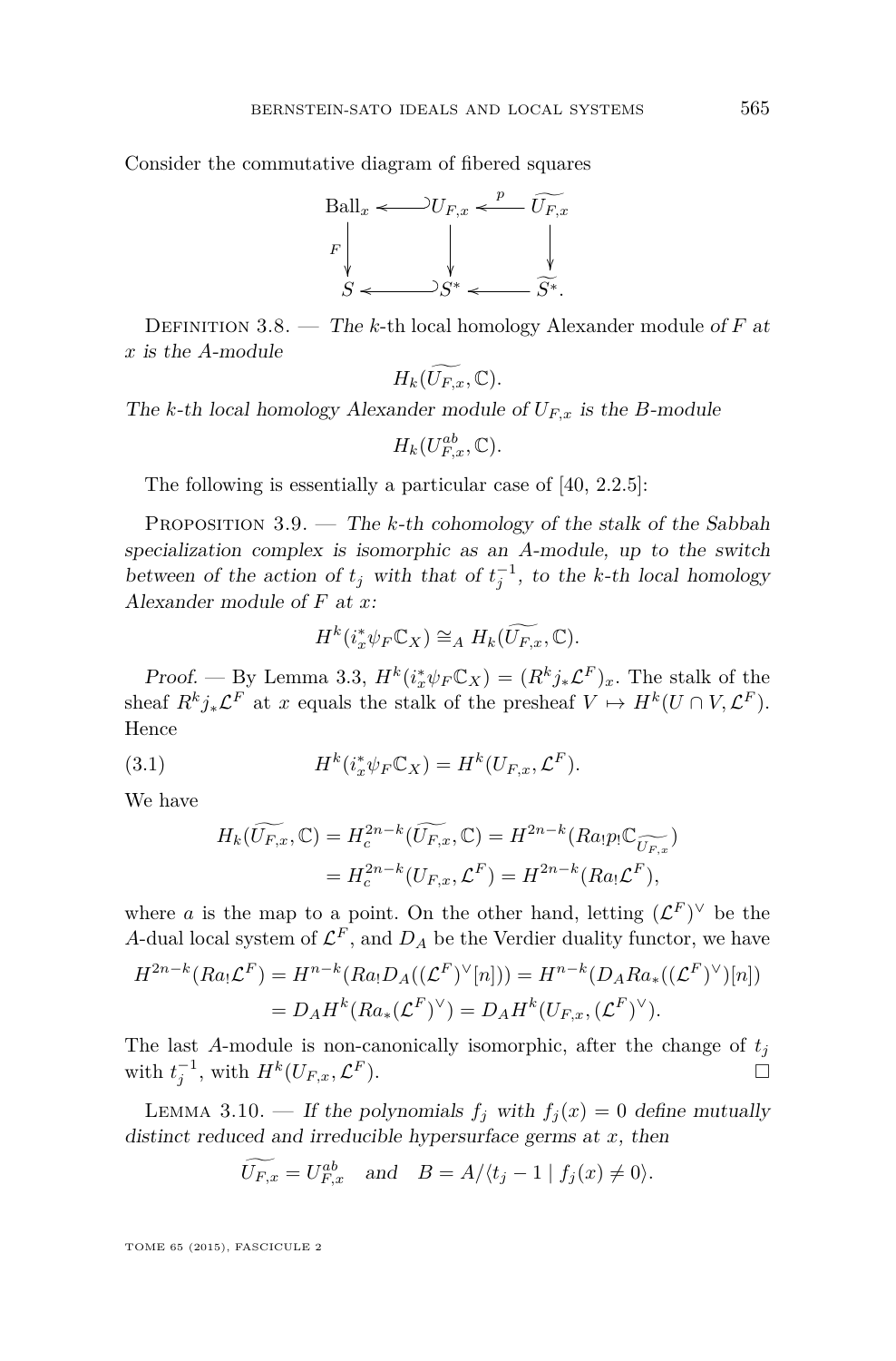<span id="page-18-0"></span>Proof. — The second assertion follows from Example [2.1.](#page-12-0) For the first assertion, it is enough to show that  $U_{F,x}$  corresponds to the kernel of the abelianization map

$$
\pi_1(U_{F,x}) \to H_1(U_{F,x}, \mathbb{Z}).
$$

By definition,  $\widetilde{U_{F,x}}$  is given by the kernel of the composition

$$
\pi_1(U_{F,x}) \xrightarrow{F_*} \pi_1(S^*) = \mathbb{Z}^r \xrightarrow{id} H_1(S^*, \mathbb{Z}) = \mathbb{Z}^r.
$$

Since the codomain is abelian, it is enough to show that the natural direct image

$$
F_* = ((f_1)_*, \ldots, (f_r)_*) : H_1(U_{F,x}, \mathbb{Z}) \longrightarrow H_1(S^*, \mathbb{Z})
$$

is injective. By Example [2.1,](#page-12-0)  $H_1(U_{F,x}, \mathbb{Z})$  is free abelian generated by the classes of loops  $\gamma_j$  centered a general point of Ball<sub>*x*</sub> ∩ *D<sub>j</sub>* for those *j* such that  $f_i(x) = 0$ . Let  $\delta_i$  be a generator for the first homology of the *j*-th copy of  $\mathbb{C}^*$  in  $S^*$ . Both assertions of the Lemma follow then from the fact that

$$
f_j(\gamma_{j'}) \sim \begin{cases} 0 & \text{if } f_j(x) \neq 0, \text{ or } j \neq j', \\ \delta_j & \text{if } f_j(x) = 0 \text{ and } j = j'. \end{cases}
$$

Indeed, if  $f_j(x) \neq 0$ , then  $\gamma_{j'}$  can be chosen such that  $f_j(\gamma_{j'})$  is a loop homologically equivalent to 0. If  $j \neq j'$ , then  $\gamma_{j'}$  can be chosen such that  $f_j(\gamma_{j'})$  is a point. If  $f_j(x) = 0$  and  $j = j'$ , then  $\gamma_j$  can be chosen to intersect at most once every fiber of  $f_j$ , hence  $f_j(\gamma_j)$  is homologically equivalent to  $\delta_j$ .

From Proposition [3.9](#page-17-0) and Lemma [3.10](#page-17-0) we obtain:

COROLLARY 3.11. — If the polynomials  $f_j$  with  $f_j(x) = 0$  define mutually distinct reduced and irreducible hypersurface germs at *x*, then the *k*-th cohomology of the stalk of  $\psi_F C_X$  at *x* is the *k*-th local homology Alexander module of  $U_{F,x}$ . More precisely, the action of *A* on  $H^k(i_x^*\psi_F\mathbb{C}_X)$  factors through the action of *B*, and

$$
H^k(i_x^* \psi_F \mathbb{C}_X) \cong H_k(U_{F,x}^{ab}, \mathbb{C})
$$

as *B*-modules after replacing on the right-hand side the  $t_j$ -action with the  $t_j^{-1}$ -action.

Remark 3.12.  $\blacksquare$  In the case when one the polynomials  $f_r$  is nonsingular outside  $\cup_{j=1}^{r-1} D_j$ , or, when  $f_r$  is a generic linear polynomial through *x*, more information is available about the local Alexander modules from [\[40,](#page-54-0) 2.6.3 and 2.6.4].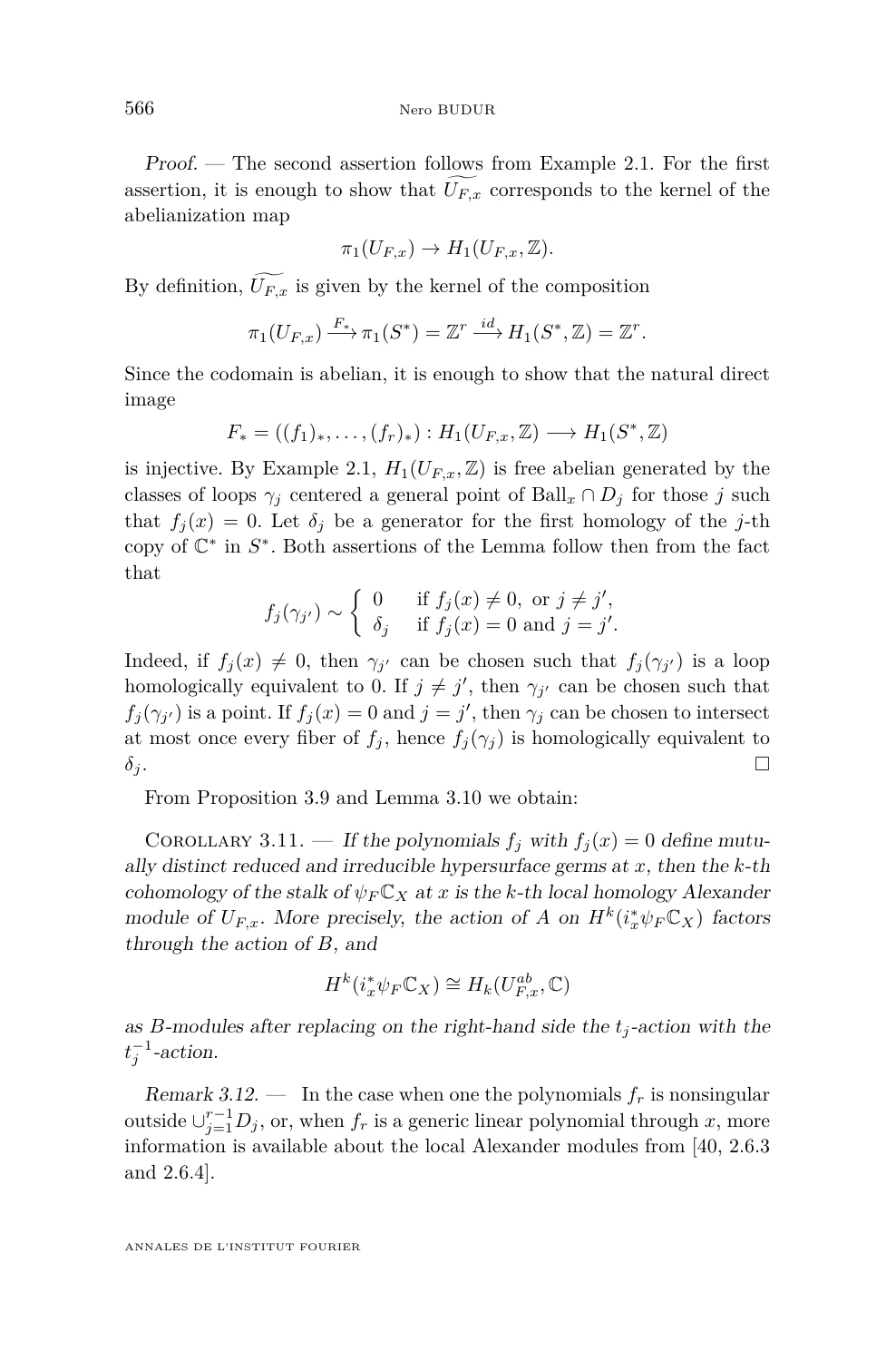<span id="page-19-0"></span>Proof of Theorem  $1.8.$  — In this case,

$$
L(U_{F,x}) = \operatorname{Spec} B = \bigcap_{j:f_j(x)\neq 0} V(t_j - 1) \subset S^*
$$

by Example [2.1.](#page-12-0) Corollary [3.11](#page-18-0) implies that  $\text{Supp}_x(\psi_F C_X)$  equals  $\mathcal{V}(U_{F,x})$ via taking reciprocals coordinate-wise due to the change in action of  $t_j$ by  $t_j^{-1}$ . By Corollary [2.5,](#page-13-0)  $\widetilde{\mathcal{V}}(U_{F,x})$  equals  $\mathcal{V}(U_{F,x})$  via taking reciprocals coordinate-wise. Hence,  $\text{Supp}_x(\psi_F \mathbb{C}_X) = \mathcal{V}(U_{F,x})$ .

# **3.4. Uniform support.**

Even if the polynomials  $f_j$  vanishing at  $x$  do not define mutually distinct reduced and irreducible hypersurface germs at *x*, the proof of Lemma [3.10](#page-17-0) together with Proposition [3.9](#page-17-0) show:

LEMMA 3.13. — The action of *A* on  $H^k(i^*_{x}\psi_F\mathbb{C}_X)$  factors through the action of

$$
A/(\langle t_j - 1 \mid f_j(x) \neq 0 \rangle).
$$

As a consequence, for a point  $x \in D$ , the support  $\text{Supp } x(\psi_F \mathbb{C}_X)$  lies in a sub-torus of  $S^*$  of codimension exactly the number of polynomials  $f_j$  with  $f_i(x) \neq 0$ . More precisely, let

$$
\mathbb{T}_x := V(\langle t_j - 1 \mid f_j(x) \neq 0 \rangle) \subset S^*.
$$

Then

$$
\operatorname{Supp}_x(\psi_F \mathbb{C}_X) \subset \mathbb{T}_x.
$$

Let  $r_x$  be the codimension of  $\mathbb{T}_x$  in  $S^*$ , in other words the number of *j*'s with  $f_j(x) \neq 0$ .

DEFINITION 3.14. — The *F*-natural splitting of  $S^*$  at *x* is the splitting  $S^* = \mathbb{T}_x \times (\mathbb{C}^*)^{r_x}$ 

compatible with the splitting

$$
\{j \mid f_j(x) = 0\} \cup \{j \mid f_j(x) \neq 0\}.
$$

DEFINITION 3.15. — The uniform support at *x* of  $\psi_F C_X$  is

$$
\operatorname{Supp}^{unif}_{x}(\psi_{F}\mathbb{C}_{X}) := (\operatorname{Supp}_{x}(\psi_{F}\mathbb{C}_{X})) \times (\mathbb{C}^{*})^{r_{x}} \subset S^{*},
$$

the last inclusion being induced by the  $F$ -natural splitting of  $S^*$ . By definition, the uniform support coincides with the usual support when  $\mathbb{T}_x$  is empty, or in other words, when all  $f_j$  vanish at  $x$ .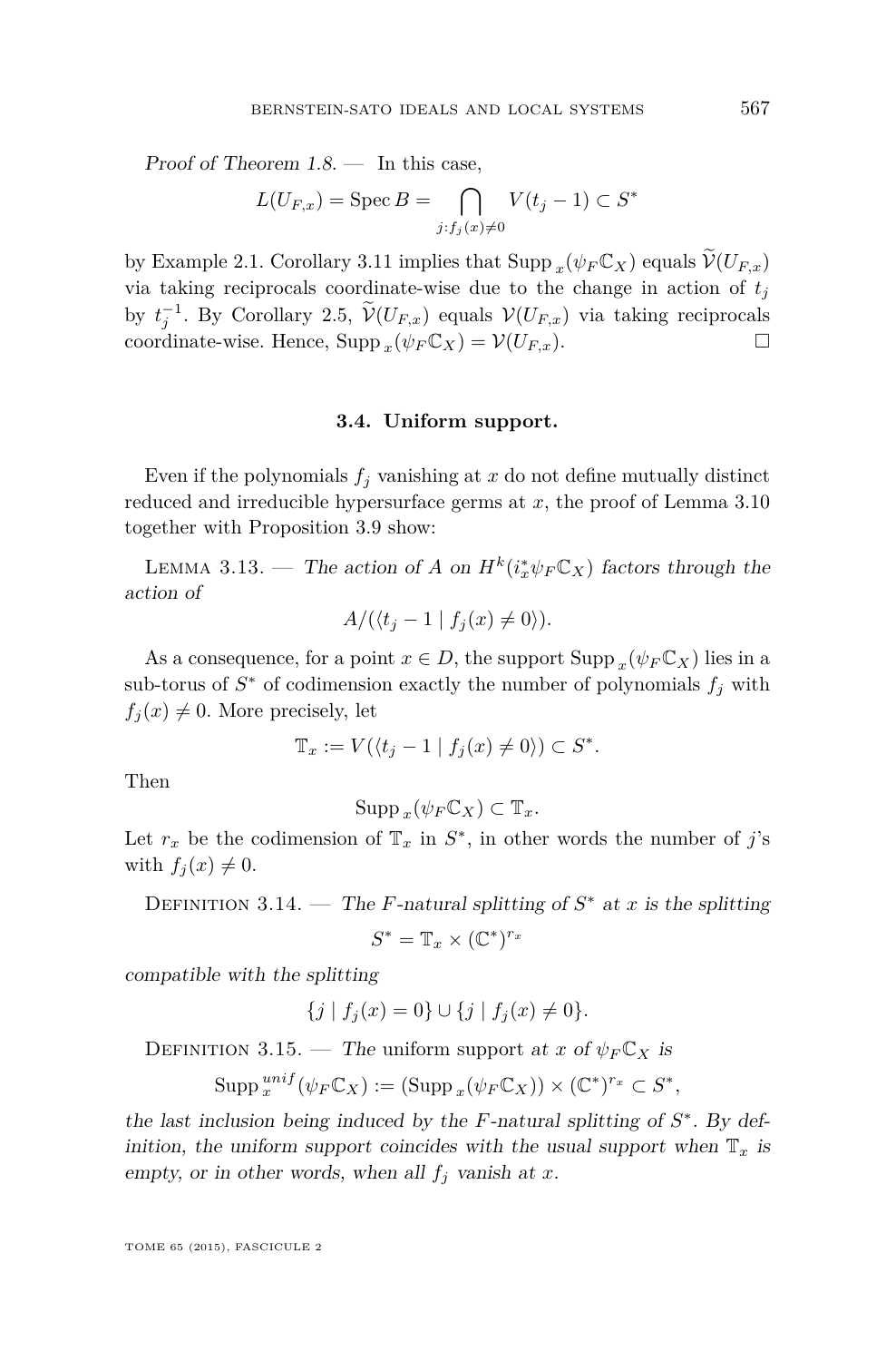<span id="page-20-0"></span>In other words, the uniform support is defined by the same equations as the usual support except we discard the equations  $t_j = 1$  for those *j* such that the hypersurface  $f_j$  does not pass through  $x$ .

Similarly, consider the cohomology support locus  $\mathcal{V}(U_{F,x})$ . This is a subvariety of the space of rank one local systems  $L(U_{F,x})$ , and

 $L(U_{F,r}) \subset \mathbb{T}_r$ ,

with  $\mathbb{T}_x$  as above. We have an equality  $L(U_{F,x}) = \mathbb{T}_x$  if the germs  $f_j$  which vanish at *x* define mutually distinct reduced and irreducible hypersurface germs.

DEFINITION 3.16. — The uniform cohomology support locus of  $F$  at  $x$ is

$$
\mathcal{V}^{unif}(U_{F,x}) := \mathcal{V}(U_{F,x}) \times (\mathbb{C}^*)^{r_x} \subset S^*,
$$

the last inclusion being induced by the  $F$ -natural splitting of  $S^*$ . By definition, the uniform cohomology support locus coincides with the usual cohomology support locus when  $\mathbb{T}_x$  is empty, or in other words, when all *f<sup>j</sup>* vanish at *x*.

# **3.5. Proof of Theorem [1.9.](#page-6-0)**

It follows from Theorem [1.8](#page-6-0) and Theorem [1.6](#page-5-0) which we prove latter.  $\Box$ 

#### **3.6. Homogeneous polynomials.**

Assume now that  $f_i$  are non-zero homogeneous polynomials for all  $j$ . We show first that  $i_0^* \psi_F \mathbb{C}_X$  recovers the universal Alexander modules of Dimca-Maxim [\[15,](#page-53-0) §5]. Let

$$
V = \mathbb{P}^{n-1} \setminus \bigcup_{j=1}^r \mathbb{P}(D_j).
$$

Let  $d_j$  be the degree of  $f_j$ . Let  $V^{ab}$  be the universal abelian cover of V. Then  $H_k(V^{ab}, \mathbb{C})$  admits an action of

$$
B := \mathbb{C}[H_1(V, \mathbb{Z})].
$$

If  $f_j$  are mutually distinct irreducible homogeneous polynomials, which is the situation considered in [\[15\]](#page-53-0),

$$
B = A/\langle t_1^{d_1} \cdots t_r^{d_r} - 1 \rangle,
$$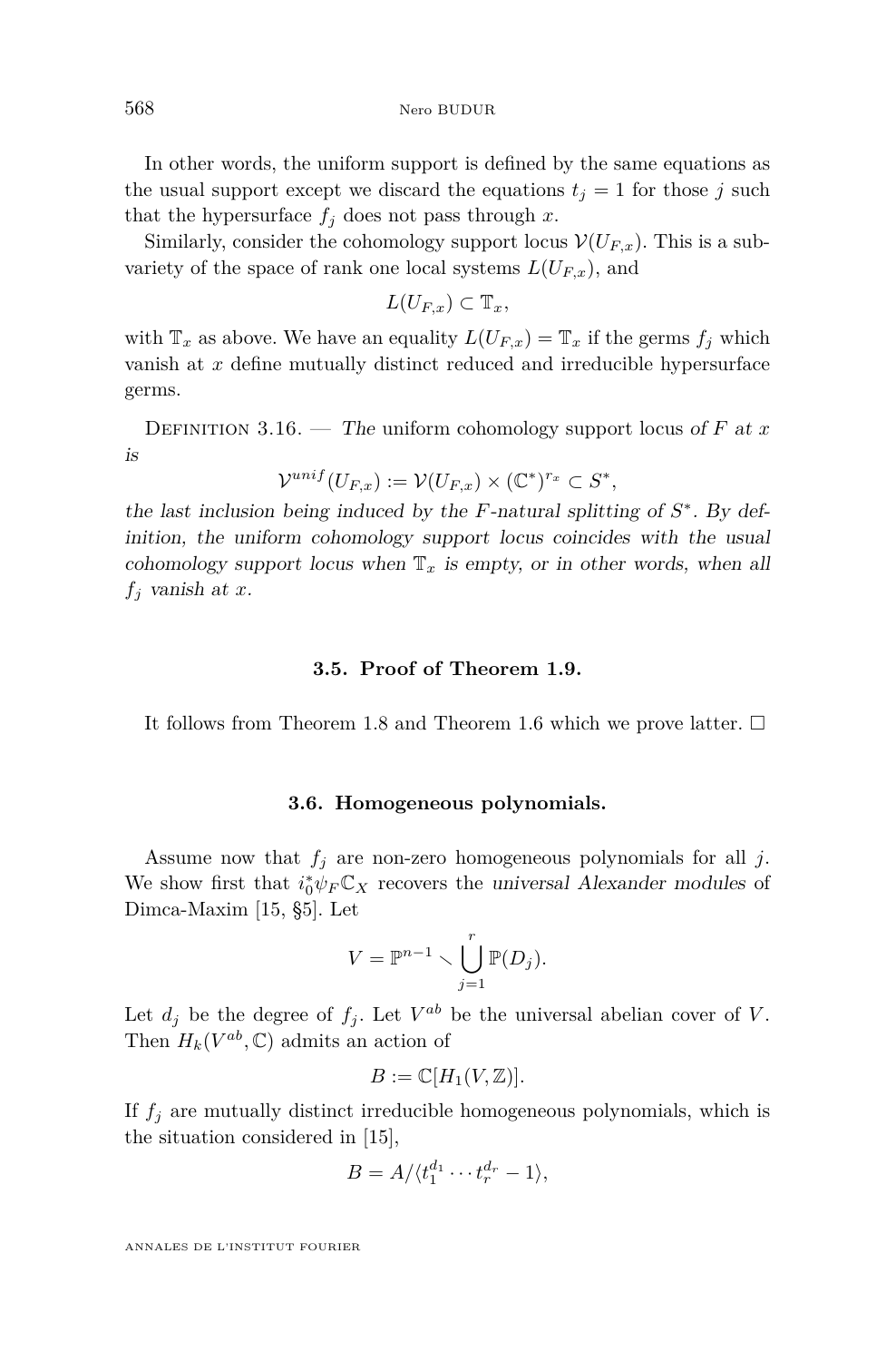<span id="page-21-0"></span>and

$$
L(V) = V(t_1^{d_1} \cdots t_r^{d_r} - 1) \subset S^*,
$$

see Example [2.2.](#page-12-0)

PROPOSITION 3.17.  $\frac{f}{f_j}$  are irreducible homogeneous polynomials of degree  $d_i$  defining mutually distinct hypersurfaces with  $gcd(d_1, \ldots, d_r) = 1$ , then the action of *A* on  $i_0^* \psi_F C_X$  factorizes through *B*, and

$$
H^k(i_0^*\psi_F\mathbb{C}_X) \cong H_k(V^{ab}, \mathbb{C})
$$

as *B*-modules after replacing on the right-hand side the  $t_i$ -action with the  $t_j^{-1}$ -action.

Proof. — Consider  $U_{F,0}$ , the complement in a small open ball at the origin of *D*. The natural projectivization map  $U_{F,0} \rightarrow V$  has fibers diffeomorphic with  $\mathbb{C}^*$  and is a deformation retract of the restriction of the tautological line bundle of  $\mathbb{P}^{n-1}$  to *V*. Since  $gcd(d_1, \ldots, d_r) = 1$ , the Picard group of *V* is trivial. Hence, topologically,

$$
U_{F,0} \approx \mathbb{C}^* \times V.
$$

Fix a section  $\sigma: V \to U_{F,0}$ . First, we show that via this section

$$
V^{ab} \approx V \times_{U_{F,0}} U_{F,0}^{ab}.
$$

The cover on the right-hand side is given by the kernel of the composition

$$
\pi_1(V) \xrightarrow{\sigma_*} \pi_1(U_{F,0}) \xrightarrow{ab} H_1(U_{F,0}, \mathbb{Z}).
$$

The cover on the left-hand side is given by the kernel of

$$
\pi_1(V) \xrightarrow{ab} H_1(V, \mathbb{Z}).
$$

Hence, it is enough to show that the map

$$
\sigma_*: H_1(V, \mathbb{Z}) \longrightarrow H_1(U_{F,0}, \mathbb{Z})
$$

is injective. By assumption, both groups are free abelian of rank *r* − 1 and, respectively, *r*. Hence  $\sigma_*$  is compatible with the Künneth decomposition

$$
H_1(U_{F,0},\mathbb{Z})=H_1(V,\mathbb{Z})\oplus\mathbb{Z},
$$

by the naturality of the Künneth decomposition via cross products, and the injectivity follows. This also shows that *A* acts on  $H_k(V^{ab}, \mathbb{C})$  via the surjection

$$
A = \mathbb{C}[H_1(U_{F,0}, \mathbb{Z})] \longrightarrow B = \mathbb{C}[H_1(V, \mathbb{Z})] = A/\langle t_1^{d_1} \dots t_r^{d_r} - 1 \rangle
$$

induced by  $\sigma_*$ .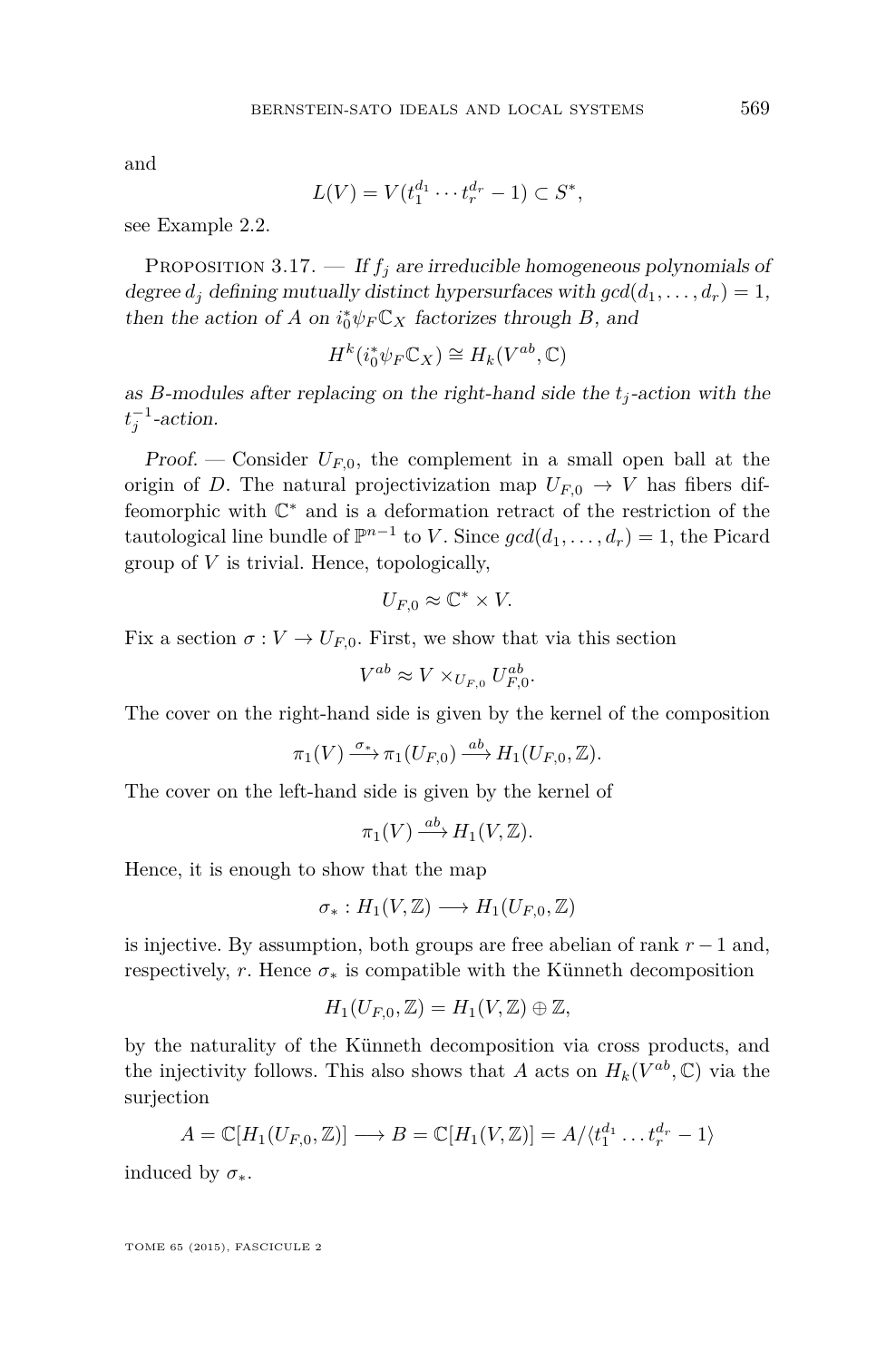<span id="page-22-0"></span>Now the Proposition follows from Corollary [3.11](#page-18-0) and the fact that  $V^{ab}$ is a deformation retract of

$$
U_{F,0}^{ab} \approx (\mathbb{C}^*)^{ab} \times V^{ab} \approx \mathbb{C} \times V^{ab}.
$$

PROPOSITION 3.18.  $-$  If  $f_j$  are irreducible homogeneous polynomials of degree  $d_i$  defining mutually distinct hypersurfaces with  $gcd(d_1, \ldots, d_r) = 1$ , then, in  $S^*$ :

$$
\operatorname{Supp}_{0}(\psi_{F}\mathbb{C}_{X}) = \mathcal{V}(V) \subset L(V) = V(t_{1}^{d_{1}} \cdots t_{r}^{d_{r}} - 1).
$$

The four sets are equal if, in addition,  $\chi(V) \neq 0$ .

Proof. — The first equality is new. It follows from Proposition [3.17](#page-21-0) and Corollary [2.5.](#page-13-0) If  $\chi(V) \neq 0$ , the equality follows from Corollary [3.7.](#page-16-0)

Remark  $3.19.$  — In the case when one of the homogeneous polynomials is a generic linear form, more information is available about  $\mathcal{V}(V)$ , see [\[15,](#page-53-0) Theorem 3.6] and see also Remark [3.12.](#page-18-0)

For a point  $y \in X = \mathbb{C}^n$  different than the origin, let [*y*] denote the point in  $\mathbb{P}^{n-1}$  with homogeneous coordinates given by *y*. We denote by

$$
U_{F,[y]}\subset\mathbb{P}^{n-1}
$$

the complement in a small ball around  $[y]$  of  $\mathbb{P}(D)$ . Note that if we consider an affine space neighborhood of [*y*],

$$
[y]\in \mathbb{A}^{n-1}\subset \mathbb{P}^{n-1},
$$

then

$$
U_{F,[y]} = U_{F_{|\mathbb{A}^{n-1}},[y]}.
$$

There is a homotopy equivalence

$$
U_{F,y} \approx_{ht} U_{F,[y]}.
$$

Hence

$$
\mathcal{V}(U_{F,y}) = \mathcal{V}(U_{F,[y]}) = \mathcal{V}(U_{F_{|\mathbb{A}^{n-1}},[y]}) \subset \mathbb{T}_y,
$$

with  $\mathbb{T}_y$  as in [3.4.](#page-19-0) Moreover,

$$
\mathcal{V}^{unif}(U_{F,y}) = \mathcal{V}^{unif}(U_{F_{|\mathbb{A}^{n-1}},[y]}) \subset S^*
$$

because the *F*-natural splitting  $S^* = T_y \times (\mathbb{C}^*)^{r_y}$  is the same as the  $F_{|\mathbb{A}^{n-1}}$ natural splitting. We define:

$$
\mathcal{V}^{unif}(U_{F,[y]}):=\mathcal{V}^{unif}(U_{F,y})=\mathcal{V}^{unif}(U_{F_{|{\mathbb{A}}^{n-1}},[y]}).
$$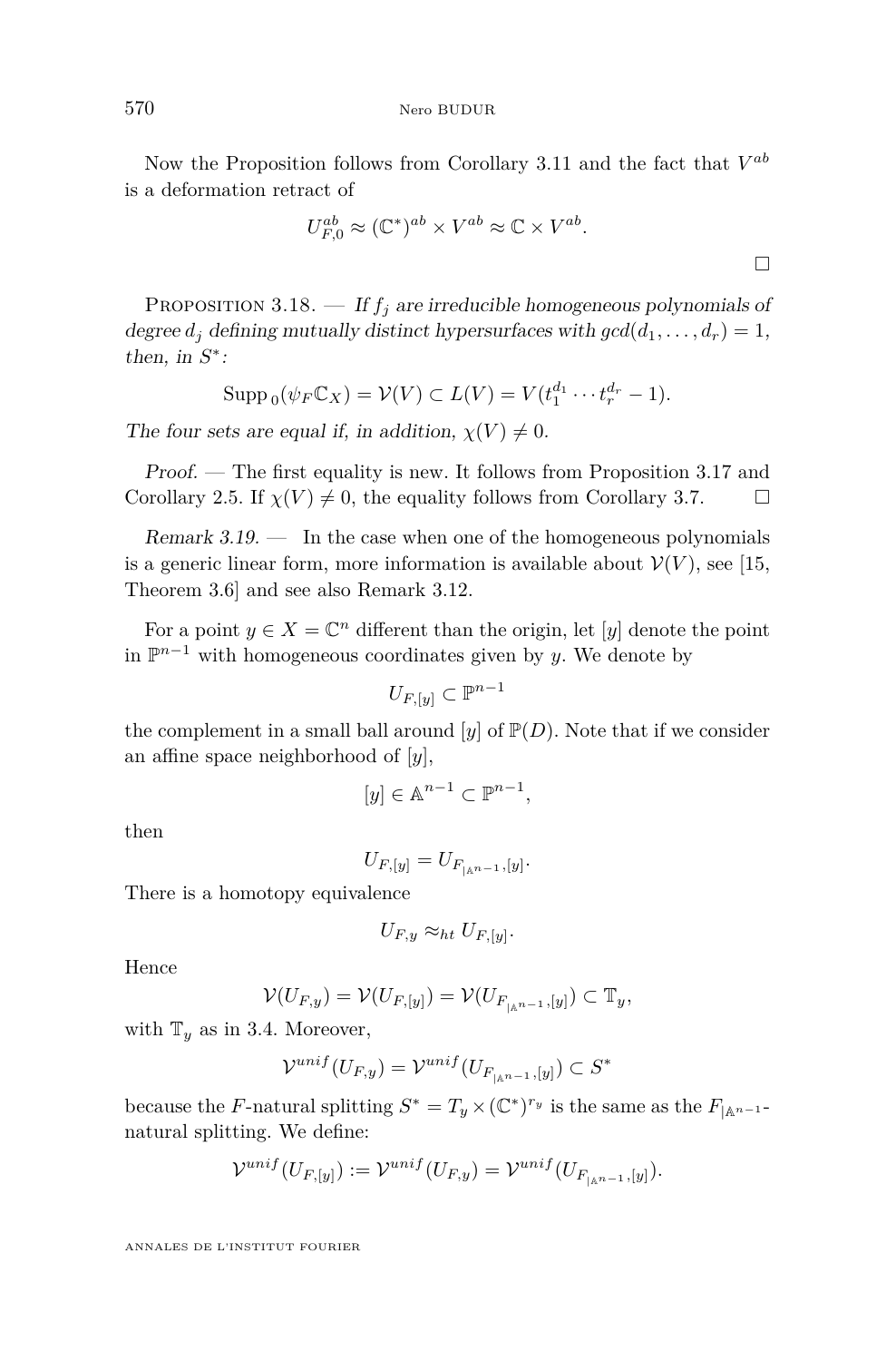<span id="page-23-0"></span>From this discussion together with Proposition [3.18,](#page-22-0) we obtain the following computation reduction to a lower-dimensional, possibly non-homogeneous, case:

PROPOSITION 3.20. — If the polynomials  $f_j$  are homogeneous of degree  $d_i$  and define mutually distinct reduced and irreducible hypersurfaces, and if  $gcd(d_1, \ldots, d_i) = 1$ , then

$$
\bigcup_{y \in D} \mathrm{Supp} \, {}^{unif}_{y} \psi_F \mathbb{C}_X = \bigcup_{y \in D} \mathcal{V}^{unif}(U_{F,y}) = \mathcal{V}(V) \cup \bigcup_{[y] \in \mathbb{P}^{n-1}} \mathcal{V}^{unif}(U_{F,[y]}).
$$

If, in addition,  $\chi(V) \neq 0$ , then  $V(V) = L(V) = V(t_1^{d_1} \cdots t_r^{d_r} - 1)$ .

# **3.7. Proof of Corollary [1.10.](#page-7-0)**

It follows from Theorem [1.6,](#page-5-0) which we will prove later, and Proposi-tion [3.18.](#page-22-0)

# **3.8. Specialization of polynomial maps.**

Next, we address the question of what happens with the support of  $\psi_F C_X$ under specialization of the map *F* in the following sense:

DEFINITION 3.21.

(a) We say that  $F = (f_1, \ldots, f_r)$  specializes to  $G = (g_1, \ldots, g_p)$ , if  $f_j$ and  $g_k$  are non-zero polynomials in  $\mathbb{C}[x_1, \ldots, x_n], r \geqslant p \geqslant 1$ , and G is the composition  $F' \circ F$  where

$$
F' = (f'_1, \ldots, f'_p) : \mathbb{C}^r \longrightarrow \mathbb{C}^p
$$

is such that  $f'_k$  are monomial maps and the induced map on tori  $(\mathbb{C}^*)^r \to (\mathbb{C}^*)^p$  is surjective. We will also write

$$
G = F^M
$$

where the matrix  $M = (m_{kj})$  in  $\mathbb{N}^{p \times r}$  is obtained from writing

$$
f'_{k}:(\tau_1,\ldots,\tau_r)\mapsto \tau_1^{m_{k1}}\ldots\tau_r^{m_{kr}}.
$$

(b) We say that  $F^M$  is a non-degenerate specialization of F if, in addition,  $\sum_{k=1}^{p} m_{kj} \neq 0$  for all *j* such that  $f_j$  is non-constant.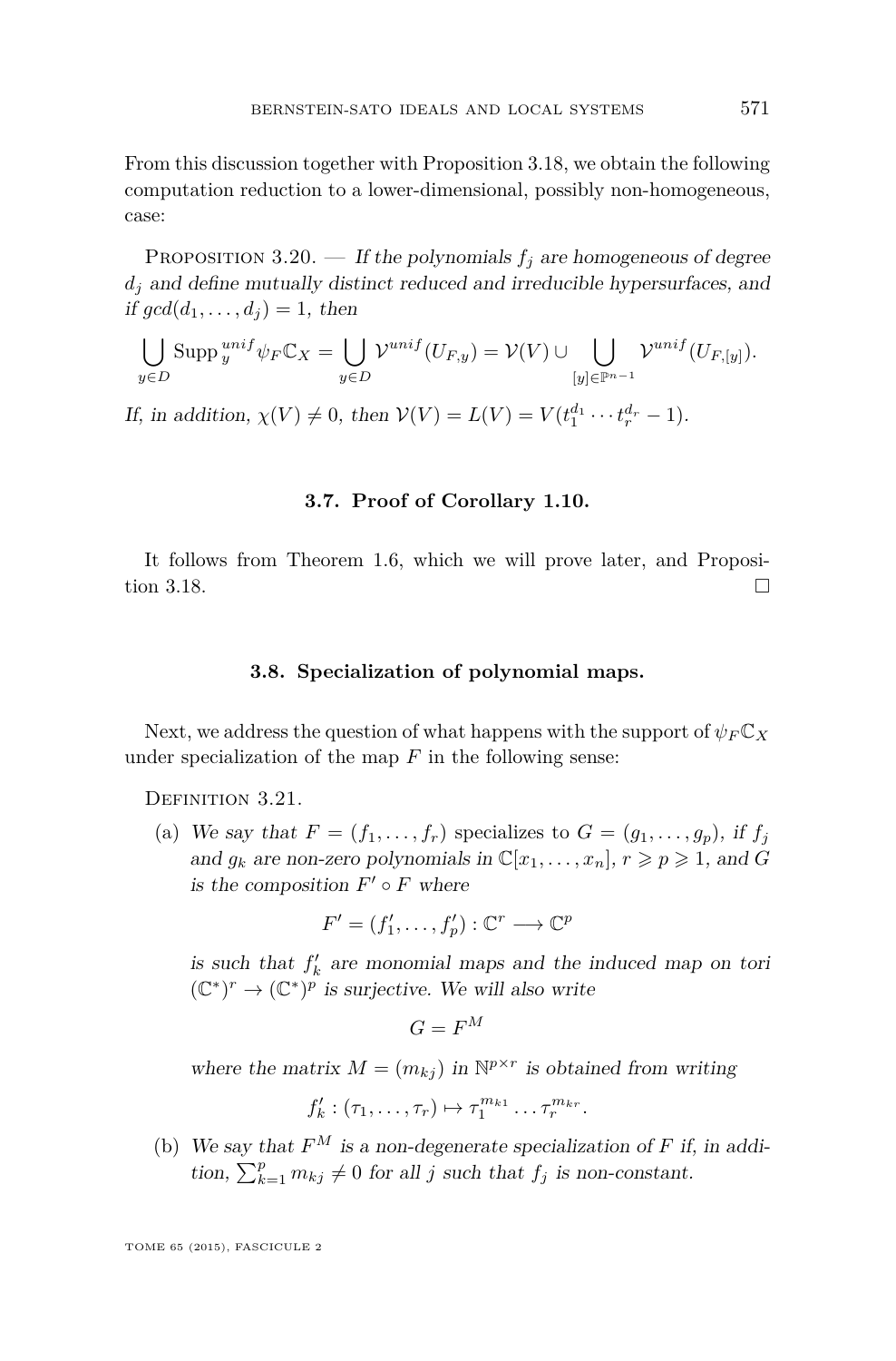The condition in (b) guarantees that no non-constant  $f_j$  is lost during the specialization.

We will use the notation:

$$
S=\mathbb{C}^r, \quad S_M=\mathbb{C}^p, \quad S^*=(\mathbb{C}^*)^r, \quad S_M^*=(\mathbb{C}^*)^p.
$$

There is a natural identification of  $S^*$  with  $L(S^*)$ , a tuple of non-zero complex numbers describing the monodromy of a rank one local system around the coordinate axes. The pull-back of local systems defines a map

$$
\phi_M : S_M^* = L(S_M^*) \longrightarrow S^* = L(S^*)
$$
  
given by  $(\lambda_1, ..., \lambda_p) \mapsto (\lambda_1^{m_{11}} \cdots \lambda_p^{m_{p1}}, ..., \lambda_1^{m_{1r}} \cdots \lambda_p^{m_{pr}})$ . Denote by  

$$
A = \mathbb{C}[t_1, t_1^{-1}, ..., t_r, t_r^{-1}],
$$

$$
A_M = \mathbb{C}[u_1, u_1^{-1}, ..., u_p, u_p^{-1}]
$$

the coordinate rings of  $S^*$  and  $S^*_M$ , respectively. Then  $\phi_M$  corresponds to the ring morphism

$$
\phi_M^{\#}: A \longrightarrow A_M
$$

mapping  $t_j$  to  $\prod_k u_k^{m_{kj}}$ .

The following is a consequence of [\[40,](#page-54-0) 2.3.8]:

PROPOSITION 3.22. — If  $G = F^M$  is a non-degenerate specialization of the polynomial map *F*, then for all *x*

$$
\phi_M^{-1}(\operatorname{Supp}^{unif}_{x}(\psi_F \mathbb{C}_X)) = \operatorname{Supp}^{unif}_{x}(\psi_G \mathbb{C}_X).
$$

**Proof.** — Let  $D_M$  be the union of the zero loci of  $g_k$ . The non-degeneracy assumption is equivalent to saying that  $D_M = D$ . We can assume *x* is in *D*.

The statement holds for the usual support. Indeed,

$$
\phi_M^{-1}(\operatorname{Supp}_x(\psi_F \mathbb{C}_X)) = \operatorname{Supp}_x(\psi_F \mathbb{C}_X \underset{A}{\otimes} A_M),
$$

and by [\[40,](#page-54-0) 2.3.8],

$$
\operatorname{Supp}_x(\psi_F \mathbb{C}_X \underset{A}{\overset{L}{\otimes}} A_M) = \operatorname{Supp}_x(\psi_G \mathbb{C}_X).
$$

Recall that the uniform support at *x* is obtained from the *F*-natural splitting  $S^* = \mathbb{T}_x \times (\mathbb{C}^*)^{r_x}$ , where  $\mathbb{T}_x$  is the zero locus  $V(\langle t_j - 1 | f_j(x) \neq 0 \rangle)$ in  $S^*$  and contains Supp  $_x(\psi_F \mathbb{C}_X)$ , by setting

$$
\operatorname{Supp}^{unif}_{x}(\psi_{F}\mathbb{C}_{X}) = \operatorname{Supp}_{x}(\psi_{F}\mathbb{C}_{X}) \times (\mathbb{C}^{*})^{r_{x}}.
$$

Similarly,  $S_M^* = \mathbb{T}_{M,x} \times (\mathbb{C}^*)^{p_x}$ , where  $\mathbb{T}_{M,x}$  is the zero locus  $V(\langle u_k - 1 |$  $g_k(x) \neq 0$ ) in  $S_M^*$ , and  $\text{Supp}_x^{unif}(\psi_G \mathbb{C}_X) = \text{Supp}_x(\psi_G \mathbb{C}_X) \times (\mathbb{C}^*)^{p_x}$ ,

<span id="page-24-0"></span>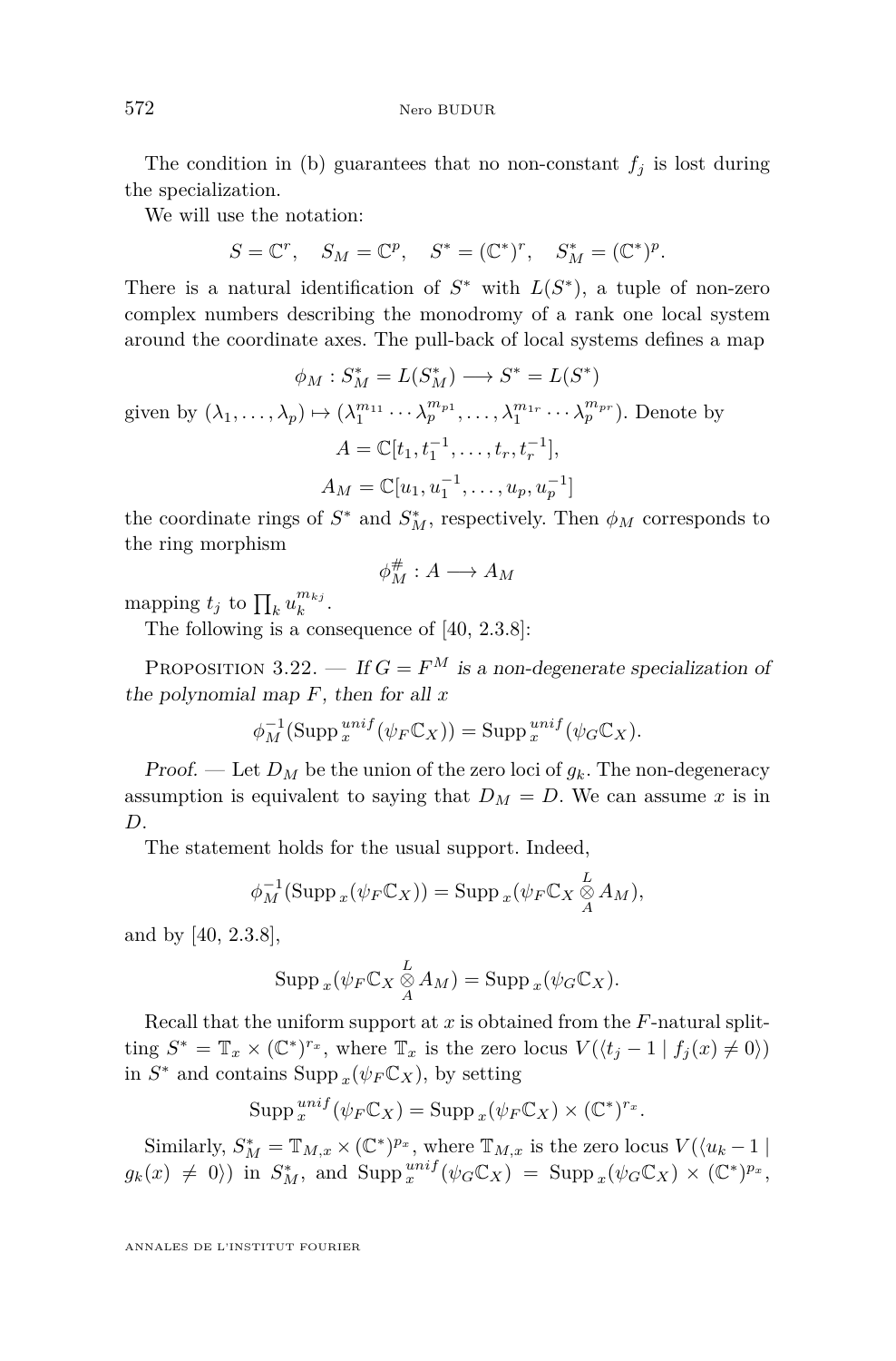<span id="page-25-0"></span>where the coordinates of the last term  $(\mathbb{C}^*)^{p_x}$  correspond to  $u_k$  such that  $g_k(x) \neq 0$ . Hence it is enough to show that  $\phi_M$ , or equivalently  $\phi_M^{\#}$ , is compatible with the splittings.

The splitting on  $S^*$  is by definition compatible with the splitting

$$
\{1,\ldots,r\} = \{j \mid f_j(x) = 0\} \cup \{j \mid f_j(x) \neq 0\}.
$$

The splitting on  $S_M^*$  is compatible with the splitting

$$
\{1,\ldots,p\} = \{k \mid g_k(x) = 0\} \cup \{k \mid g_k(x) \neq 0\}.
$$

Hence it is enough to show that these two splittings are compatible under  $\phi_M^{\#}$ . More precisely, let  $A' = \mathbb{C}[t_j^{\pm} \mid f_j(x) = 0]$  and  $A'' = \mathbb{C}[t_j^{\pm} \mid f_j(x) \neq 0]$ , so that  $A = A' \otimes_{\mathbb{C}} A''$ . Similarly define  $A'_M = \mathbb{C}[u_k \mid g_k(x) \neq 0]$  and  $A''_M = \mathbb{C}[u_k | g_k(x) \neq 0]$ , so that  $A_M = A'_M \otimes A''_M$ . We need to show that the middle horizontal map in the diagram



induces the other two horizontal maps making the diagram commute, where the top vertical maps are *id*⊗1 and the bottom vertical maps are the natural quotient maps given by the *F* and *F<sup>M</sup>* natural splittings. In other words, we need to show that the set

 ${k \in \{1, ..., p\} \mid u_k \text{ does not appear in } \phi_M^{\#}(t_j) \text{ for any } j \text{ with } f_j(x) = 0}$ is the same as the set

$$
\{k \in \{1, \ldots, p\} \mid g_k(x) \neq 0\}.
$$

This is true since both sets equal the set

$$
\{k \in \{1, ..., p\} \mid m_{kj} = 0 \text{ for all } j \text{ with } f_j(x) = 0\}.
$$

Example 3.23.  $\qquad$   $F = (f_1, \ldots, f_r)$  specializes to  $G = \prod_{j=1}^r f_j$  via the  $1 \times r$  matrix  $M = (1 \dots 1)$ . Hence this specialization is non-degenerate. Here  $S_M^* \to S^*$  is the diagonal inclusion and  $\phi: A \to A_M = \mathbb{C}[u, u^{-1}]$  is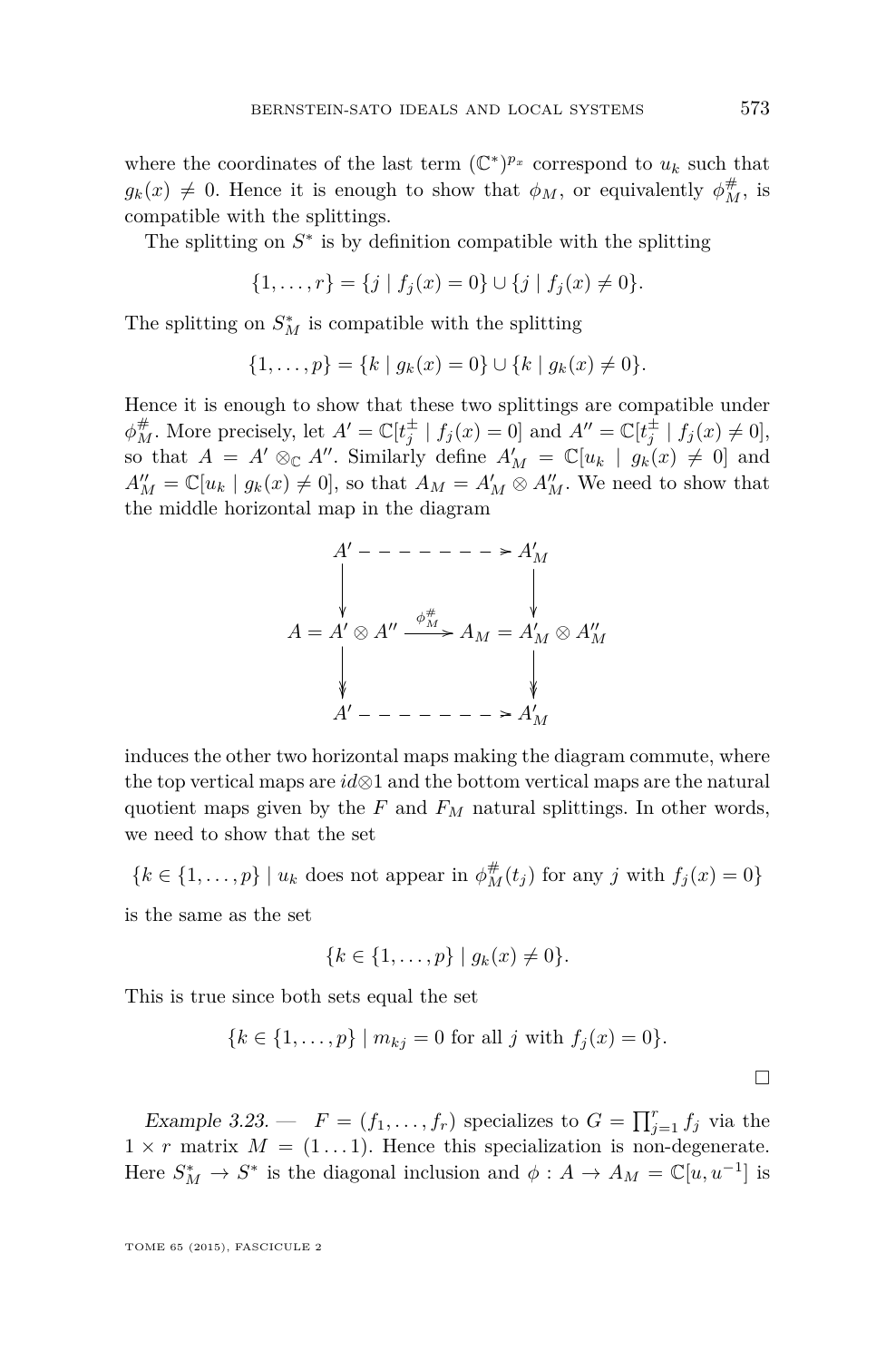<span id="page-26-0"></span>given by  $t_j \mapsto u$ . In this case, the uniform support of  $\psi_G C_X$  at *x* is the same as the usual support:

$$
\operatorname{Supp}^{unif}_{x}(\psi_{G}\mathbb{C}_{X}) = \operatorname{Supp}_{x}(\psi_{G}\mathbb{C}_{X}),
$$

and it consists of the eigenvalues of the monodromy on the Milnor fiber of *G* at *x* by Remark [3.2.](#page-14-0)

Example 3.24. —  $F = (f_1, \ldots, f_r)$  specializes to  $G = (f_1, \ldots, f_{r-1})$ . To see this, in Definition [3.21](#page-23-0) let  $F' : S \to S_M = \mathbb{C}^{r-1}$  be defined by  $(\tau_1, \ldots, \tau_r) \mapsto (\tau_1, \ldots, \tau_{r-1})$ , that is *M* is the square identity matrix with the last row deleted. Hence this specialization is degenerate if  $f<sub>r</sub>$  is non-constant. Here the inclusion  $S_M^* \to S^*$  is given by  $(\tau_1, \ldots, \tau_{r-1}) \mapsto$  $(\tau_1, \ldots, \tau_{r-1}, 1)$ . The map  $A \rightarrow A_M$  is the natural one induced by the quotient  $A_M = A/(t_r - 1)$ .

LEMMA 3.25. — Let *x* be a point in *X*. For any collection  $G = (q_1, \ldots, q_p)$ of hypersurface germs at *x* in *X*, there exists a collection  $F = (f_1, \ldots, f_r)$ of hypersurface germs at *x* such that the set of  $f_i$  with  $f_i(x) = 0$  define mutually distinct reduced and irreducible germs, and such that *G* is a non-degenerate specialization of *F*.

Proof. — Suppose we find *F* and a matrix  $M = (m_{kj})$  such that  $G =$  $F^M$ . Then we need to ensure the surjectivity of the map  $F' : S^* \to S^*_M$ defined by

$$
(\tau_1,\ldots,\tau_r)\mapsto(\ldots,\prod_{j=1}^r\tau_k^{m_{kj}},\ldots).
$$

This is achieved if the rank of the matrix *M* is *p*, since the linear transformation associated to  $M$  is the differential of the map  $F'$  on the associated Lie algebras of  $S^*$  and  $S^*$ <sub>M</sub>.

Let  $r$  by the number of analytically irreducible components of the germ  $\prod_{k=1}^{p} g_k$ . Let  $f_j$  for  $1 \leqslant j \leqslant r$  be those components. Write

$$
g_k = \prod_{j=1}^r f_j^{m_{kj}}
$$

and let *M* be the  $p \times r$  matrix  $(m_{kj})$ . We can assume by permuting the germs  $g_k$  that the first rank(*M*) rows of *M* are linearly independent.

Let  $F = (f_1, \ldots, f_r, 1, \ldots, 1)$ , where the number of 1's added after  $f_r$  is  $p - \text{rank}(M)$ . Then *F* satisfies the conditions of the lemma and *G* is the specialization of *F* via the rank *p* matrix of size  $p \times (p + r - \text{rank}(M))$ 

$$
\left[M\left|\frac{O}{I}\right.\right],
$$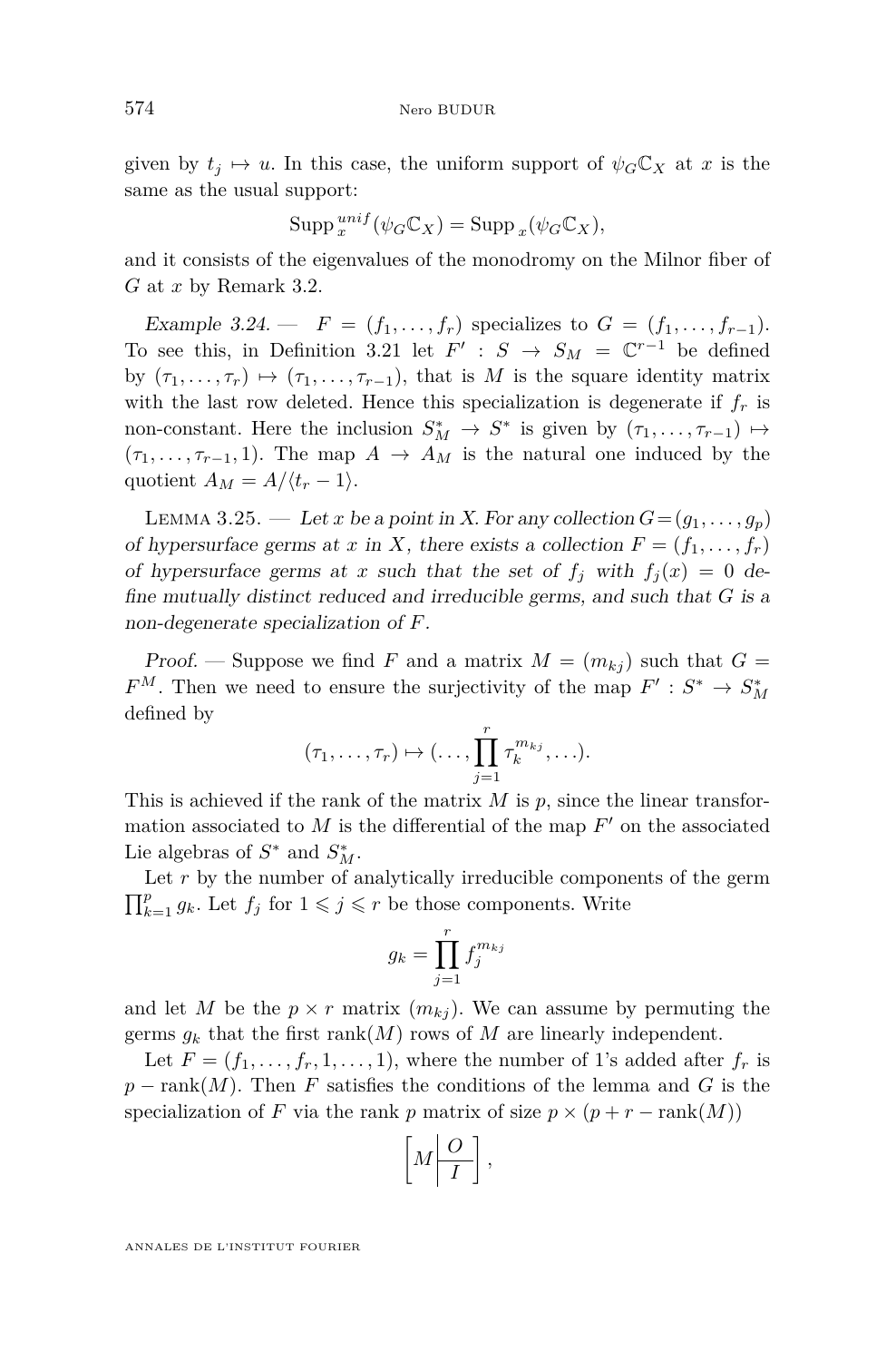<span id="page-27-0"></span>where  $O$  is the zero matrix, and  $I$  is the identity square matrix of size  $p - \text{rank}(M)$ .

# **3.9. Proof of Theorem [1.3](#page-5-0)**

By construction of the uniform support, it is enough to prove the statement for Supp  $_x(\psi_F \mathbb{C}_X)$ . By Lemma [3.25,](#page-26-0) the germ of *F* at *x* in *X* is the non-degenerate specialization  $G^M$  of a map germ  $G = (g_1, \ldots, g_p)$ via some matrix M, where the set of  $g_k$  with  $g_k(x) = 0$  define mutually distinct reduced and irreducible germs. Thus  $\text{Supp}_x(\psi_F \mathbb{C}_X)$  equals  $\phi_M^{-1}(\text{Supp}_x(\psi_G\mathbb{C}_X))$  by specialization of the support. By Theorem [1.8,](#page-6-0)  $\text{Supp } _{x}(\psi_{G}\mathbb{C}_{X})$  is the cohomology support locus of  $U_{G,x}$ , and thus it is a finite union of torsion translated subtori of  $L(U_{G,x})$ , see Example [2.1.](#page-12-0) Since  $\phi_M$  is a torus homomorphism, the same is true for  $\text{Supp}_x(\psi_F \mathbb{C}_X)$ .  $\Box$ 

#### **3.10. Thom-Sebastiani.**

Next, we state a multiplicative Thom-Sebastiani type of result for the support of the Sabbah specialization complex. First, we have:

LEMMA 3.26. — For  $i = 1, 2$ , let  $X_i = \mathbb{C}^{n_i}$ ,  $F_i = (f_{i1}, \ldots, f_{ir_i})$  with  $f_{ij} \neq 0, D_i = \bigcup_j f_{ij}^{-1}(0), x_i \in D_i$ . Then, in  $(\mathbb{C}^*)^{r_1} \times (\mathbb{C}^*)^{r_2}$ , we have  $\text{Supp} \, \lim_{(x_1,x_2)} (\psi_{F_1 \times F_2} \mathbb{C}_{X_1 \times X_2}) = \text{Supp} \, \lim_{x_1}^{unif} (\psi_{F_1} \mathbb{C}_{X_1}) \times \text{Supp} \, \lim_{x_2}^{unif} (\psi_{F_2} \mathbb{C}_{X_2}).$ 

Proof. — Using the notation of Lemma [3.3](#page-15-0) adapted to our situation, there is an equality of local systems of  $A_1 \otimes A_2$ -modules

$$
\mathcal{L}^{F_1 \times F_2} = \mathcal{L}^{F_1} \boxtimes \mathcal{L}^{F_2},
$$

where  $\boxtimes$  denotes the external direct product on  $U_1 \times U_2$ , with  $U_i = X_i \setminus D_i$ , and  $A_i$  is the coordinate ring of  $S_i^* = (\mathbb{C}^*)^{r_i}$ . Using then Lemma [3.3](#page-15-0) and standard arguments, one can show that

$$
\psi_{F_1 \times F_2} \mathbb{C}_{X_1 \times X_2} = \psi_{F_1} \mathbb{C}_{X_1} \boxtimes \psi_{F_2} \mathbb{C}_{X_2},
$$

Hence the claim holds for the usual supports. See also [\[36,](#page-54-0) Proposition 3.1] for the same statement for the cohomology support loci. The claim for the uniform support follows easily from Definition [3.15.](#page-19-0)

The following is the multiplicative Thom-Sebastiani property for the support of the Sabbah specialization complex: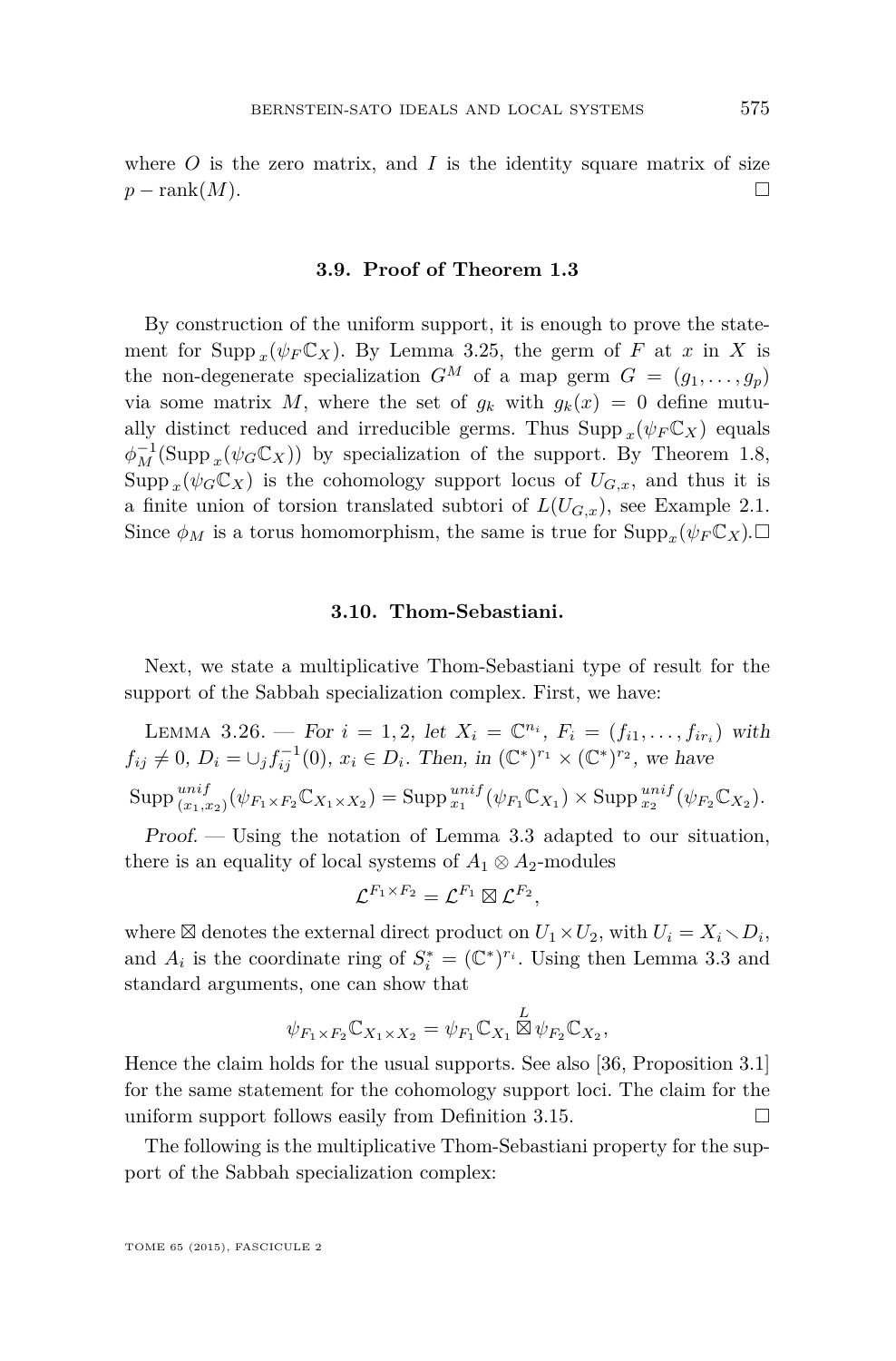<span id="page-28-0"></span>PROPOSITION 3.27. — With notation as in Lemma [3.26,](#page-27-0) let  $r = r_1 = r_2$ . Let *G* be the map

$$
G = F_1 \cdot F_2 : X_1 \times X_2 \longrightarrow (\mathbb{C}^*)^r
$$

defined by

$$
(x_1,x_2)\mapsto (f_{11}(x_1)f_{21}(x_2),\ldots,f_{1r}(x_1)f_{2r}(x_2))
$$

for  $x_i \in X_i$ ,  $i = 1, 2$ . Then

$$
\mathrm{Supp} \, \underset{(x_1,x_2)}{unif} \, (\psi_G \mathbb{C}_{X_1 \times X_2}) = \bigcap_{i=1,2} \mathrm{Supp} \, \underset{x_i}{unif} \, (\psi_{F_i} \mathbb{C}_{X_i}).
$$

Proof. — Let  $S = \mathbb{C}^r$  and let  $F' : S \times S \to S$  be defined by multiplication coordinate-wise. Then  $G = F' \circ (F_1 \times F_2)$  and thus  $F_1 \times F_2$  specializes to  $G$ , cf. Definition [3.21.](#page-23-0) Hence, by Proposition [3.22,](#page-24-0)  $\text{Supp}\frac{unif}{(x_1,x_2)}(\psi_{F_1\times F_2}\mathbb{C}_{X_1\times X_2})$ specializes to  $\text{Supp}\frac{unif}{(x_1,x_2)}(\psi_G\mathbb{C}_{X_1\times X_2})$  via intersection with the diagonal in  $S^* \times S^*$ . The claim then follows from Lemma [3.26.](#page-27-0)

# **4. Bernstein-Sato ideals**

In this section we develop some properties of Bernstein-Sato ideals. We use them to prove geometrically a weaker version of Theorem [1.6.](#page-5-0) With a similar proof, we then prove Theorems [1.15](#page-9-0) and [1.16.](#page-10-0)

#### **4.1. Ideals of Bernstein-Sato type.**

There are ways to define ideals of Bernstein-Sato type different than presented in the Introduction. These other ideals are useful for understanding the Bernstein-Sato ideal  $B_F$ . So we start with a more general definition.

Let  $X = \mathbb{C}^n$ . Let  $D_X$  denote the Weyl algebra of algebraic differential operators on *X*,

$$
D_X = \mathbb{C}\left[x_1, \dots, x_n, \frac{\partial}{\partial x_1}, \dots, \frac{\partial}{\partial x_r}\right]
$$

with the usual commutation relations.

Let  $F = (f_1, \ldots, f_r)$  with  $0 \neq f_j \in \mathbb{C}[x_1, \ldots, x_n]$ . Let

$$
M = \{ \mathbf{m}_k \in \mathbb{N}^r \mid k = 1, \dots, p \}
$$

be a collection of vectors, which we also view as an  $p \times r$  matrix  $M = (m_{kj})$ with  $m_{kj} = (\mathbf{m}_k)_j$ , with  $r, p \geq 1$ .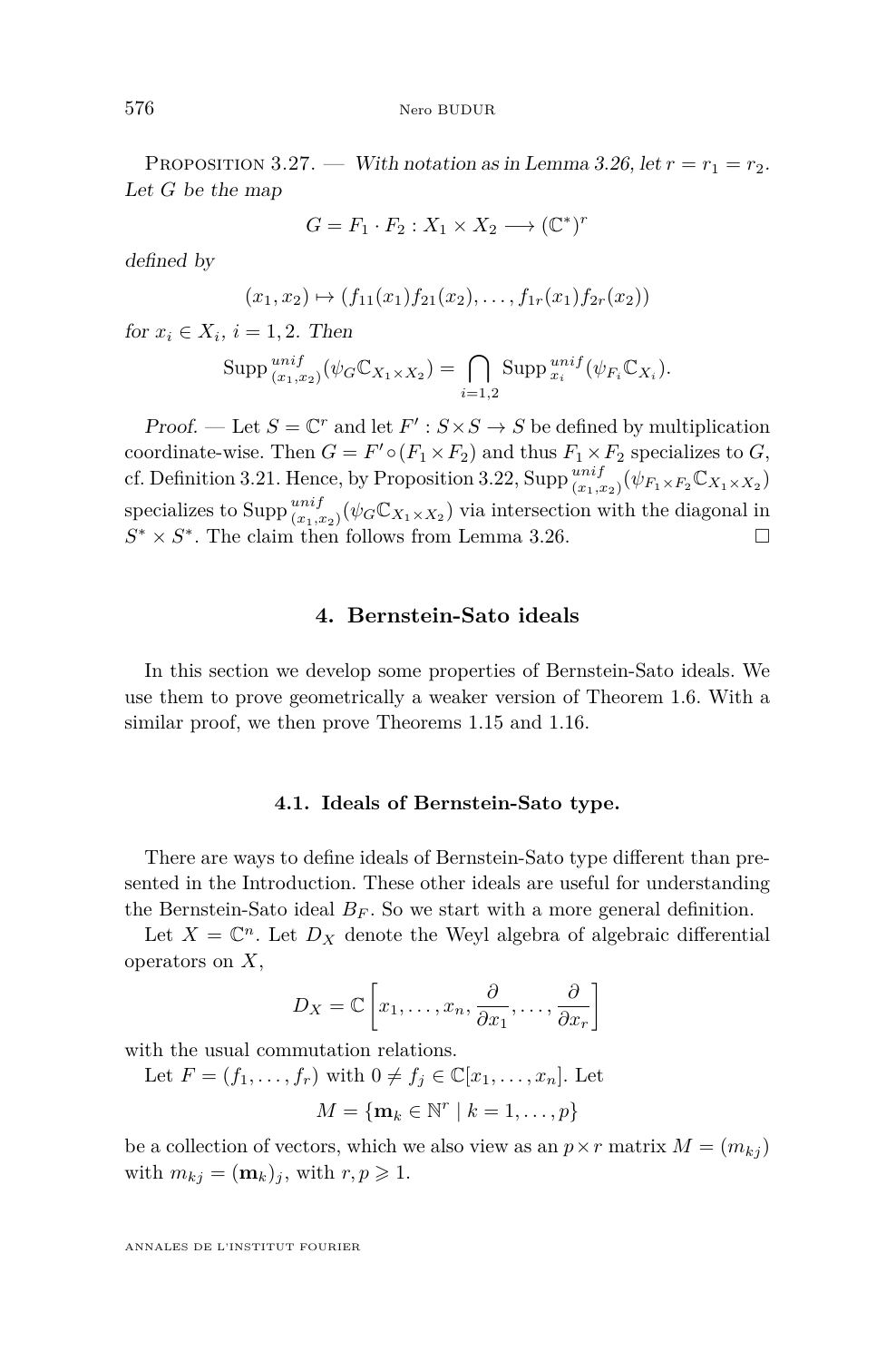Definition 4.1. — The Bernstein-Sato ideal associated to *F* and *M* is the ideal

$$
B_F^M = B_F^{\mathbf{m}_1,\dots,\mathbf{m}_p} \subset \mathbb{C}[s_1,\dots,s_r]
$$

of all polynomials  $b(s_1, \ldots, s_r)$  such that

$$
b(s_1, \ldots, s_r) \prod_{j=1}^r f_j^{s_j} = \sum_{k=1}^p P_k \prod_{j=1}^r f_j^{s_j + m_{kj}}
$$

for some algebraic differential operators  $P_k$  in  $D_X[s_1, \ldots, s_r]$ . Remark 4.2.

- (a)  $B_F$ , as defined before, is  $B_F^1$ , where  $\mathbf{1} = (1, \ldots, 1)$ .
- (b) For a point *x* in *X*, the local Bernstein-Sato ideal  $B_{F,x}^M$  is similarly defined by replacing  $D_X$  with the ring  $\mathcal{D}_{X,x}$  of germs of holomorphic differential operators at *x*. Then

$$
B_F^M = \bigcap_{x \in X} B_{F,x}^M,
$$

see [\[4,](#page-53-0) Corollary 6].

(c) The ideals  $B_{F,x}^M$  are non-zero by Sabbah [\[39\]](#page-54-0), see also [\[3\]](#page-53-0), [\[21\]](#page-53-0).

Example 4.3.  $\qquad$  If  $f_j$  are monomials, write  $f_j = \prod_{i=1}^n x_i^{a_{i,j}}$ . Let  $l_i(s_1, \ldots,$  $(i...s_r) = \sum_{j=1}^r a_{i,j} s_j$ . Let  $a_i = \sum_{j=1}^r a_{i,j}$ . Then

$$
B_F = \langle \prod_{i=1}^n (l_i(s) + 1) \cdots (l_i(s) + a_i) \rangle.
$$

LEMMA 4.4. — [\[21,](#page-53-0) Lemma 1.5] By the correspondence  $s_j \leftrightarrow -\partial_{t_j} t_j$ and  $f_j \leftrightarrow \delta(t_j - f_j)$ , where  $\delta(u)$  denotes the Dirac delta function, i.e. the standard generator of  $D_{\mathbb{A}^1}/D_{\mathbb{A}^1}u$  with *u* the affine coordinate on  $\mathbb{A}^1$ , there is an isomorphism of  $\mathcal{D}_X[s_1, \ldots, s_r]$ -modules

$$
\mathcal{D}_X[s_1,\ldots,s_r]\prod_{j=1}^r f_j^{s_r} \cong \mathcal{D}_X[-\partial_{t_1}t_1,\ldots,-\partial_{t_r}t_r]\prod_{j=1}^r \delta(t_j-f_j).
$$

The action of  $t_j$  on the right-hand side corresponds to replacing  $s_j$  by  $s_j + 1$ on left-hand side.

Let  $Y = X \times \mathbb{C}^r$  with affine coordinates  $x_1, \ldots, x_n, t_1, \ldots, t_r$ . Define for  $\mathbf{m} \in \mathbb{N}^r$ ,

$$
V^{\mathbf{m}}D_Y := D_X \otimes_{\mathbb{C}} \sum_{\substack{\beta, \gamma \in \mathbb{N}^r \\ \beta - \gamma \geqslant \mathbf{m}}} \mathbb{C} t_1^{\beta_1} \dots t_r^{\beta_r} \partial_{t_1}^{\gamma_1} \dots \partial_{t_r}^{\gamma_r} \quad \subset \quad D_Y.
$$

The following is the D-module theoretic interpretation of Bernstein-Sato ideals and it is a consequence of Lemma 4.4: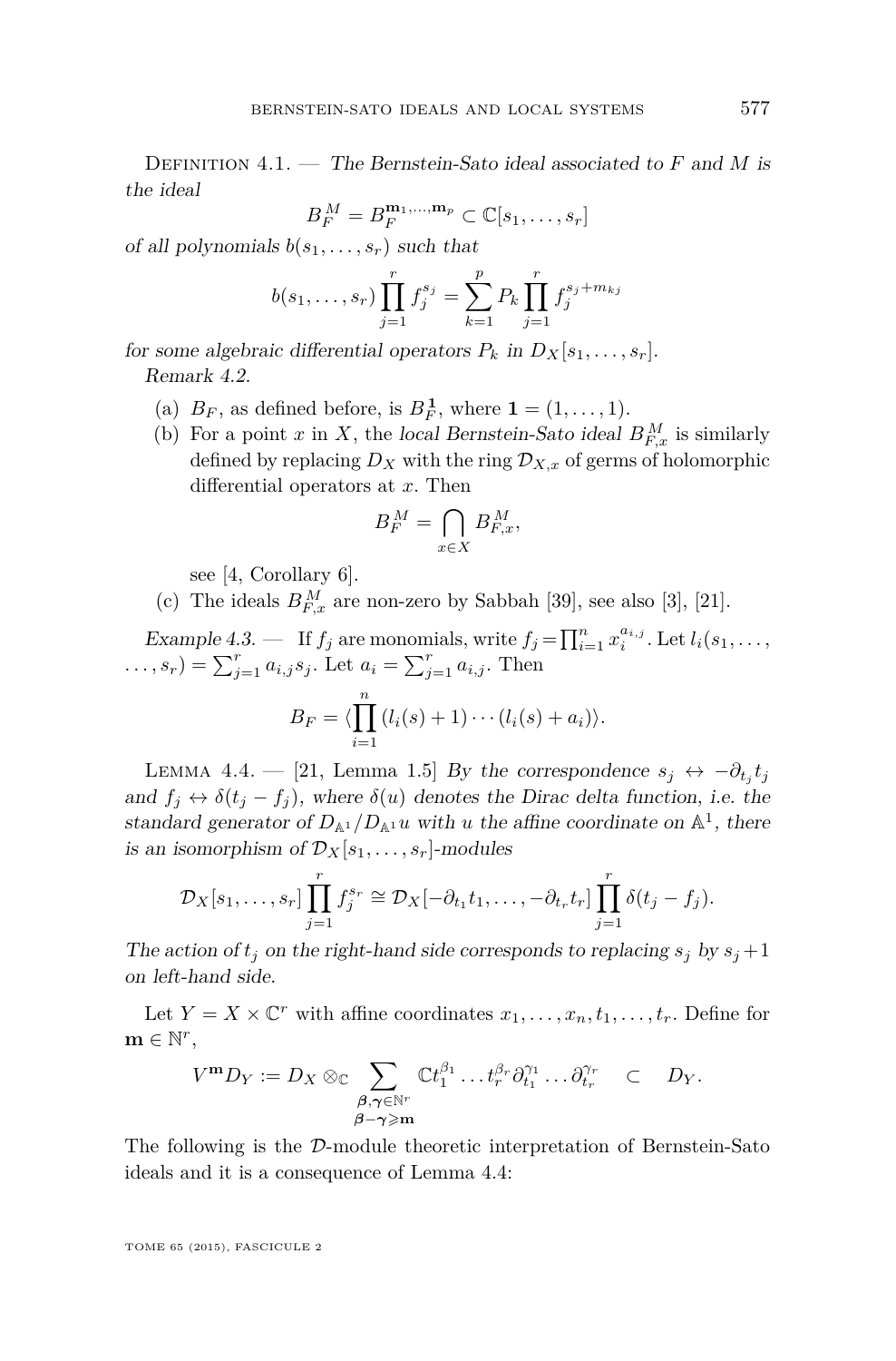<span id="page-30-0"></span>PROPOSITION 4.5. — Let  $\mathbf{m} \in \mathbb{N}^r$ . The Bernstein-Sato ideal  $B_F^{\mathbf{m}}$  consists of the polynomials  $b(s_1, \ldots, s_r)$  such that

$$
b(-\partial_{t_1}t_1,\ldots,-\partial_{t_r}t_r)\cdot V^{\mathbf{0}}D_Y\cdot\prod_{j=1}^r\delta(t_j-f_j)\subset V^{\mathbf{m}}D_Y\cdot\prod_{j=1}^r\delta(t_j-f_j).
$$

The next result unveils somewhat the structure of the Bernstein-Sato ideals. This can be used in practice to compute  $B_F$  in cases where the current implementations do not work. It also explains to some extent the nature of the mysterious shifts which appear in Bernstein-Sato ideals.

THEOREM 4.6. — Let  $\mathbf{m} \in \mathbb{N}^r$ . For  $j = 1, \ldots, r$ , let  $t_j$  be the ring isomorphism of  $\mathbb{C}[s_1,\ldots,s_r]$  defined by  $t_i(s_i) = s_i + \delta_{ij}$ . Then there are inclusions of ideals in  $\mathbb{C}[s_1,\ldots,s_r]$ 

$$
\prod_{\substack{1 \leqslant j \leqslant r \\ m_j > 0}} \prod_{k=0}^{m_j-1} t_1^{m_1} \dots t_{j-1}^{m_j-1} t_j^k \, B_F^{\mathbf{e}_j} \subset B_F^{\mathbf{m}} \subset \bigcap_{\substack{1 \leqslant j \leqslant r \\ m_j > 0}} \bigcap_{k=0}^{m_j-1} t_1^{m_1} \dots t_{j-1}^{m_j-1} t_j^k \, B_F^{\mathbf{e}_j}.
$$

Here  $\delta_{ij} = 0$  if  $i \neq j$ , and  $\delta_{ii} = 1$ . Also, we denote by  $\mathbf{e}_j$  the *r*-tuple with the *k*-th entry  $\delta_{jk}$ . By convention,  $t_j^0$  is the identity map, the product map  $t_1^{a_1} \ldots t_r^{a_r}$  means the obvious composition of maps, and  $t_1^{a_1} \ldots t_r^{a_r} I$  is the image of the ideal *I* under this product map.

The first inclusion in Theorem 4.6 can be strict, see Examples [4.12](#page-32-0) and [4.19.](#page-33-0) We do not know examples for which the second inclusion is strict, raising the obvious question if equality holds in general.

The radical of product of ideals equals the radical of the intersection of the ideal. Thus, letting  $V(I)$  denote the zero locus of an ideal  $I \subset$  $\mathbb{C}[s_1,\ldots,s_r]$  in  $\mathbb{C}^n$ , and writing  $t_j$  also for the corresponding linear map of  $\mathbb{C}^n$ , we obtain:

PROPOSITION  $4.7.$  — With the notation as above,

$$
V(B_F^{\mathbf{m}}) = \bigcup_{\substack{1 \le j \le r \\ m_j > 0}} \bigcup_{k=0}^{m_j - 1} t_1^{m_1} \dots t_{j-1}^{m_{j-1}} t_j^k V(B_F^{\mathbf{e}_j}).
$$

Theorem 4.6 is a consequence of the following result, in which we will use the notation  $\mathbf{t}^{\mathbf{m}} = \prod_{j=1}^{r} t_j^{m_j}$ .

LEMMA  $4.8.$  — Let  $\mathbf{m}, \mathbf{n} \in \mathbb{N}^r$ . Then there are inclusions of ideals

$$
B_F^{\mathbf{m}} \cdot ({\mathbf t}^{\mathbf m} \, B_F^{\mathbf n}) \subset B_F^{{\mathbf m}+{\mathbf n}} \subset B_F^{\mathbf m} \cap ({\mathbf t}^{\mathbf m} \, B_F^{\mathbf n}).
$$

Proof. — We will use the notation  $\mathbf{f}^s = \prod_{j=1}^r f_j^{s_j}$ . Let  $b_1 \in B_F^{\mathbf{m}}$  and  $b_2 \in B_F^n$ . Write  $b_1 \mathbf{f}^s = P_1 \mathbf{f}^{s+m}$  and  $b_2 \mathbf{f}^s = P_2 \mathbf{f}^{s+n}$  for some  $P_1$  and  $P_2$  in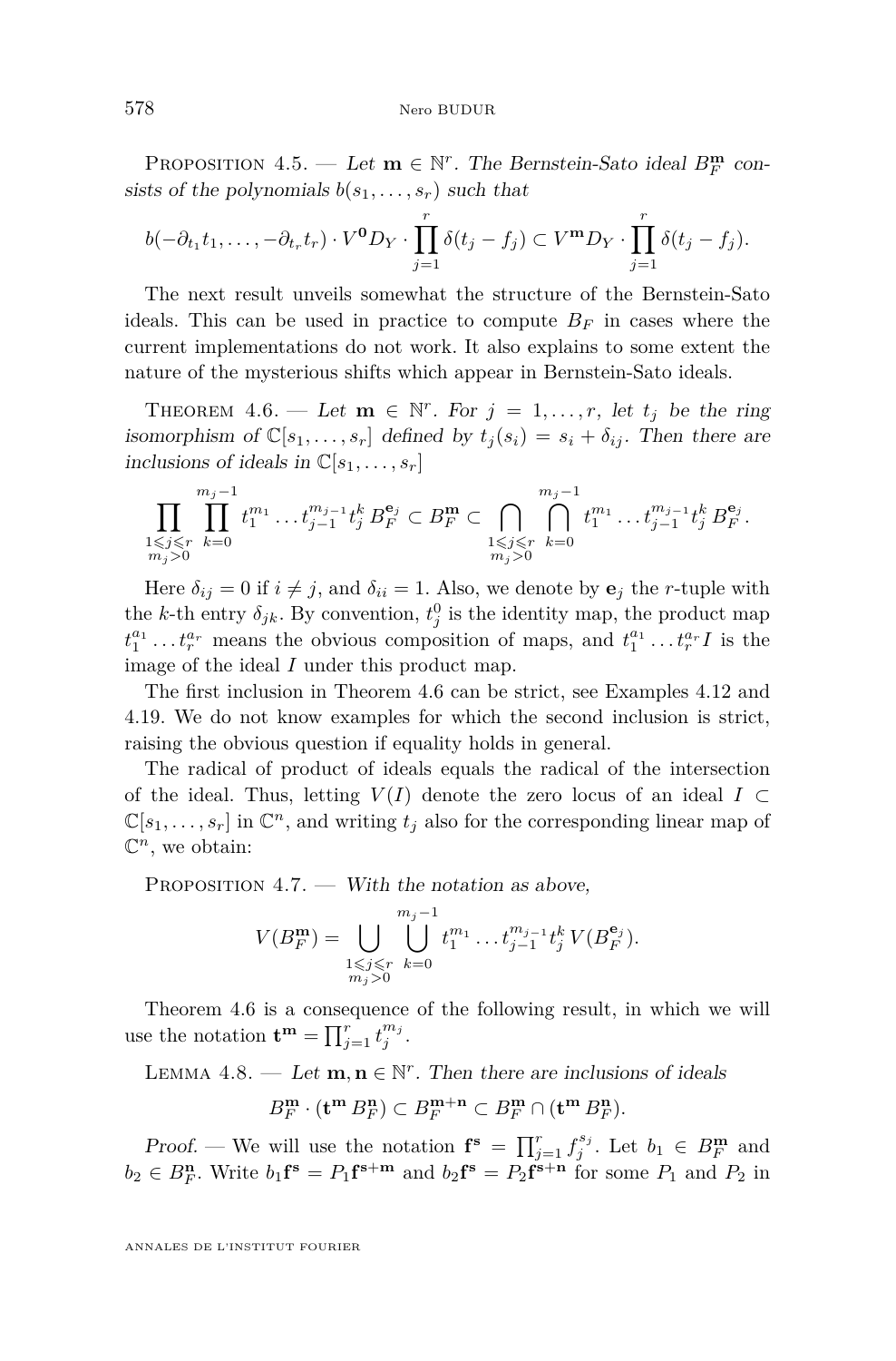<span id="page-31-0"></span> $D_X[s_1, \ldots, s_r]$ . Apply  $\mathbf{t}^{\mathbf{m}}$  to both sides of  $b_2 \mathbf{f}^{\mathbf{s}} = P_2 \mathbf{f}^{\mathbf{s}+\mathbf{n}}$ . We obtain then that  $(\mathbf{t}^{\mathbf{m}}b_2)\mathbf{f}^{\mathbf{s}+\mathbf{m}} = (\mathbf{t}^{\mathbf{m}}P_2)\mathbf{f}^{\mathbf{s}+\mathbf{m}+\mathbf{n}}$ . Applying  $P_1$  on the left on both sides of the equality, we have

$$
P_1(\mathbf{t}^{\mathbf{m}} P_2)\mathbf{f}^{\mathbf{s}+\mathbf{m}+\mathbf{n}} = P_1(\mathbf{t}^{\mathbf{m}} b_2)\mathbf{f}^{\mathbf{s}+\mathbf{m}} = (\mathbf{t}^{\mathbf{m}} b_2)P_1\mathbf{f}^{\mathbf{s}+\mathbf{m}} = (\mathbf{t}^{\mathbf{m}} b_2) b_1\mathbf{f}^{\mathbf{s}}.
$$

Thus  $b_1(\mathbf{t}^{\mathbf{m}}b_2)$  is in  $B_F^{\mathbf{m}+\mathbf{n}}$ , which implies the first inclusion.

Take now  $b \in B_F^{\mathbf{m}+\mathbf{n}}$ . Write  $b\mathbf{f}^{\mathbf{s}} = P\mathbf{f}^{\mathbf{s}+\mathbf{m}+\mathbf{n}}$  for some P in  $D_X[s_1, \ldots, s_r]$ . Then  $bf^s = Pf^n f^{s+m}$ , so  $b \in B_F^m$ . Now, multiply by  $f^m$  on the left on both sides of the last equality. We obtain that  $b$ **f**<sup>s+m</sup> = **f**<sup>*m*</sup>*P***f**<sup>s+m+n</sup>. This shows that  $b \in \mathbf{t}^m B_F^n$ . Hence  $b \in B_F^m \cap (\mathbf{t}^m B_F^n)$ , which proves the second inclusion.  $\Box$ 

Proof of Theorem [4.6.](#page-30-0) — Write  $\mathbf{m} = (m_1, 0, \dots, 0) + (0, m_2, \dots, m_r)$ and apply Lemma [4.8](#page-30-0) to obtain that  $B_F^{\mathbf{m}}$  is squeezed between the product and the intersection of the ideals  $B_F^{m_1e_1}$  and  $\mathbf{t}^{m_1e_1}B_F^{(0,m_2,...,m_r)}$ . Repeat the procedure with  $B_F^{(0,m_2,...,m_r)}$  and so on. It remains to squeeze the ideals  $B_F^{m_j \mathbf{e}_j}$ , for which there is the obvious procedure: write  $m_j \mathbf{e}_j = (m_j - 1)\mathbf{e}_j +$ **e***<sup>j</sup>* , use Lemma [4.8,](#page-30-0) and repeat.

Remark 4.9. — Note that one can choose different decompositions of **m** than the ones used in the proof of Theorem [4.6.](#page-30-0) In particular, if  $\pi$  is any permutation of  $\{1, \ldots, r\}$ , there are inclusions

$$
\mathcal{P}_{F,\mathbf{m},\pi} := \prod_{\substack{1 \le j \le r \\ m_{\pi(j)} > 0}} \prod_{k=0}^{m_{\pi(j)} - 1} t_{\pi(1)}^{m_{\pi(1)}} \dots t_{\pi(j-1)}^{m_{\pi(j-1)}} t_{\pi(j)}^k B_F^{\mathbf{e}_{\pi(j)}} \subset B_F^{\mathbf{m}}
$$

and

$$
B_F^{\mathbf{m}} \subset \bigcap_{\substack{1 \leq j \leq r \\ m_{\pi(j)} > 0}} \bigcap_{k=0}^{m_{\pi(j)}-1} t_{\pi(1)}^{m_{\pi(1)}} \dots t_{\pi(j-1)}^{m_{\pi(j-1)}} t_{\pi(j)}^k B_F^{\mathbf{e}_{\pi(j)}} =: \mathcal{I}_{F, \mathbf{m}, \pi}.
$$

Again, we do not know an example where  $B_F^{\mathbf{m}} \neq \mathcal{I}_{F,\mathbf{m},\pi}$ . The ideals  $\mathcal{P}_{F,\mathbf{m},\pi}$ could be different for different permutations  $\pi$ , see Example [4.19.](#page-33-0) Hence we the record the following as a strengthening of Theorem [4.6](#page-30-0) and Proposition [4.7.](#page-30-0)

PROPOSITION  $4.10.$  — With the notation as above, there is an inclusion of ideals

$$
\sum_{\pi} \mathcal{P}_{F, \mathbf{m}, \pi} \subset B_F^{\mathbf{m}} \subset \bigcap_{\pi} \mathcal{I}_{F, \mathbf{m}, \pi}
$$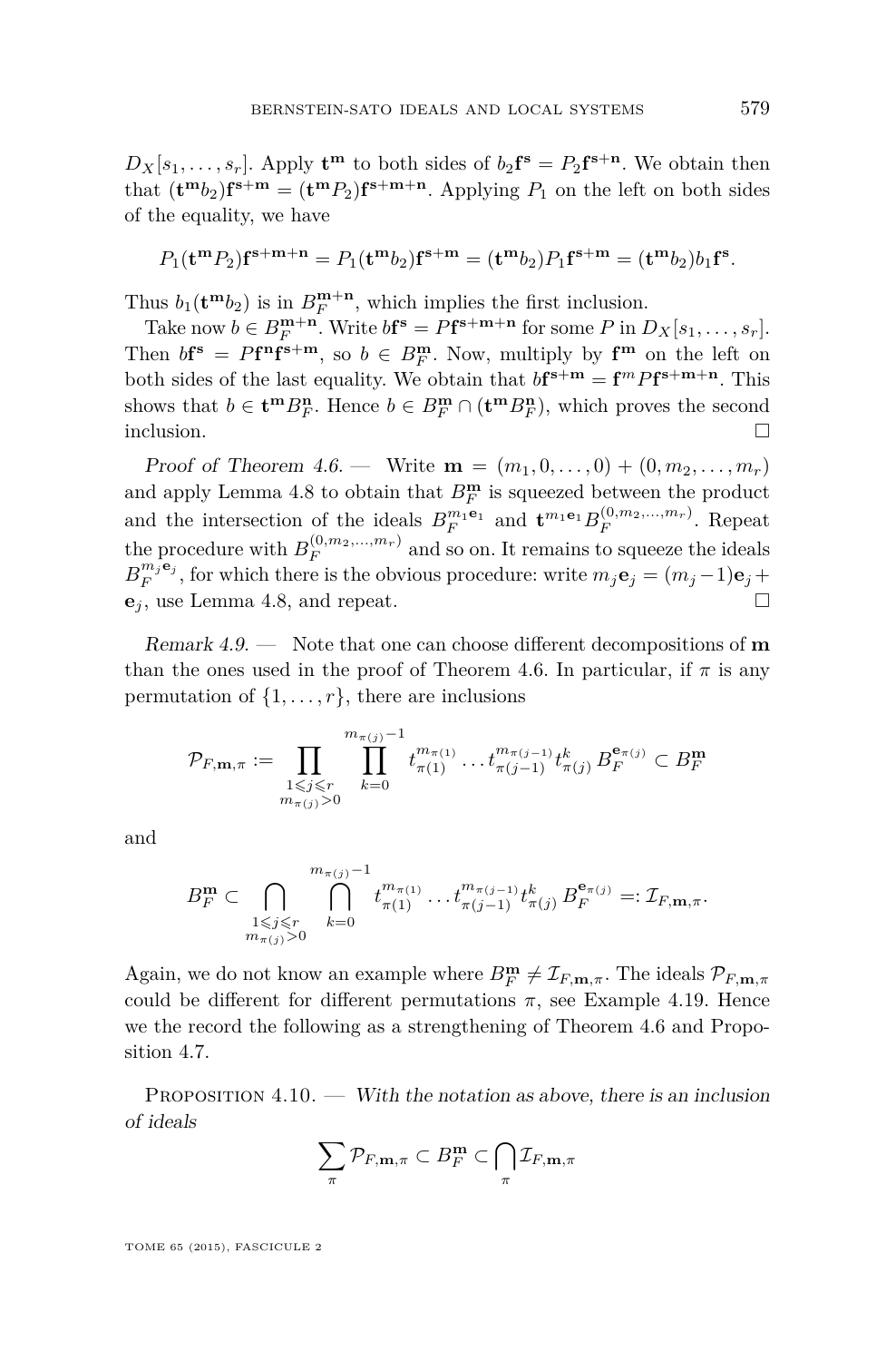<span id="page-32-0"></span>where  $\pi$  ranges over all permutations of  $\{1, \ldots, r\}$ . Hence, there is an equality of zero loci

$$
V(B_F^{\mathbf{m}}) = \bigcup_{\substack{1 \leq j \leq r \\ m_{\pi(j)} > 0}} \bigcup_{k=0}^{m_{\pi(j)} - 1} t_{\pi(1)}^{m_{\pi(1)}} \dots t_{\pi(j-1)}^{m_{\pi(j-1)}} t_{\pi(j)}^k V(B_F^{\mathbf{e}_{\pi(j)}}).
$$

Example 4.11.  $\qquad$  Let  $F = (f)$  for a polynomial f. This is the case *r* = 1. Let **m** = (*m*) with  $m \in \mathbb{N}$ . Then  $B_F^{\mathbf{m}} = \langle b_{f^m}(s/m) \rangle$ , where  $b_{f^m}(s)$ is the classical Bernstein-Sato polynomial of *f <sup>m</sup>*. Thus Theorem [4.6](#page-30-0) states in this case that  $\prod_{j=0}^{m-1} b_j(s+j)$  is divisible by  $b_{f^m}(s/m)$  which, in turn, is divisible by the lowest common multiple  $lcm{b<sub>f</sub>(s+j) | j = 0, ..., m-1}$ .

Example 4.12. — In the previous example, let  $f = x^4 - y^2z^2$ . Then

$$
b_f(s) = (s+1)^3(4s+3)^2(4s+5)^2(2s+3)(4s+7).
$$

Thus,

$$
lcm{bf(s), bf(s+1)} = {bf(s)bf(s+1) \over 4s+7}.
$$

One also computes that the right-hand side equals  $b_f(z)(z)$ . Hence the first inclusion in Theorem [4.6](#page-30-0) is strict in this case.

We write next a few immediate consequences of Theorem [4.6](#page-30-0) and Proposition [4.7.](#page-30-0)

LEMMA 4.13. — Let  $\mathbf{m} \in \mathbb{N}^r$ . Then there is an equality

$$
\operatorname{Exp}\left(V(B_{F}^{\mathbf{m}})\right)=\bigcup_{j=1}^{r}\operatorname{Exp}\left(V(B_{F}^{m_{j}\mathbf{e}_{j}})\right).
$$

In particular, there is a decomposition

$$
\operatorname{Exp}\left(V(B_F)\right) = \bigcup_{j=1}^r \operatorname{Exp}\left(V(B_F^{\mathbf{e}_j})\right).
$$

Example  $4.14.$  — The last lemma does not necessarily hold without exponentiating. For example, let  $F = (xy, (1-x)y)$ . Then one can compute with dmod.lib [\[25\]](#page-54-0) that

$$
B_F = \langle (s_1 + 1)(s_2 + 1)(s_1 + s_2 + 1)(s_1 + s_2 + 2) \rangle,
$$

but  $B_F^{\mathbf{e}_1} = \langle (s_1 + 1)(s_1 + s_2 + 1) \rangle$  and  $B_F^{\mathbf{e}_2} = \langle (s_2 + 1)(s_1 + s_2 + 1) \rangle$ . Hence the component  $V(s_1 + s_2 + 2)$  of  $V(B_F)$  does not show up in either  $V(B_F^{\mathbf{e}_j})$ .

LEMMA 4.15. — If  $m \in \mathbb{N}$  is nonzero, then

$$
\mathrm{Exp}\left(V(B_{F}^{{m} \mathbf{e}_j})\right) = \mathrm{Exp}\left(V(B_{F}^{\mathbf{e}_j})\right)
$$

for  $1 \leqslant j \leqslant r$ .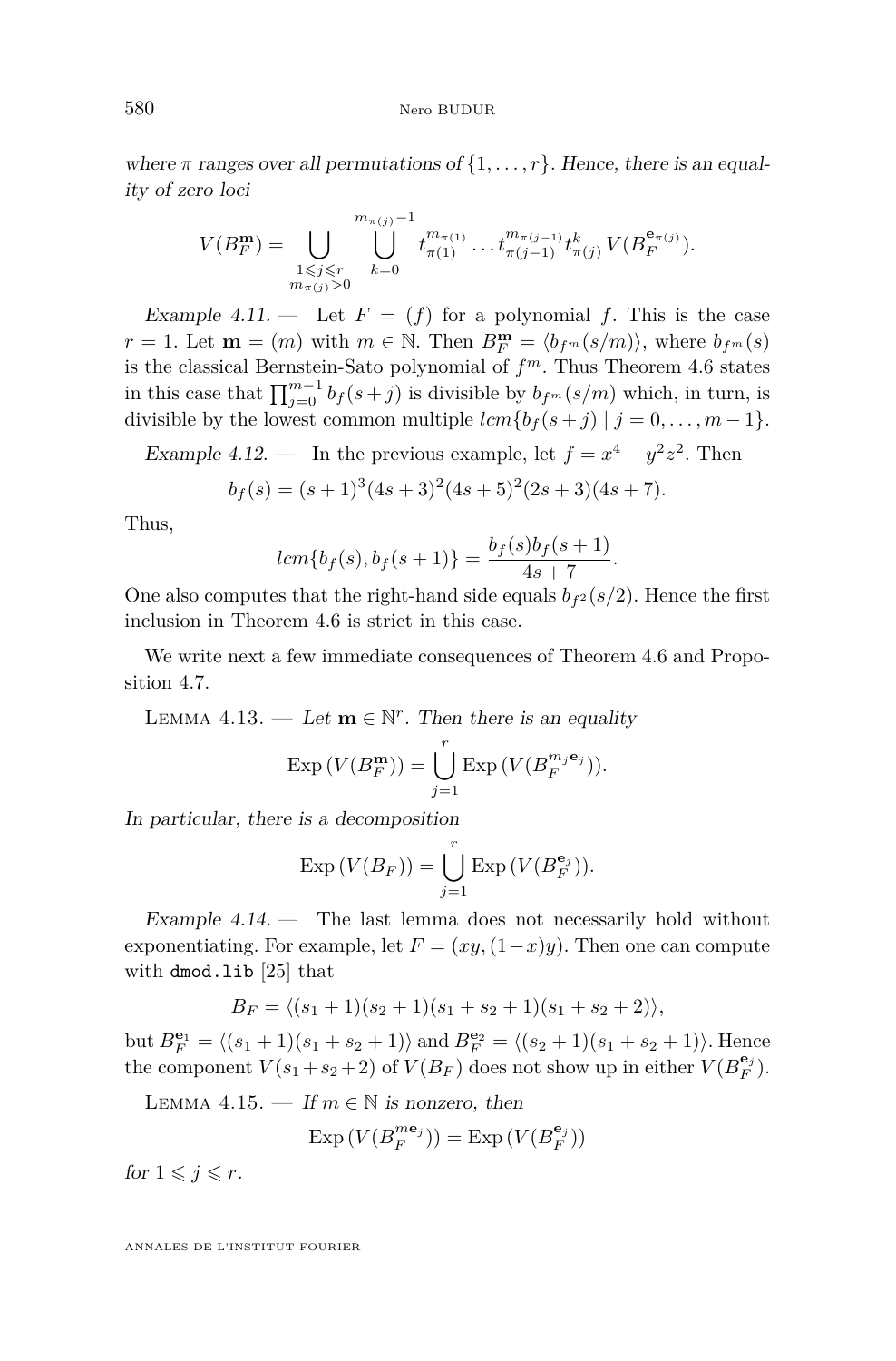<span id="page-33-0"></span>Example  $4.16.$  — The last lemma does not necessarily hold without exponentiating. Let  $r = 1$ ,  $F = (x)$ , and  $m = 2$ . Then  $B_F^{\mathbf{e}_1} = B_F = \langle s + 1 \rangle$ , but  $B_F^{2\mathbf{e}_1} = \langle (s+1)(s+2) \rangle.$ 

LEMMA 4.17. — If  $\mathbf{m} = (m_j), \mathbf{m}' = (m'_j) \in \mathbb{N}^r$  such that  $m_j = 0$  if and only if  $m'_j = 0$  for all  $1 \leq j \leq r$ , then

$$
\operatorname{Exp}\left(V(B_F^{\mathbf{m}})\right) = \operatorname{Exp}\left(V(B_F^{\mathbf{m}'})\right) = \bigcup_{j:m_j \neq 0} \operatorname{Exp}\left(V(B_F^{\mathbf{e}_j})\right).
$$

The following will not be used, but we state it for clarification purposes and it follows from the definition.

LEMMA 4.18. — For a matrix  $M \in \mathbb{N}^{p \times r}$  with row vectors  $\mathbf{m}_k$  for  $1 \leq$  $k \leqslant p$ ,

$$
B_F^M \supset \sum_{k=1}^p B_F^{\mathbf{m}_k}, \quad V(B_F^M) \subset \bigcap_{k=1}^p V(B_F^{\mathbf{m}_k}).
$$

All statements in this subsection are true for local Bernstein-Sato ideals as well.

Example 4.19. — Let  $F = (z, x^4 + y^4 + 2zx^2y^2)$ . This appeared in [\[4,](#page-53-0) Example 3]. One computes with dmod.lib [\[25\]](#page-54-0):

$$
B_F = \langle (s_1 + 1)(s_2 + 1)^2 (2s_2 + 1)(4s_2 + 3)(4s_2 + 5)(2s_2 + 3) \rangle,
$$
  
\n
$$
B_{F,0} = \langle (s_1 + 1)(s_2 + 1)^2 (2s_2 + 1)(4s_2 + 3)(4s_2 + 5)(s_1 + 2),
$$
  
\n
$$
(s_1 + 1)(s_2 + 1)^2 (2s_2 + 1)(4s_2 + 3)(4s_2 + 5)(2s_2 + 3) \rangle,
$$
  
\n
$$
B_F^{e_1} = \langle s_1 + 1 \rangle \cap \langle 2s_2 + 1, s_1 + 2 \rangle,
$$
  
\n
$$
B_F^{e_2} = \langle (s_2 + 1) \prod_{k=2}^{6} (4s_2 + k) \rangle,
$$
  
\n
$$
B_F^{e_1, e_2} = \langle s_1 + 1, (s_2 + 1)^2 \rangle \cap \langle s_1 + 2, 2s_2 + 1 \rangle \cap \bigcap_{k=2,3,5} \langle s_1 + 1, 4s_2 + k \rangle.
$$

Theorem [4.6](#page-30-0) and also its strengthening, Proposition [4.10,](#page-31-0) imply that

$$
\begin{aligned} B_F^{\mathbf{e}_1} \cdot (t_1 B_F^{\mathbf{e}_2}) \subset B_F \subset B_F^{\mathbf{e}_1} \cap (t_1 B_F^{\mathbf{e}_2}), \\ (t_2 B_F^{\mathbf{e}_1}) \cdot B_F^{\mathbf{e}_2} \subset B_F \subset (t_2 B_F^{\mathbf{e}_1}) \cap B_F^{\mathbf{e}_2}, \end{aligned}
$$

which can be checked easily from the above formulas. In this example the three ideals  $B_F^{\mathbf{e}_1} \cdot (t_1 B_F^{\mathbf{e}_2})$ ,  $(t_2 B_F^{\mathbf{e}_1}) \cdot B_F^{\mathbf{e}_2}$ , and  $B_F$  are mutually distinct, and the two inclusions in Proposition [4.10](#page-31-0) are equalities.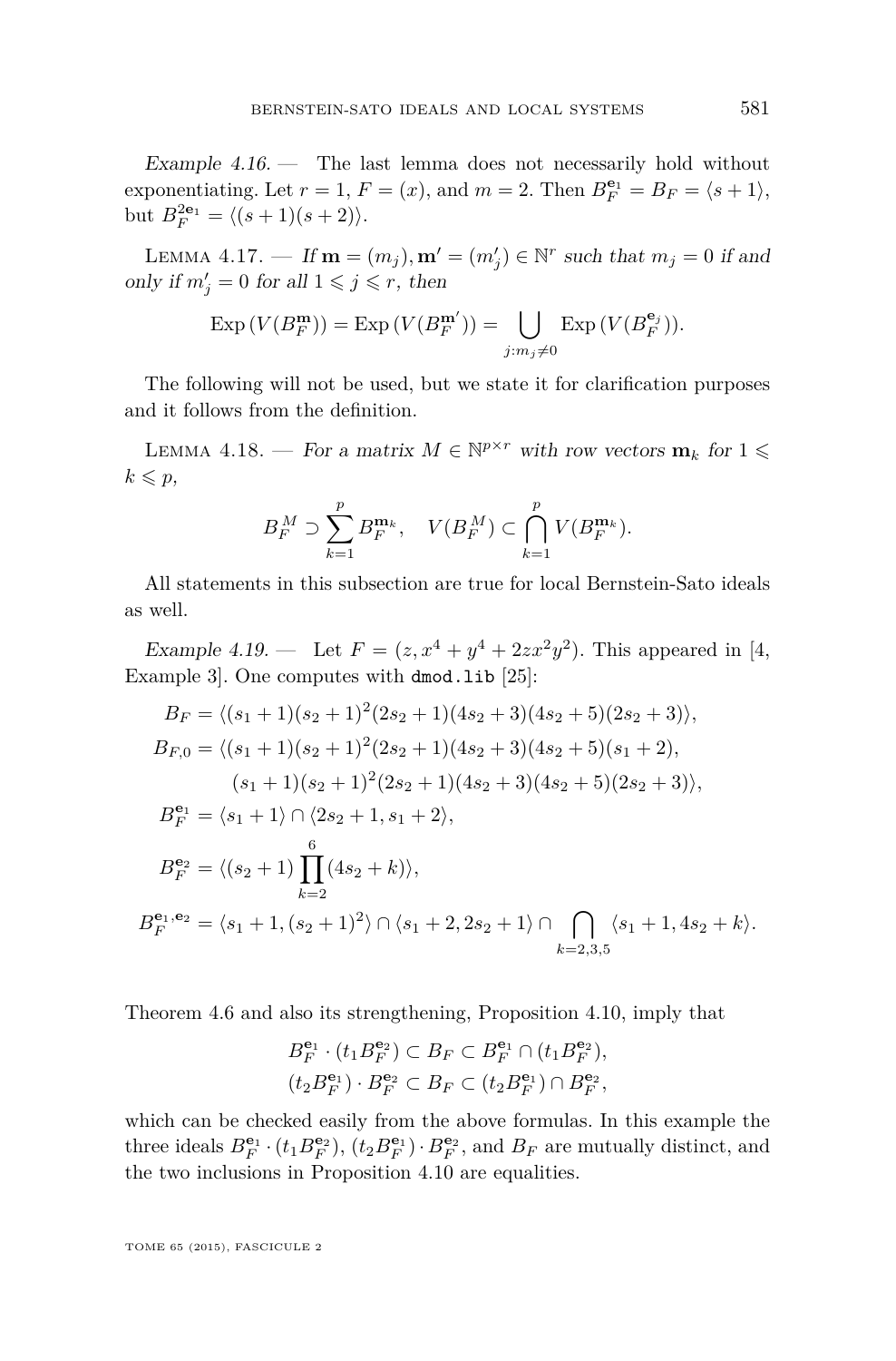# **4.2. Bernstein-Sato ideals and specialization.**

<span id="page-34-0"></span>With *F* as above, let  $F^M$  be a specialization of *F* via a  $p \times r$  matrix  $M = (m_{ki})$  as in [3.8,](#page-23-0) possibly without the surjectivity assumption of that definition. With the notation as in [3.8,](#page-23-0) the pull-back of local systems and the exponential maps from the tangent spaces at the trivial local systems define a commutative diagram

(4.1) 
$$
\widetilde{S_M^*} := T_1 L(S_M^*) \approx \mathbb{C}^p \xrightarrow{\widetilde{\phi}_M} \widetilde{S^*} = T_1 L(S^*) \approx \mathbb{C}^r
$$

$$
\xrightarrow{\text{Exp}} \downarrow \qquad \qquad \xrightarrow{\text{Exp}} \downarrow
$$

$$
S_M^* = L(S_M^*) \xrightarrow{\phi_M} S^* = L(S^*)
$$

The top right-hand side space was denoted  $\widetilde{S^*}$  in [3.1](#page-14-0) and we keep the notation. However, we keep in mind that  $T_1L(S^*)$  is the natural ambient space of the Bernstein-Sato ideal  $B_F$ . The bottom horizontal map is

$$
\phi_M : (\lambda_1, \ldots, \lambda_p) \mapsto (\lambda_1^{m_{11}} \cdots \lambda_p^{m_{p1}}, \ldots, \lambda_1^{m_{1r}} \cdots \lambda_p^{m_{pr}}).
$$

The top map is the linear map given by multiplication on the left by the matrix *M*:

$$
\phi_M : (\alpha_1, \ldots, \alpha_p) \mapsto (m_{11}\alpha_1 + \cdots + m_{p1}\alpha_p, \ldots, m_{1r}\alpha_1 + \cdots + m_{pr}\alpha_p).
$$

Let  $\mathbb{C}[s_1,\ldots,s_r]$  and  $\mathbb{C}[v_1,\ldots,v_p]$  be the coordinate rings on  $\widetilde{S^*}$  and  $\widetilde{S^*_{M}}$ , respectively. The induced map on coordinate rings is

$$
\widetilde{\phi}_M^{\#}: s_j \mapsto \sum_{k=1}^p m_{kj} v_k.
$$

The following is straight-forward from the definition:

LEMMA 4.20. — For all non-zero  $M \in \mathbb{N}^{p \times r}$  and all vectors  $\mathbf{m} \in \mathbb{N}^p$ ,

$$
\widetilde{\phi}^{\#}_{M}(B^{\mathbf{m}\cdot M}_{F}) \subset B^{\mathbf{m}}_{F^M}.
$$

Hence

 $\overline{a}$ 

$$
\widetilde{\phi}_M^{-1}(V(B_F^{\mathbf{m}\cdot M})) \supset V(B_{F^M}^{\mathbf{m}}).
$$

Example  $4.21.$  — The converse does not necessarily hold. Let

$$
F = (y^2 - x^3, x^5), \mathbf{m} = 1, M = [1 \ 0].
$$

Then

$$
B_F^{\mathbf{m}\cdot M} = B_F^{\mathbf{e}_1} = \langle (s_1 + 1) \prod_{k=5,7,9} (6s_1 + 10s_2 + k) \rangle.
$$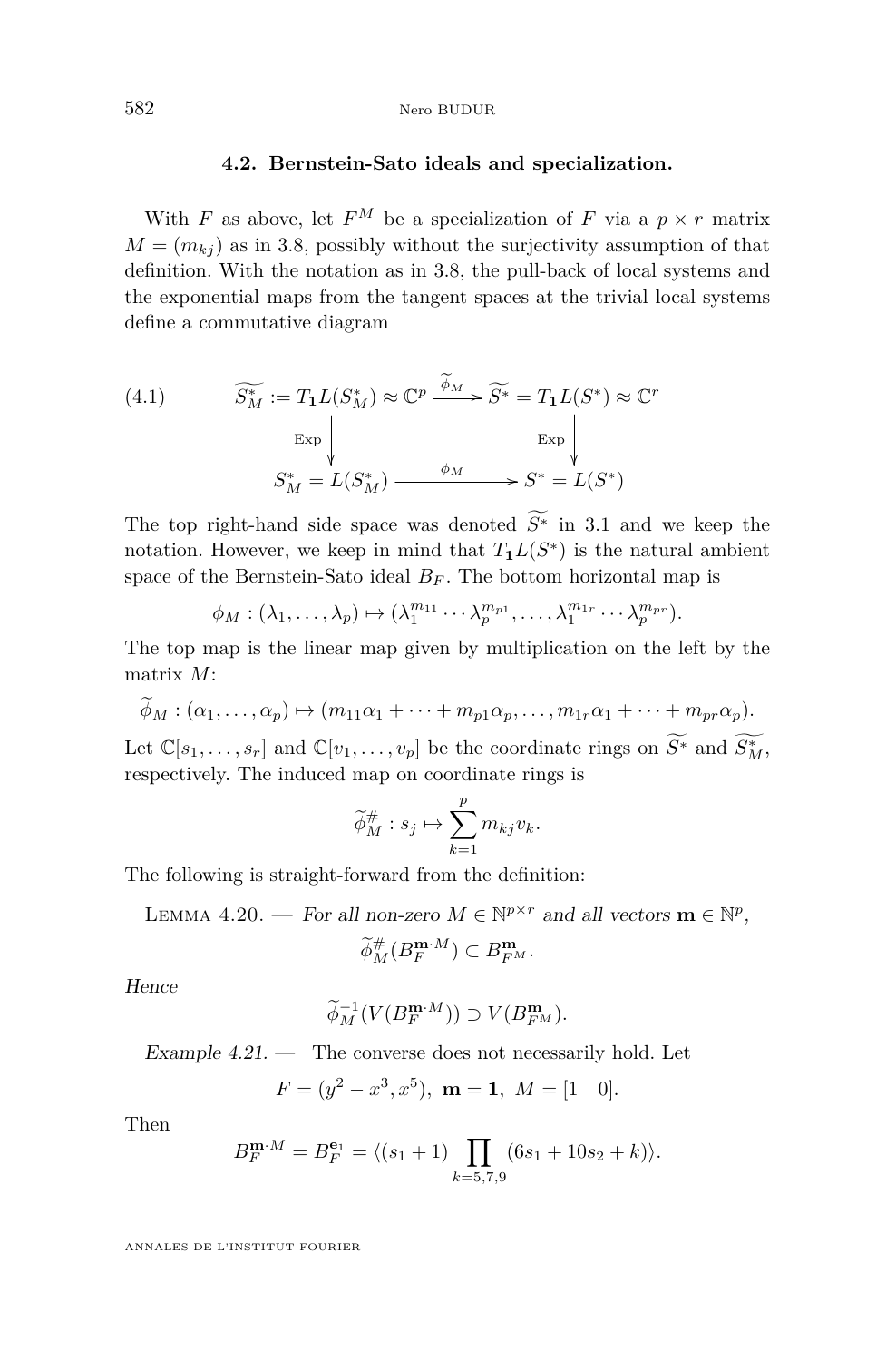<span id="page-35-0"></span>The map  $\widetilde{\phi}_M^{\#}$  sends  $s_1 \mapsto v$  and  $s_2 \mapsto 0$ . Hence

$$
\widetilde{\phi}_M^{\#}(B_F^{\mathbf{m}\cdot M}) = \langle (v+1) \prod_{k=5,7,9} (6v+k) \rangle.
$$

However,  $F^M = (y^2 - x^3)$  and  $B_{F^M}^m = B_{F^M} = \langle (v+1)(6v+5)(6v+7) \rangle$ .

PROPOSITION 4.22. — For all non-zero  $M \in \mathbb{N}^{p \times r}$ ,

$$
\phi_M^{-1}(\mathrm{Exp}\left(V(B_F)\right)) \supset \mathrm{Exp}\left(V(B_{F^M})\right).
$$

Proof. — We apply the last lemma with **m** the unit vector in  $\mathbb{N}^p$  to obtain that  $\widetilde{\phi}_M^{-1}(V(B_F^{1:M})) \supset V(B_{FM})$ . Hence  $\phi_M^{-1}(\text{Exp}(V(B_F^{1:M}))) \supset$  $\text{Exp}(V(B_{FM}))$ . Now we apply Lemma [4.17](#page-33-0) to show that

$$
\phi_M^{-1}(\mathrm{Exp}\left(V(B_F^{1\cdot M})\right)) \subset \phi_M^{-1}(\mathrm{Exp}\left(V(B_F)\right)).
$$

CONJECTURE 4.23. — For all non-zero  $M \in \mathbb{N}^{p \times r}$  and all vectors  $\mathbf{m} \in$ N *p* ,

$$
\phi_M^{-1}(\mathrm{Exp}\left(V(B_F^{\mathbf{m}\cdot M})\right)) = \mathrm{Exp}\left(V(B_{F^M}^{\mathbf{m}})\right).
$$

In particular, for all *M* with nonzero columns,

$$
\phi_M^{-1}(\mathrm{Exp}\left(V(B_F)\right)) = \mathrm{Exp}\left(V(B_{F^M})\right).
$$

Remark  $4.24.$  — For this conjecture to hold it suffices that

$$
\phi_M^{-1}(\mathrm{Exp}\left(V(B_F^{\mathbf{e}_j})\right)) \subset \mathrm{Exp}\left(V(B_{F^M}^{\mathbf{e}_k})\right)
$$

for all  $1 \leq j \leq r$ ,  $1 \leq k \leq p$  such that  $m_{kj} \neq 0$ , according to Lemma [4.17.](#page-33-0)

Example 4.25. — Consider  $F = (f, f)$ , with  $f = x^2 + y^3$ , and  $M = (2\ 2)$ , so that  $F^M = (f^4)$ . Then, one computes using [\[25\]](#page-54-0) that

$$
B_F = \langle \prod_{k=5,6,7,11,12,13} (6s_1 + 6s_2 + k) \rangle
$$

and

$$
B_{F^M} = \langle \prod_{k=5,6,7,11,12,13,17,18,19,23,24,25} (24s+k) \rangle.
$$

The last ideal is generated by the classical Bernstein-Sato polynomial of  $f^4$ . Thus

$$
\operatorname{Exp}\left(V(B_F)\right) = V\left(\prod_{k=1,5,6} (t_1 t_2 - e^{-2\pi i \frac{k}{6}})\right).
$$

Since the map  $\phi_M$  is  $\lambda \mapsto (\lambda^2, \lambda^2)$ , we see that

$$
\phi_M^{-1}(\mathrm{Exp}\left(V(B_F\right))) = \{e^{-2\pi i \frac{k}{24}} \mid k = 1, 5, 6, 7, 11, 12, 13, 17, 18, 19, 23, 24\},\
$$

which is the same as  $\text{Exp}(V(B_{FM}))$ . Note that  $\widetilde{\phi}_M^{-1}(V(B_F)) \neq V(B_{FM})$ since the inclusion ⊃ does not hold.

TOME 65 (2015), FASCICULE 2

 $\Box$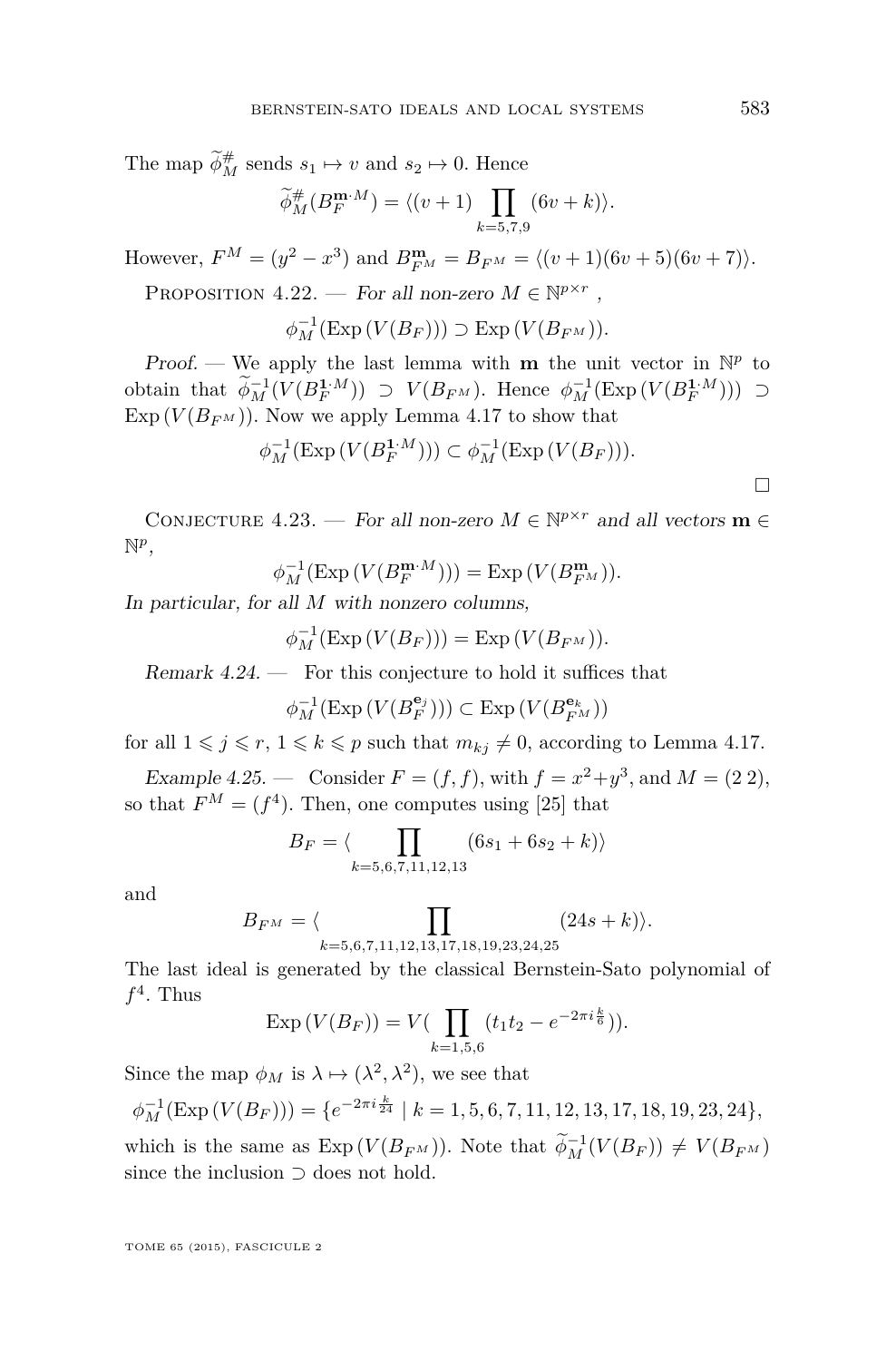<span id="page-36-0"></span>All statements in this subsection are true for local Bernstein-Sato ideals as well.

# **4.3. Geometric proof of a weaker version of Theorem [1.6.](#page-5-0)**

We shall give now a proof of the statement that one gets by replacing in Theorem [1.6](#page-5-0) the set  $Exp(V(B_{F,x}))$  with its analytic Zariski closure, namely that

$$
(\text{Exp}\left(V(B_{F,x})\right))^{cl} \supset \bigcup_{y \in D \text{ near } x} \text{Supp }_{y}^{unif}(\psi_F \mathbb{C}_X).
$$

The method is to use specialization of polynomial maps to reduce the statement to the case  $r = 1$  for which equality is known by Malgrange and Kashiwara.

We define a subset of *S* <sup>∗</sup> by

$$
S^{o} = \bigcup_{\mathbf{m} \in \mathbb{N}^{r}} \operatorname{Im} (\phi_{\mathbf{m}}),
$$

where  $\phi_{\mathbf{m}} : S_{\mathbf{m}}^* \to S^*$  is the map  $\lambda \mapsto (\lambda^{m_1}, \dots, \lambda^{m_r})$  from [\(4.1\)](#page-34-0). Note that a torsion point in  $S^*$  must lie in  $S^o$ . The Zariski closure, analytic or algebraic, of  $S^o$  is  $S^*$ .

By Theorem [1.3,](#page-5-0) the irreducible components of  $\text{Supp }_{y}^{unif} \psi_F \mathbb{C}_X$  are torsion translated subtori of  $S^*$ . By [\[6,](#page-53-0) Proposition 3.3.6], for each component the torsion points are Zariski dense. Hence the algebraic and analytic Zariski closure of  $S^o \cap \text{Supp }^{unif}_{y} \psi_F \mathbb{C}_X$  equal  $\text{Supp }^{unif}_{y} \psi_F \mathbb{C}_X$ .

On the other hand,

$$
S^{o}\cap \mathrm{Supp}\,_{y}^{unif}(\psi_{F}\mathbb{C}_{X})=\bigcup_{\mathbf{m}\in\mathbb{N}^{r}}\mathrm{Im}\,(\phi_{\mathbf{m}})\cap \mathrm{Supp}\,_{y}^{unif}(\psi_{F}\mathbb{C}_{X})
$$

Consider the specialization  $F^{\mathbf{m}}$  of  $F$  via the vector **m**. Then  $F^{\mathbf{m}} = \prod_{j=1}^{r} f_j^{m_j}$ . By Proposition [3.22,](#page-24-0)

Im 
$$
(\phi_{\mathbf{m}})
$$
  $\cap$  Supp  $_{y}^{unif}(\psi_{F}\mathbb{C}_{X}) = \phi_{\mathbf{m}}(\text{Supp }_{y}^{unif}(\psi_{F^{\mathbf{m}}}\mathbb{C}_{X}))$ 

if the specialization is non-degenerate, that is, if no coordinate of **m** is zero. Therefore, for such **m**, by the classical result of Malgrange and Kashiwara we have

$$
\bigcup_{y \in D \text{ near } x} \phi_{\mathbf{m}}(\text{Supp }^{unif}_{y}(\psi_{F^{\mathbf{m}}} \mathbb{C}_X)) = \phi_{\mathbf{m}}(\text{Exp}(V(B_{F^{\mathbf{m}},x}))),
$$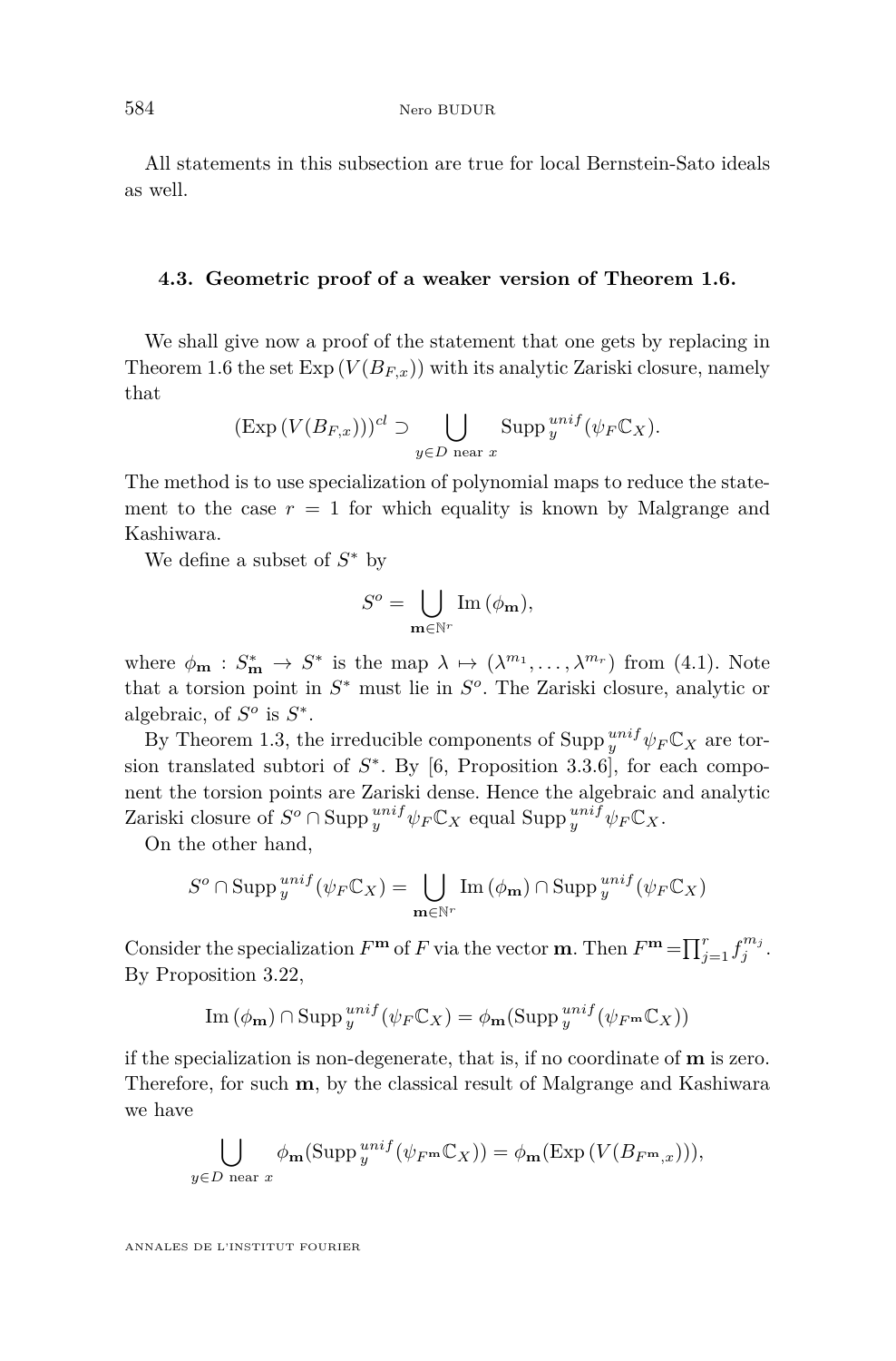<span id="page-37-0"></span>where  $B_{F^m}$  is generated by the classical Bernstein-Sato polynomial of  $F^m$ . By Proposition [4.22,](#page-35-0) this set is included in Im  $(\phi_{\mathbf{m}}) \cap \text{Exp}(V(B_F))$ . Hence

$$
\bigcup_{y \in D \text{ near } x} S^o \cap \text{Supp }_{y}^{unif} (\psi_F \mathbb{C}_X) \subset S^o \cap \text{Exp}(V(B_{F,x}))
$$

away from the zero locus  $V(\prod_{j=1}^r(t_j-1))$ . Passing to the analytic Zariski closures, we obtain the claim since  $V(\prod_{j=1}^{r}(t_j-1))$  lies anyway in both  $\exp(V(B_{F,x})$  and  $\bigcup_{y \in D} \text{max } x \text{ } \text{Supp } y^{unif}(\psi_F \mathbb{C}_X)$ , being contributed by the smooth points *y* of the germs  $D_j$  near *x*.

#### **4.4. Proof of Theorem [1.15.](#page-9-0)**

We follow the same strategy as in [4.3.](#page-36-0) We view the multi-variable topological zeta function  $Z_F^{top}$  as a rational function on the same ambient space as for the Bernstein-Sato ideal  $B_F$ , namely on  $T_1L(S^*) = \widetilde{S^*} \approx \mathbb{C}^r$ . Similarly for a matrix  $M \in \mathbb{N}^{p \times r}$ ,  $Z_{F^M}^{top}$  is a rational function on  $T_1L(S_M^*)$  $\widetilde{S_M^*} \approx \mathbb{C}^p$ . The induced map  $\widetilde{\phi}_M^{\#}$  on coordinate rings partially extends to one on the function fields, which we also denote  $\widetilde{\phi}_{M}^{\#}$ , and which is defined for rational functions with polar locus not containing the image vector subspace  $\text{Im}(\phi_M)$ . In particular,

$$
Z_{F^M}^{top} = \widetilde{\phi}_M^{\#}(Z_F^{top})
$$

if  $F^M$  is a non-degenerate specialization of  $F$ , see Definition [3.21.](#page-23-0) In this case, for polar loci we have

$$
PL(Z_{F^M}^{top}) \subset \widetilde{\phi}_M^{-1}(PL(Z_F^{top})) \subset PL(Z_{F^M}^{top}) \cup W_M,
$$

where  $W_M$  is the union of the linear codimension-one subvarieties of  $\widetilde{S}_M^*$ which lie in both  $\widetilde{\phi}_M^{-1}(PL(Z_F^{top}))$  and  $\widetilde{\phi}_M^{-1}(ZL(Z_F^{top}))$ , where  $ZL$  stands for the zero locus of a rational function. Hence

(4.2) 
$$
\operatorname{Exp}\left( PL(Z_{F^M}^{top}) \right) \subset \operatorname{Exp}\left( \widetilde{\phi}_M^{-1}(PL(Z_F^{top})) \right) \subset \phi_M^{-1}(\operatorname{Exp}\left( PL(Z_F^{top}) \right)),
$$

with the last inclusion an equality if the map  $\phi_M$  is injective. Also in this case,

$$
\phi_M^{-1}(\mathrm{Exp}\left( PL(Z_F^{top}) \right)) \subset \mathrm{Exp}\left( PL(Z_{F^M}^{top}) \right) \cup \mathrm{Exp}\left( W_M \right).
$$

The map  $\phi_M$  is injective if for example if M consists of only one row **m** with the greatest common divisor of the entries equal to 1. Let us cover *S* <sup>∗</sup> discretely by such images. More precisely, let *S <sup>o</sup>* be as in [4.3.](#page-36-0) Note it is enough to consider the union of  $\text{Im}(\phi_{\mathbf{m}})$  over  $\mathbf{m} \in \mathbb{N}^r$  with the greatest common divisor of the entries equal to 1. Since we want to consider only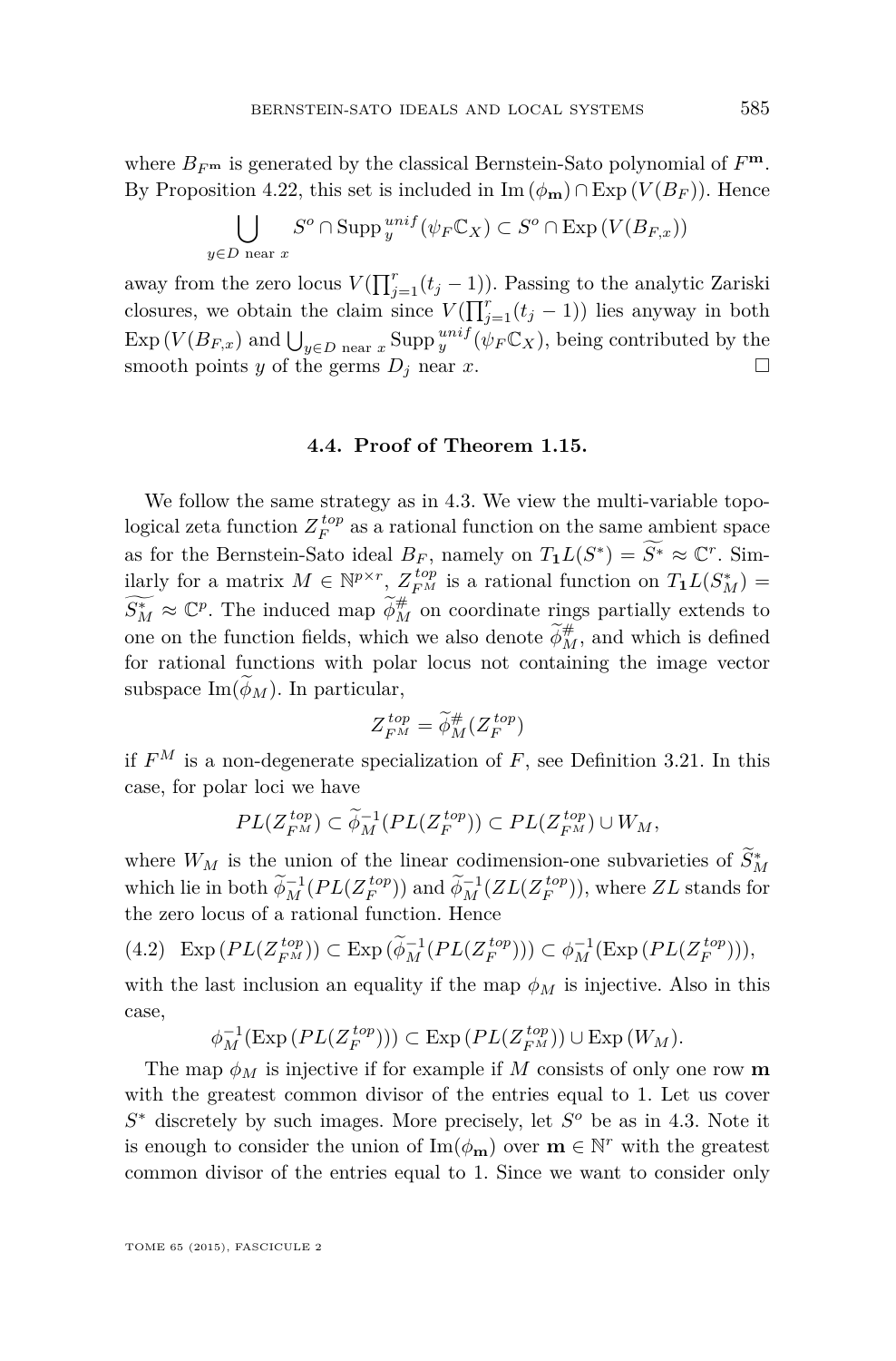non-degenerate specializations via **m**, we shall furthermore restrict in the definition of  $S^o$  to vectors **m** with non-zero entries. Note that the Zariski algebraic closure of  $S^o$  is still  $S^*$  after all these restrictions.

Since  $\text{Exp}(PL(Z_F^{top}))$  is algebraically Zariski closed, it is the algebraic Zariski closure of  $S^o \cap \text{Exp}(PL(Z_F^{top}))$ . Also,

$$
S^{o} \cap \operatorname{Exp}\left(PL(Z_{F}^{top})\right) \subset \bigcup_{\mathbf{m}} \phi_{\mathbf{m}}(\operatorname{Exp}\left((PL(Z_{F^{\mathbf{m}}}^{top}))\right)) \cup \bigcup_{\mathbf{m}} \phi_{\mathbf{m}}(\operatorname{Exp}\left(W_{\mathbf{m}}\right)).
$$

By assumption, the Monodromy Conjecture holds for  $F^{\mathbf{m}}$ . Thus there is an inclusion

$$
\bigcup_{\mathbf{m}} \phi_{\mathbf{m}}(\mathrm{Exp}\left((PL(Z_{F^{\mathbf{m}}}^{top}))\right)) \subset \bigcup_{\mathbf{m}} \bigcup_{x} \phi_{\mathbf{m}}(\mathrm{Supp}\,_{x}^{unif}(\psi_{F^{\mathbf{m}}} \mathbb{C}_{X})),
$$

which is in turn included in

$$
\bigcup_{x} S^{o} \cap \operatorname{Supp} \, {}^{unif}_{x}(\psi_{F} \mathbb{C}_{X})
$$

by specialization of supports. Taking closure, we obtain that  $\text{Exp}(PL(Z_F^{top}))$ is included in the union of  $\bigcup_{x} \text{Supp}^{unif}_{x}(\psi_F \mathbb{C}_X)$  with the algebraic Zariski closure of  $\bigcup_{\mathbf{m}} \phi_{\mathbf{m}}(\text{Exp}(W_{\mathbf{m}}))$ . It remains to show that we can ignore this last term  $\bigcup_{\mathbf{m}} \phi_{\mathbf{m}}(\text{Exp}(W_{\mathbf{m}})).$ 

Note that  $W_{\mathbf{m}}$  has dimension zero and that  $\bigcup_{\mathbf{m}} \phi_{\mathbf{m}}(\text{Exp}(W_{\mathbf{m}}))$  equals *S*<sup>*o*</sup> ∩ Exp ( $PL(Z_F^{top})$  ∩  $ZL(Z_F^{top})$ ). Let *T* be an irreducible component of *PL*( $Z_F^{top}$ ). Write  $T \cap ZL(Z_F^{top}) = Z_{lin} \cup Z_{nonlin}$ , where  $Z_{lin}$  is the union of linear irreducible components and *Znonlin* is the union of all the other components. Since  $Z_{lin} \subsetneq T$  and  $Exp(Z_{lin})$  is algebraically Zariski closed, running the previous argument with  $S^o$  replaced by  $S^o = \cup_m \text{Im}(\phi_m)$ with  $\text{Im}(\phi_{\mathbf{m}}) \cap \text{Exp}(Z_{lin}) = \emptyset$ , we obtain that  $\text{Exp}(T)$  is included in the union of  $\bigcup_{x} \text{Supp}_x^{unif}(\psi_F \mathbb{C}_X)$  with the algebraic Zariski closure of  $\bigcup_{\mathbf{m}} \phi_{\mathbf{m}}(\text{Exp}(W_{\mathbf{m}}))$  where the union is over those **m** in such a way that  $\phi_{\mathbf{m}}(\text{Exp}(W_{\mathbf{m}})) \in \text{Exp}(Z_{nonlin})$ . So we can assume that  $Z_{lin}$  is empty and it remains to deal with the non-linear term *Znonlin*.

The problem with  $Z_{nonlin}$  is that  $Exp(Z_{nonlin})$  might have the same algebraic Zariski closure as  $Exp(T)$ . However, if  $Z_{nonlin} \neq \emptyset$ , we change slightly the argument: instead of filling the component  $Exp(T)$  discretely with points of type  $\text{Im}(\phi_{\mathbf{m}})$ , we fill it discretely with restrictions of higher dimensional subtori  $\text{Exp}(T) \cap \text{Im}(\phi_M)$ . More precisely, we let now  $S^o$  be the union of  $\text{Im}(\phi_M)$  over matrices of natural numbers M of size  $p \times r$  with  $1 < p < r$  of rank p and such that  $\phi_M$  is injective and such that M has no non-zero columns. This ensures in particular that *M* gives a non-degenerate specialization. Note that the non-emptiness of  $Z_{nonlin}$  implies that  $r > 2$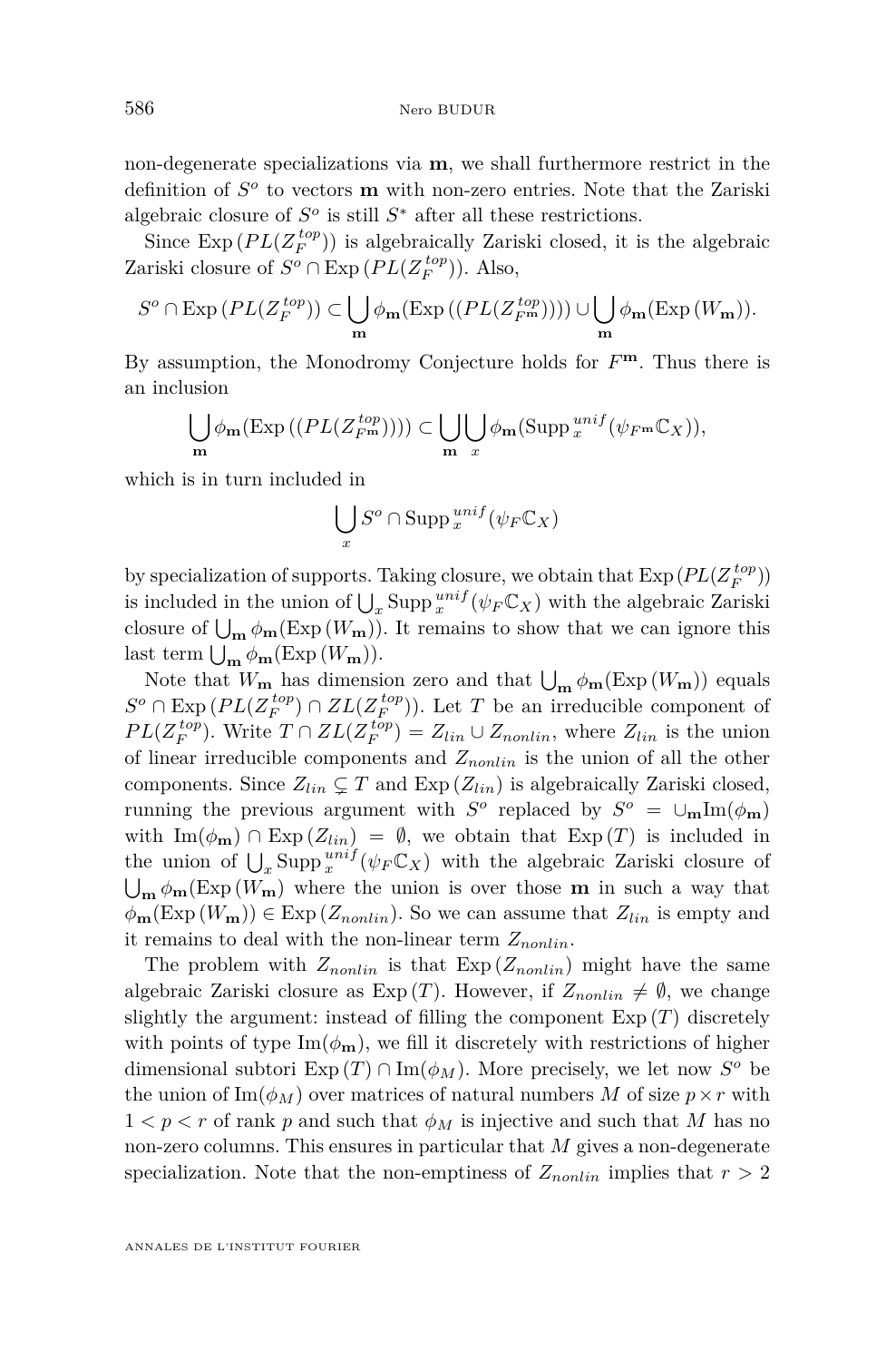<span id="page-39-0"></span>and  $T \cap W_M = \emptyset$ . Running the previous argument with this  $S^o$ , namely using the inductive assumption that the Monodromy Conjecture holds for *F <sup>M</sup>*, using the specialization of supports, and taking algebraic Zariski closure, we obtain that  $\text{Exp}(T)$  is included in  $\bigcup_x \text{Supp}_x^{unif}(\psi_F \mathbb{C}_X)$ .

#### **4.5. Proof of Theorem [1.16.](#page-10-0)**

Let *F* specialize to *G* via the matrix *M*, that is  $G = F^M$ . The assumption the Topological Monodromy Conjecture holds for *F* implies that

$$
\widetilde{\phi}_M^{-1}(\mathrm{Exp}\left(PL(Z_F^{top})\right)) \subset \bigcup_{x} \phi_M^{-1}(\mathrm{Supp}_x^{unif}(\psi_F \mathbb{C}_X)).
$$

By Proposition [3.22,](#page-24-0) the right-hand side equals

$$
\bigcup_{x} \mathrm{Supp} \, {}^{unif}_{x}(\psi_{G} \mathbb{C}_{X}).
$$

Hence, by [\(4.2\)](#page-37-0), the Topological Monodromy Conjecture holds for *G* as well. Note that for  $(4.2)$  we need to assume that M gives a non-degenerate specialization.

Remark 4.26. — The analogs of Theorems [1.15](#page-9-0) and [1.16](#page-10-0) for the Strong Monodromy Conjecture, while expected to hold, do not follow with a similar proof. The reason is that the inclusion  $V(B_{F^M}) \subset \widetilde{\phi}_M^{-1}(V(B_F))$  can fail, see Example [4.25.](#page-35-0) Note that compatibility with specializations would place bounds on  $PL(Z_F^{top})$ , namely it would have to be included in

$$
\bigcap_{M}\widetilde{\phi}_M(V(B_{F^M}))\cap V(B_F).
$$

When  $r = 1$ , this means that  $PL(Z_f^{top})$  should be a subset of

$$
\bigcap_{m>0} (mV(b_{f^m})) \cap V(b_f).
$$

# **5.** D**-modules**

In this section we prove Theorem [1.6](#page-5-0) and Propositions [1.5](#page-5-0) and [1.7.](#page-5-0)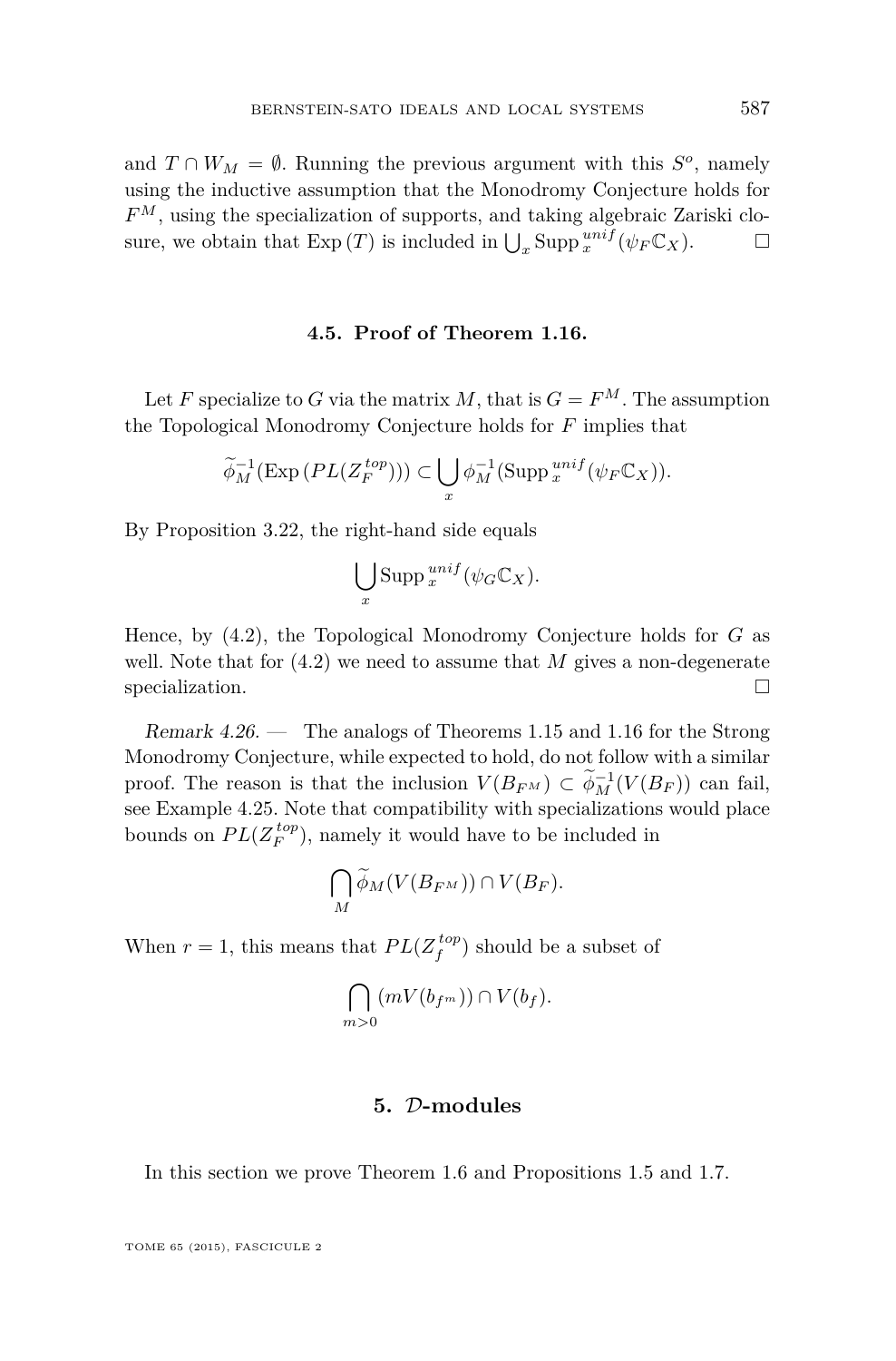#### **5.1. Explicit Riemann-Hilbert correspondence.**

<span id="page-40-0"></span>Let  $\mathcal{D}_X$  be the sheaf of holomorphic differential operators on the complex manifold  $X = \mathbb{C}^n$ . Let  $F = (f_1, \ldots, f_r)$  with  $0 \neq f_j \in \mathbb{C}[x_1, \ldots, x_r]$ , let

$$
f=\prod_{j=1}^r f_j,
$$

 $D = f^{-1}(0)$ , and let  $j: U = X \setminus D \to X$  be the natural inclusion. For *α* in  $\mathbb{C}^r$ , consider the left  $\mathcal{D}_X$ -modules

$$
\mathcal{M}_{\alpha} = \mathcal{O}_X[f^{-1}] \prod_{j=1}^r f_j^{\alpha_j},
$$

$$
\mathcal{P}_{\alpha} = \mathcal{D}_X \prod_{j=1}^r f_j^{\alpha_j}.
$$

On *U*,  $\mathcal{M}_{\alpha}$  and  $\mathcal{P}_{\alpha}$  define the same rank one locally free  $\mathcal{O}_U$ -module, hence an integrable connection. Let  $\mathcal{L}_{\alpha}$  be the associated rank one local system on *U*. Let  $IC(\mathcal{L}_{\alpha}[n])$  be the intersection complex on X of the perverse sheaf  $\mathcal{L}_{\alpha}[n]$ , and let *DR* denote the De Rham functor. The following is known to experts:

THEOREM 5.1.

(a)  $\mathcal{M}_{\alpha}$  is a regular holonomic  $\mathcal{D}_X$ -module, and

$$
DR(\mathcal{M}_{\alpha}) = DR(\mathcal{P}_{\alpha-m\cdot 1}) = Rj_* \mathcal{L}_{\alpha}[n]
$$

for integers  $m \gg 0$ .

(b) For integers  $m \gg 0$ ,  $\mathcal{P}_{\alpha+m}$ **1** is a regular holonomic simple  $\mathcal{D}_X$ module, and

$$
DR(\mathcal{P}_{\alpha+m\cdot 1}) = IC(\mathcal{L}_{\alpha}[n]).
$$

Proof. — That  $\mathcal{M}_{\alpha} = \mathcal{D}_x f^{-m} \prod_{j=1}^r f_j^{\alpha_j} = \mathcal{P}_{\alpha-m \cdot \mathbf{1}}$ , for integers  $m \gg 0$ , it is proved in [\[34,](#page-54-0) Proposition 3.5]. In loc. cit.,  $\mathcal{M}_{\alpha}$  is called a Deligne module and it is identified with the sheaf of sections of moderate growth of  $j_*(\mathcal{O}_U \otimes_{\mathbb{C}_U} \mathcal{L}_\alpha)$ , For this identification, see in [\[5\]](#page-53-0): 6.1.10 and remark after 6.3.13. For the fact that the Deligne module  $\mathcal{M}_{\alpha}$  is a regular holonomic  $\mathcal{D}_X$ -module, see [\[5,](#page-53-0) 5.3.8]. The unique object of  $D^b_{r.h.}(\mathcal{D}_X)$  such that its image under DR is  $Rj_*\mathcal{L}_\alpha[n]$  is called  $\mathcal{B}_+(U,\mathcal{L}_\alpha)$  in [\[5,](#page-53-0) 5.5.5]. Note that in loc. cit. the definition of perverse sheaves is shifted by [−*n*] compared with the commonly accepted definition of today. The identification of  $\mathcal{B}_+(U,\mathcal{L}_\alpha)$ with  $\mathcal{M}_{\alpha}$  is in two steps. Firstly,  $\mathcal{B}_{+}(U,\mathcal{L}_{\alpha})$  is the D-module direct image, under a log resolution *Y* of  $(X, D)$  keeping *U* intact, of the Deligne module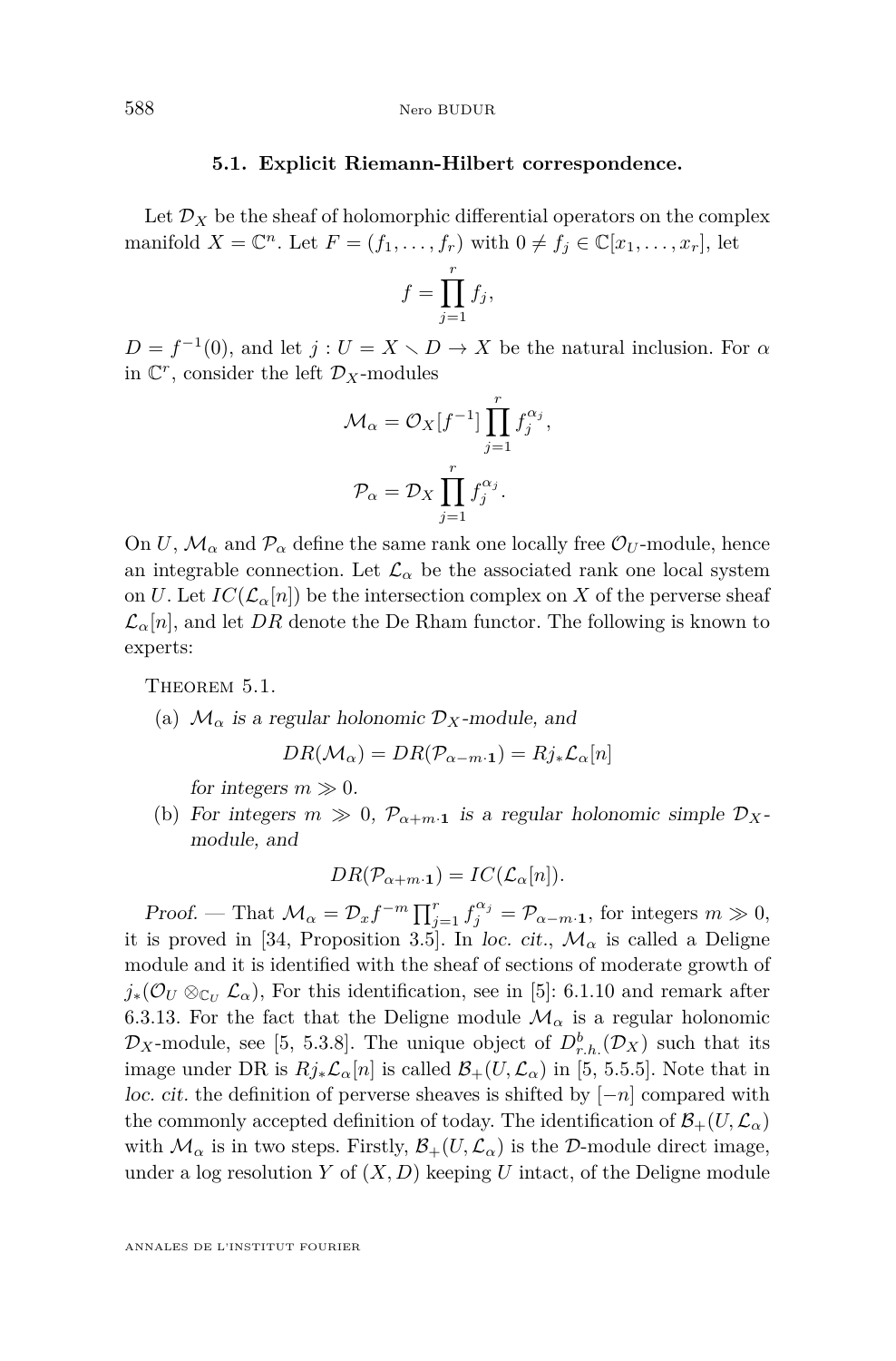attached to *U* and  $\mathcal{L}_{\alpha}$  on *Y*, see [\[5,](#page-53-0) 5.5.28]. Secondly, this direct image is the Deligne module attached to *U* and  $\mathcal{L}_{\alpha}$  on *X*, see the proof of [\[5,](#page-53-0) 4.5.2]. This shows (a).

The minimal Deligne extension  $\mathcal{M}_{\alpha,\otimes}$  of the Deligne module  $\mathcal{M}_{\alpha}$  is defined in [\[5,](#page-53-0) 4.4.8] and also in [\[18,](#page-53-0) 4.4.3]. The fact that it is regular holonomic is proved in [\[5,](#page-53-0) Sublemma 2, p. 211] and also in [\[18,](#page-53-0) 4.4.5.6]. The fact that  $\mathcal{M}_{\alpha,\otimes} = \mathcal{P}_{\alpha+m\cdot 1}$  for integers  $m \gg 0$  is proved in [\[18,](#page-53-0) 4.4.7]. The fact that  $DR(\mathcal{M}_{\alpha,\otimes}) = IC(\mathcal{L}_{\alpha}[n])$  follows from the functoriality in the Riemann-Hilbert correspondence, see [\[5,](#page-53-0) 5.5.11], or see the proof of the main properties characterizing the intersection complex in [\[18,](#page-53-0) 4.4.4]. This shows (b).  $\Box$ 

For a point x in X, let  $U_x$  denote a small ball around x in X, and  $U_{F,x}$ denote, as before, the complement of  $D$  in  $U_x$ .

#### **5.2. Proof of Theorem [1.6.](#page-5-0)**

By Proposition [3.22,](#page-24-0) Lemma [3.25,](#page-26-0) and Proposition [4.22,](#page-35-0) it is enough to restrict to the case when the  $f_i$  with  $f_i(x) = 0$  define mutually distinct reduced and irreducible hypersurface germs at *x*. By Theorem [1.8,](#page-6-0) it is then enough to prove that

$$
\operatorname{Exp}\left(V(B_{F,x})\right) \supset \bigcup_{y \in D \text{ near } x} \mathcal{V}^{unif}(U_{F,y}).
$$

Since

$$
V(B_{F,x}) = \bigcup_{y \in D \text{ near } x} V(B_{F,y}),
$$

It is enough to show that

$$
\operatorname{Exp}\left(V(B_{F,x})\right) \supset \mathcal{V}^{unif}(U_{F,x}).
$$

When the  $f_j$  vanishing at  $x$  are mutually distinct reduced and irreducible hypersurface germs at *x*, the restriction of the local system defined above,  $\mathcal{L}_{\alpha}$ , to  $U_{F,x}$  is the local system with monodromy Exp  $(\alpha_i)$  around  $f_i$ .

Let  $\alpha \in \mathbb{C}^r$  such that  $\text{Exp}(\alpha)$  is not in  $\text{Exp}(V(B_{F,x}))$ . It is then enough to show that  $\mathcal{L}_{\alpha}$  is not in  $\mathcal{V}(U_{F,x})$ . Since  $H^k(U_{F,x}, \mathcal{L}_{\alpha})^{\vee} = H^{n-k}(U_{F,x}, \mathcal{L}_{\alpha})$ , it is enough to show  $\mathcal{L}_{\alpha}$  has trivial cohomology on  $U_{F,x}$ . Since  $\alpha + m \cdot \mathbf{1}$  is not in  $V(B_{F,x})$  for any integer *m*,

$$
\mathcal{P}_{\alpha}=\mathcal{P}_{\alpha+m\cdot\mathbf{1}}
$$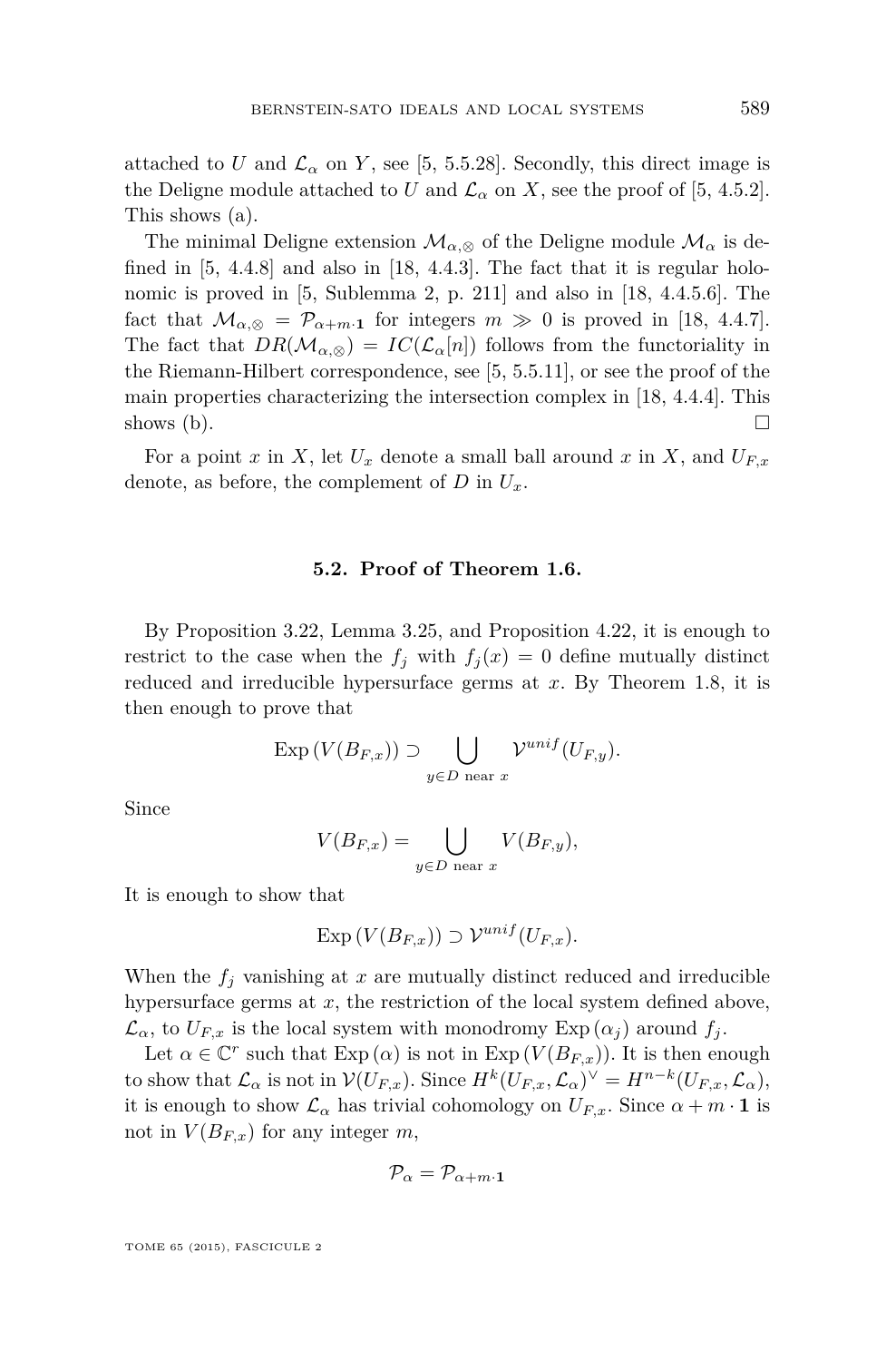on  $U_x$  for all integers  $m$ , see [\[34,](#page-54-0) Proposition 3.3]. Thus, by Theorem [5.1,](#page-40-0) on  $U_x$  we have  $Rj_*\mathcal{L}_\alpha = IC(\mathcal{L}_\alpha)$ . In particular  $Rj_*\mathcal{L}_\alpha = j_*\mathcal{L}_\alpha$ , and so  $R^k j_* \mathcal{L}_\alpha = 0$  for  $k > 0$ . Since  $U_x$  is very small, this means that

$$
H^k(U_{F,x},{\mathcal L}_\alpha)=0
$$

for  $k > 0$ . When  $k = 0$ ,  $H^0(U_{F,x}, \mathcal{L}_{\alpha}) \neq 0$  if and only if  $\mathcal{L}_{\alpha}$  is the trivial local system on  $U_{F,x}$ . However, we have excluded this case since  $V(B_{F,x})$ contains the hyperplanes  $V(s_j + 1)$  for all  $1 \leq j \leq r$  with  $f_j(x) = 0$ . Indeed,  $\langle s_j + 1 \rangle = B_{F,y}$  for *y* near *x* such that *y* is a nonsingular point of *D* with  $f_j(y) = 0.$ 

#### **5.3. Proof of Proposition [1.5.](#page-5-0)**

If Conjecture [1.4](#page-5-0) is true, then, by Theorem [1.3,](#page-5-0)  $Exp(V(B_{F,x}))$  is a finite union of torsion translated subtori of *S* ∗ . Since a subtorus of *S* <sup>∗</sup> must be the Exp image of a linear subvariety defined over  $\mathbb Q$  of  $S$ , it follows that  $V(B_{F,x})$  is a union of linear subvarieties defined over  $\mathbb{Q}$ . Suppose

$$
V(B_{F,x}) \supset V(\alpha_1 s_1 + \ldots + \alpha_r s_r + \alpha)
$$

for some  $\alpha_j$ ,  $\alpha$  in Q. By [\[21\]](#page-53-0), we know that  $V(B_{F,x})$  is included in a finite union

$$
\bigcup_i V(\beta_{i1} s_1 + \dots \beta_{ir} s_r + \beta_i)
$$

with  $\beta_{ij} \in \mathbb{Q}_{\geqslant 0}$  and  $\beta_i \in \mathbb{Q}_{>0}$ . If  $\alpha_j \neq 0$ , by restricting to  $V(\langle s_k | k \neq j \rangle)$ , we obtain that

$$
\bigcup_i \{-\beta_i/\beta_{ij} \mid \beta_{ij} \neq 0\} \supset \{-\alpha/\alpha_j\}.
$$

In particular,  $\alpha \neq 0$  and has the same sign as  $\alpha_j$ . Thus we can assume  $\alpha_j \in \mathbb{Q}_{\geqslant 0}$  for all *j* and  $\alpha \in \mathbb{Q}_{>0}$ . Indeed, the only other case that can occur is when all nonzero  $\alpha_j$  and  $\alpha$  are negative, in which case we can replace them with their absolute values. This proves the claim.  $\Box$ 

# **5.4. The converse of Theorem [1.6.](#page-5-0)**

While the converse of Theorem [1.6](#page-5-0) can be phrased in terms of  $D$ -modules using Sabbah specialization for  $\mathcal{D}$ -modules, see [\[40,](#page-54-0) §4 and §5], we opt for a different strategy which has the advantage of being easier to state.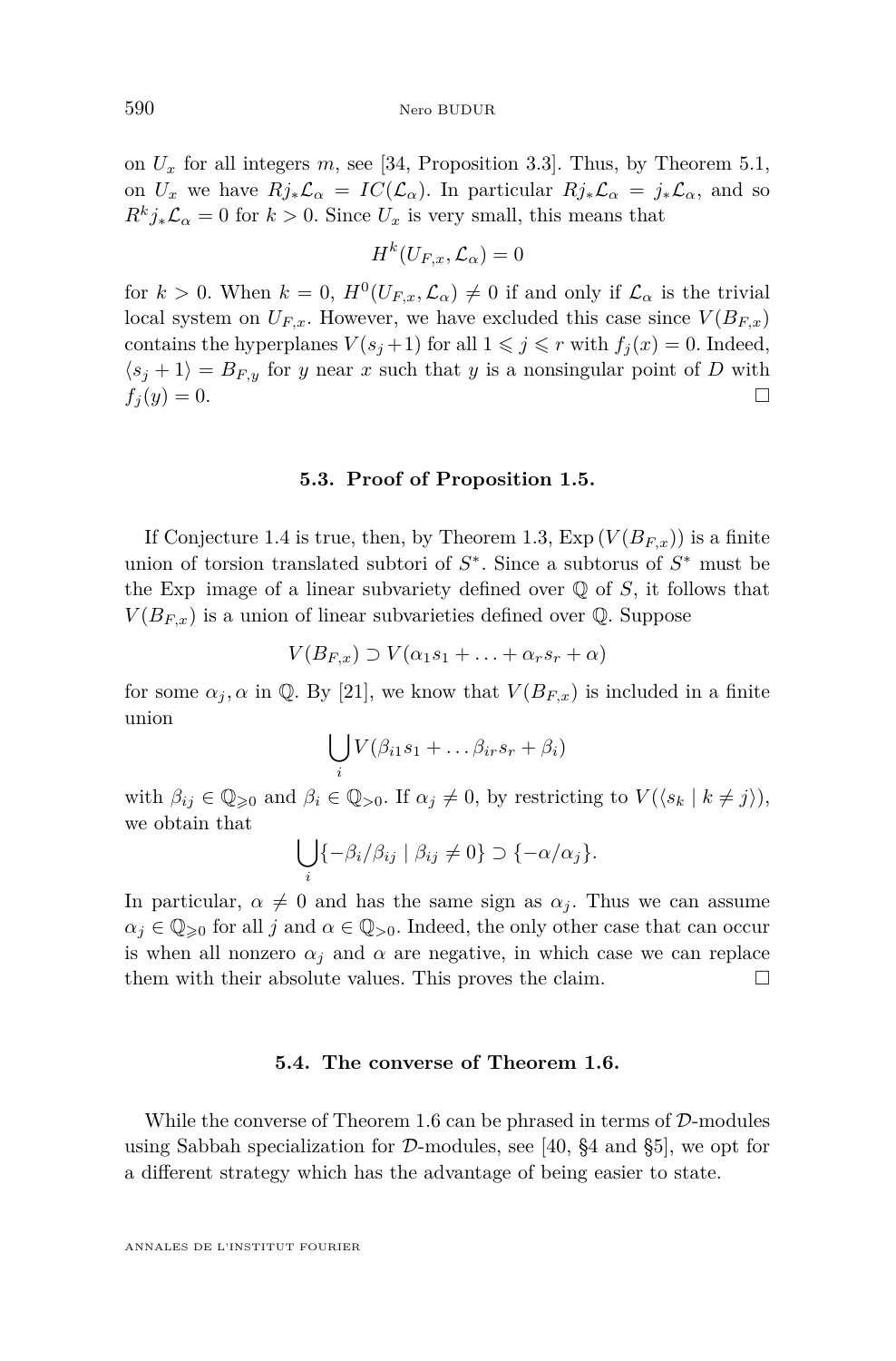<span id="page-43-0"></span>Let

$$
\mathcal{N} := \mathcal{D}_X[s_1, \ldots, s_r] f_1^{s_1} \ldots f_r^{s_r}
$$

as a  $\mathcal{D}_X$ -submodule of  $\mathcal{O}_X[f^{-1}, s_1, \ldots, s_r] f_1^{s_1} \ldots f_r^{s_r}$ . There is an injective map

 $\nabla: \mathcal{N} \longrightarrow \mathcal{N}$ 

which sends  $(s_1, \ldots, s_r)$  to  $(s_1 + 1, \ldots, s_r + 1)$ . Restating Proposition [4.5](#page-30-0) locally, for a point  $x \in D$ , one has the following D-module description on Bernstein-Sato ideals:

Lemma 5.2.

$$
B_{F,x} = Ann_{\mathbb{C}[s_1,\ldots,s_r]}(\mathcal{N}_x/\nabla \mathcal{N}_x).
$$

LEMMA  $5.3.$  — The following are equivalent:

(1) For all  $\alpha \in V(B_{F,x}),$ 

$$
\sum_{j=1}^r (s_j - \alpha_j) \mathcal{N}_x / \nabla \mathcal{N}_x \subsetneq \mathcal{N}_x / \nabla \mathcal{N}_x;
$$

(2) For all maximal ideals *I* of  $\mathbb{C}[s_1,\ldots,s_r]$  containing the annihilator  $ideal \, Ann_{\mathbb{C}[s_1,...,s_r]}(\mathcal{N}_x/\nabla \mathcal{N}_x),$ 

$$
I(\mathcal{N}_x/\nabla \mathcal{N}_x) \neq \mathcal{N}_x/\nabla \mathcal{N}_x.
$$

Remark  $5.4.$  — When  $r = 1$ , the equivalent statements in the previous lemma hold. In this case,  $\mathcal{N}/\nabla\mathcal{N}$  is a holonomic  $\mathcal{D}_X$ -module, hence artinian. Thus the map  $s - \alpha$  on  $\mathcal{N}/\nabla\mathcal{N}$  is surjective if and only if it is an isomorphism, or, in other words, if and only if  $\alpha$  is not a root of the classical one-variable Bernstein-Sato polynomial of *f*. But here is another proof of this case, without using any  $D$ -module theory. Consider the following statement:

(\*) Let *M* be a module over the localization *R* of  $\mathbb{C}[s_1,\ldots,s_r]$  at the origin. Let *I* be the maximal ideal of *R*. Assume that  $0 \neq Ann_R M \neq R$ . Then  $IM \neq M$ .

When *M* is finitely generated, (\*) is true due to Nakayama's Lemma. When  $r = 1$ , (\*) is again true. Indeed, in this case  $Ann_R M = I^a$ , for some  $a > 0$ . If  $IM = M$ , then  $M = IM = I^2M = \ldots = I^aM = 0$ , contradicting that  $Ann_R M \neq R$ . Now, after a linear change of the coordinates  $s_j$  and after localization,  $(*)$  is equivalent with the statement (2) of the above lemma. Hence, we have given another, simpler, proof that the statements in the previous lemma hold in the case  $r = 1$ .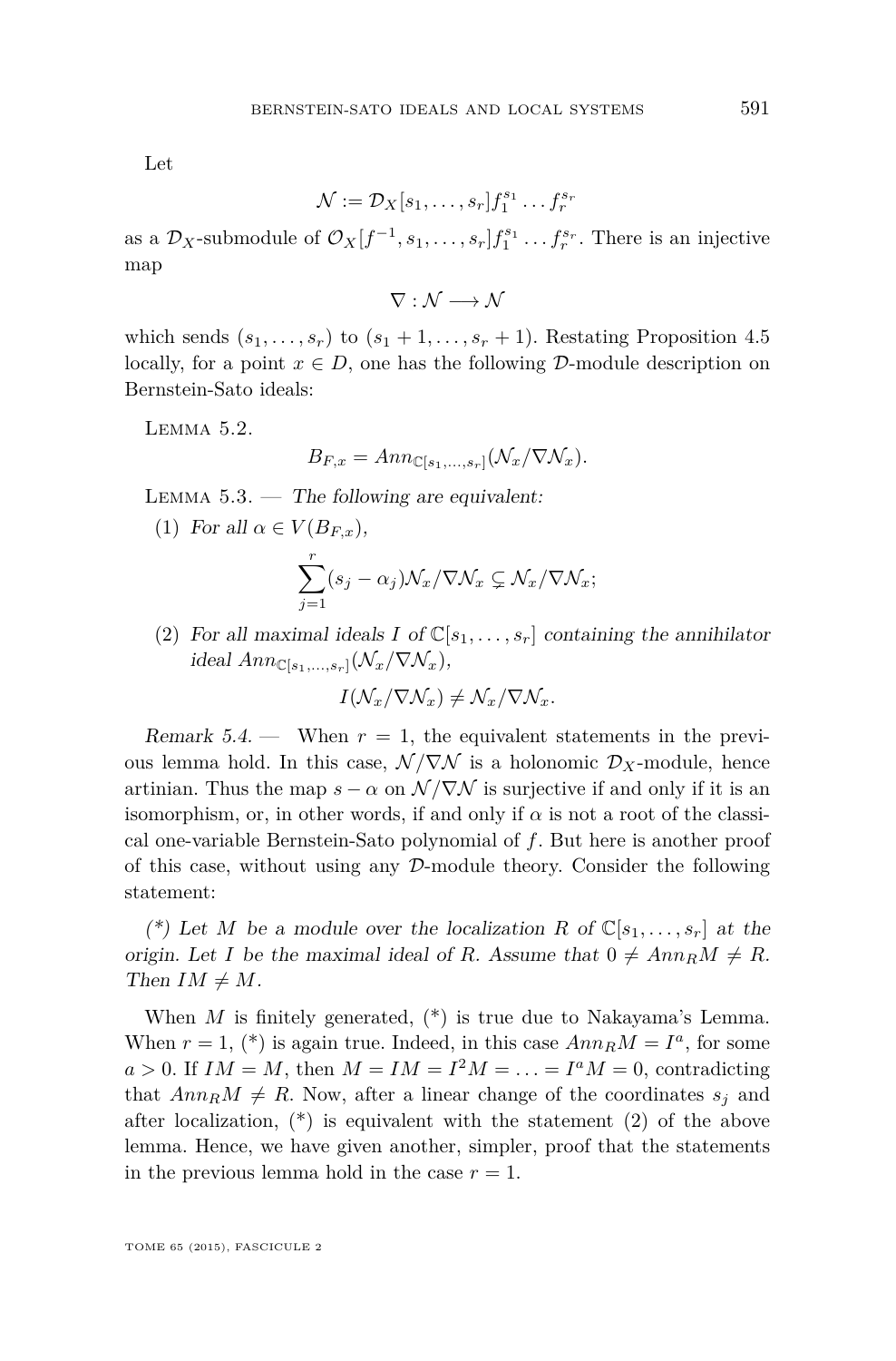Remark  $5.5.$  — One way to see where lies the difficulty with proving the equivalent statements in the previous lemma for the case  $r > 1$  is to see why the statement (\*) fails in general for non-finitely generated modules *M*. With the notation as in (\*), let *R* be the localization at the origin of the affine coordinate ring of a generic line through the origin in A *r* . One can reduce to the case  $r = 1$  if the assumptions of  $(*)$  imply

$$
Ann_{R'}(M\otimes_R R')=Ann_R(M)\otimes_R R'.
$$

The left-hand side always includes the right-hand side, but the other inclusion is not always true.

#### **5.5. Proof of Proposition [1.7.](#page-5-0)**

By Proposition [3.22,](#page-24-0) Lemma [3.25,](#page-26-0) and Proposition [4.22,](#page-35-0) it is enough to restrict to prove the converse of Theorem [1.6](#page-5-0) for the case when the  $f_j$  with  $f_j(x) = 0$  define mutually distinct reduced and irreducible hypersurface germs at *x*. By Theorem [1.8,](#page-6-0) it is then enough to prove that

$$
\operatorname{Exp}\left(V(B_{F,x})\right) \subset \bigcup_{y \in D \text{ near } x} \mathcal{V}^{unif}(U_{F,y}).
$$

We follow the strategy as in the case  $r = 1$  from [\[5,](#page-53-0) 6.3.5]. Let  $\alpha \in$ *V*( $B_{F,x}$ ). Suppose that Exp( $\alpha$ )  $\notin \mathcal{V}^{unif}(U_{F,y})$  for all  $y \in D$  near *x*. Then  $H^k(U_{F,y}, \mathcal{L}_{\alpha}) = 0$  for all *k* and all  $y \in D$  near *x*, where  $\mathcal{L}_{\alpha}$  is as in [5.1.](#page-40-0) In particular,  $R^k j_* \mathcal{L}_{\alpha}$  has no sections over a small ball around such *y*,  $U_y$ , included in a small ball around  $x, U_x$ . Hence

$$
(Rj_*\mathcal{L}_\alpha)_{|U_x \cap D} = 0,
$$

and so  $Rj_*\mathcal{L}_\alpha = IC(\mathcal{L}_\alpha)$  on  $U_x$ . Hence  $\mathcal{M}_\alpha = \mathcal{P}_\alpha$ . In particular,  $\mathcal{P}_\alpha =$  $\mathcal{P}_{\alpha+m}$ **t** for any integer *m*. We will show that this contradicts the assumption.

Let

$$
\mathcal{N}_{\alpha} = \mathcal{N} / \sum_{j=1}^{r} (s_j - \alpha_j) \mathcal{N}.
$$

Then  $\nabla$  induces a map

$$
\rho_\alpha:\mathcal{N}_{\alpha+1}\longrightarrow\mathcal{N}_{\alpha}.
$$

The assumption is equivalent to the statements of Lemma [5.3.](#page-43-0) Hence locally at *x*

$$
\sum_{j=1}^r (s_j - \alpha_j) \mathcal{N} / \nabla \mathcal{N} \subsetneq \mathcal{N} / \nabla \mathcal{N},
$$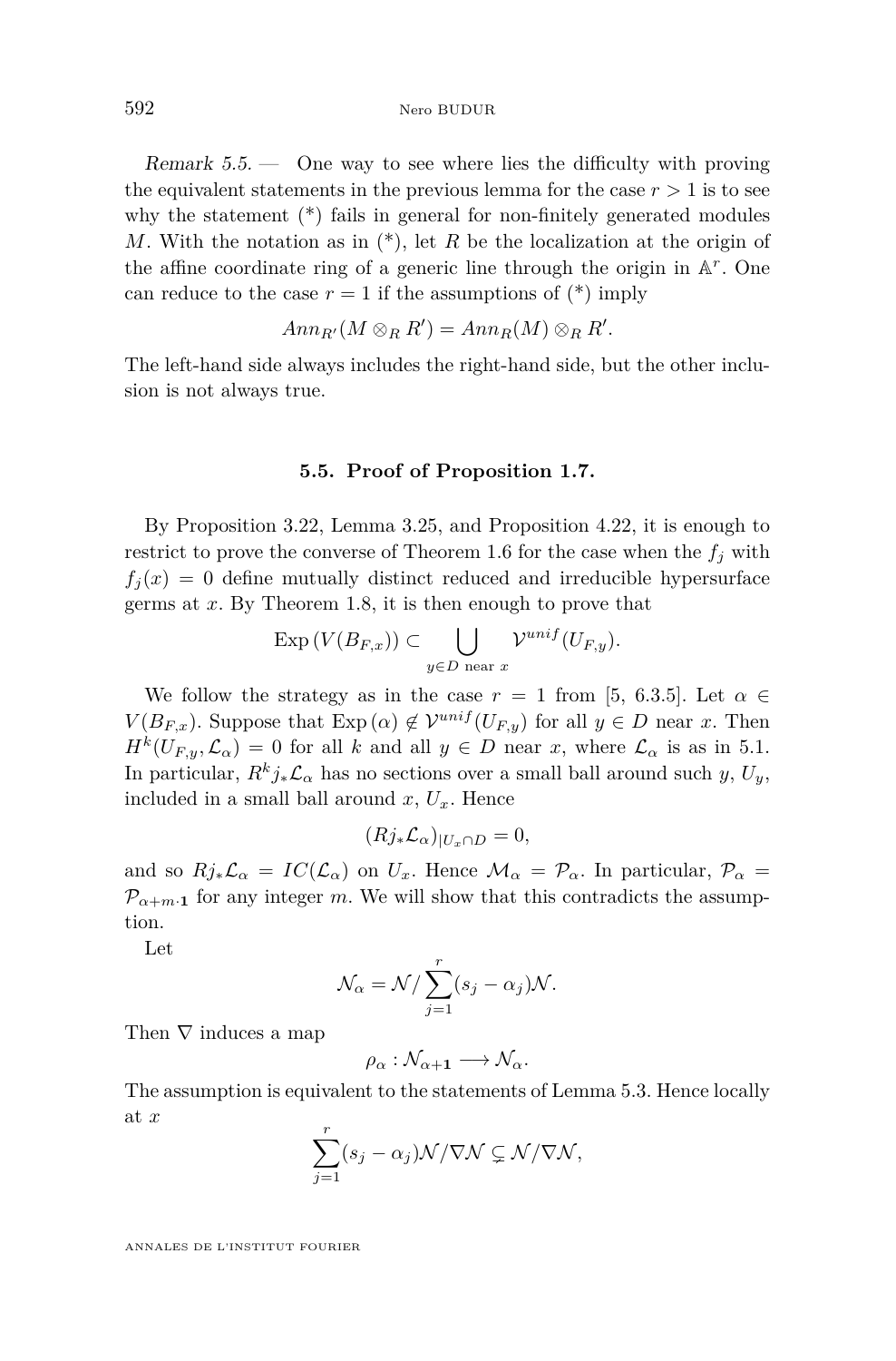<span id="page-45-0"></span>and thus the map  $\rho_{\alpha}$  is not surjective on the stalks at x. There is a natural commutative diagram of  $\mathcal{D}_X$ -modules



where the vertical maps are surjective. Replace, if necessary,  $\alpha$  by  $\alpha - m \cdot \mathbf{1}$ for some positive integer *m* to obtain that  $\alpha \in V(B_{F,x})$ , but

 $\alpha - m \cdot \mathbf{1} \notin V(B_{F,x}),$  for all  $m \in \mathbb{Z}_{>0}$ .

It is possible to do so by [\[34,](#page-54-0) Proposition 3.2]. Note that  $\mathcal{M}_{\alpha}$  is unchanged. Then, by the local version of [\[34,](#page-54-0) Proposition 3.6], the right-most map gives an isomorphism locally at *x*

$$
\mathcal{N}_{\alpha} \cong \mathcal{D}_X f_1^{\alpha_1} \dots f_r^{\alpha_r}.
$$

Since  $\rho_{\alpha}$  is not surjective locally at *x*, it follows that

$$
\mathcal{D}_X f_1^{\alpha_1+1} \dots f_r^{\alpha_r+1} \subsetneq \mathcal{D}_X f_1^{\alpha_1} \dots f_r^{\alpha_r},
$$

which is what was claimed.  $\square$ 

# **6. Hyperplane arrangements**

In this section we give a combinatorial formula for the support of the Sabbah specialization complex of a collection of hyperplanes, prove Corollaries [1.11](#page-8-0) and [1.12,](#page-8-0) give a different proof of the fact the Multi-Variable Monodromy Conjecture holds for hyperplane arrangements, and prove Theorem [1.18.](#page-10-0)

#### **6.1. Terminology.**

Let  $D = \bigcup_{j=1}^r D_j$  be a finite collection of hyperplanes in  $X = \mathbb{C}^n$ . Let *f<sub>j</sub>* be a linear polynomial defining  $D_j$ . Let  $f = \prod_j f_j^{m_j}$  with  $m_j \geq 1$  be a possibly non-reduced polynomial such that the zero locus  $V(f)$  is *D*. We call both *D* and *f* hyperplane arrangements. The hyperplane arrangement is called *central* if each  $D_j$  is a linear subspace of codimension one of  $X$ , that is, if *f* is homogeneous. A central hyperplane arrangement *f* is *indecomposable* if there is no linear change of coordinates on *X* such that *f* can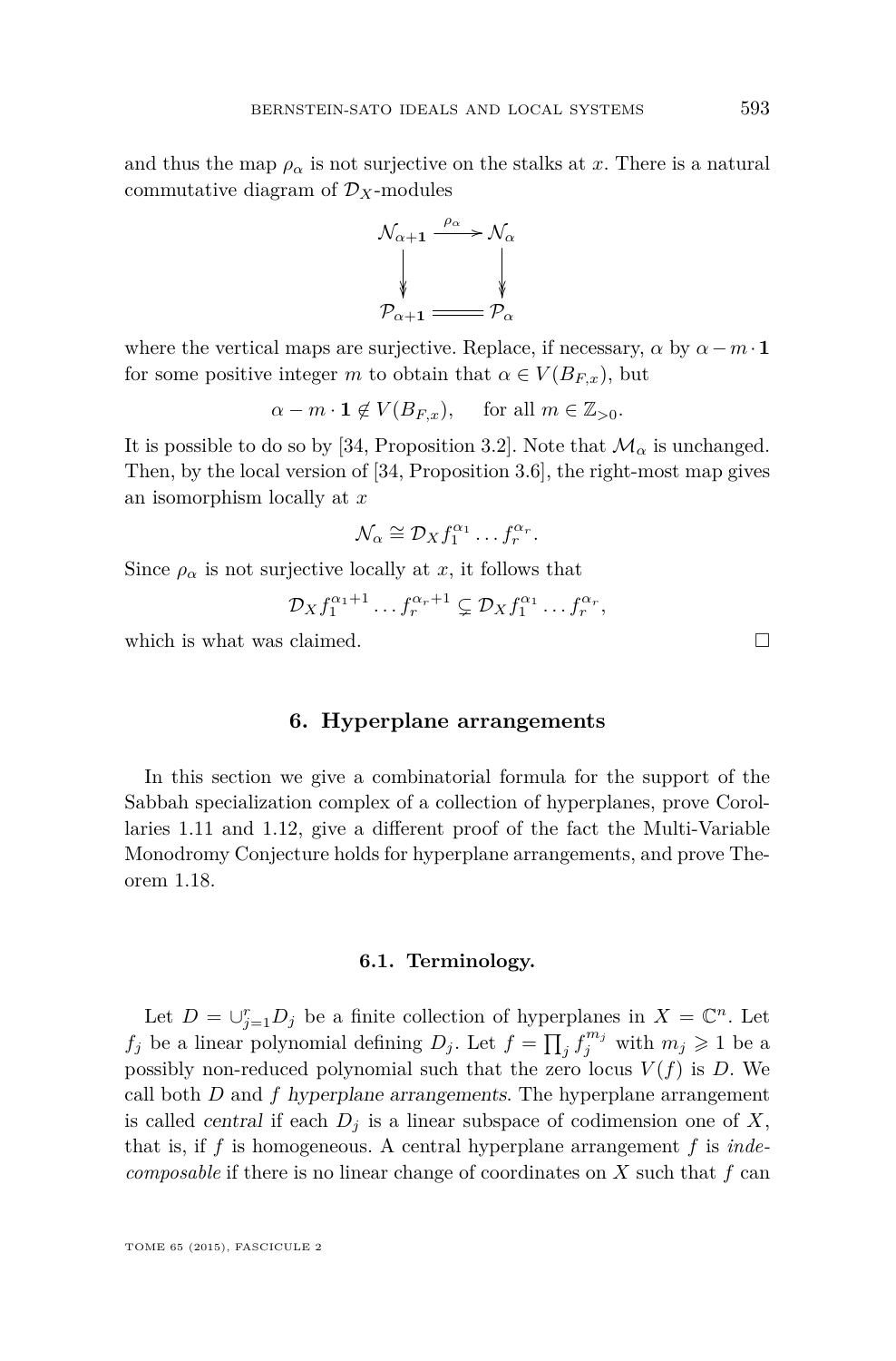<span id="page-46-0"></span>be written as the product of two non-constant polynomials in disjoint sets of variables. Note that indecomposability is a property of the underlying reduced zero locus *D* of *f*. An edge is an intersection of hyperplanes  $D_i$ . An arrangement is essential if  $\{0\}$  is an edge. For a linear subset  $W \subset X$ , the restriction of *D* to *W* is the hyperplane arrangement  $D_W$  given by the image of  $\cup_{D_i\supset W} D_j$  in the vector space quotient *X/W*, which is defined as soon as we make a linear change of coordinates such that  $0 \in W$ . Similarly, one defines the restriction  $f_W$  of  $f$  to  $W$  as a polynomial map on  $X/W$ , by keeping track of the multiplicities along the hyperplanes  $D_j$  which contain *W*. An edge *W* of *D* is called dense if the restriction arrangement *D<sup>W</sup>* is indecomposable. For example,  $D_i$  is a dense edge for every *j*. The canonical log resolution of *D* is the map  $\mu: Y \to \mathbb{C}^n$  obtained by composition of, in increasing order for  $i = 0, 1, \ldots, n-2$ , the blowups along the (proper transform of) the union of the dense edges of dimension *i*.

THEOREM 6.1 ([\[41,](#page-54-0) Theorem 3.1]). — The canonical log resolution  $\mu$ :  $Y \rightarrow X$  is a log resolution of f.

PROPOSITION 6.2 ([\[41,](#page-54-0) Proposition 2.6]). — If *f* is a central hyperplane arrangement and  $V = \mathbb{P}^{n-1} - \mathbb{P}(D)$ , then *f* is indecomposable if and only if  $\chi(V) \neq 0$ .

Remark 6.3. — The Euler characteristic of the complement of a hyperplane arrangement can be determined only from the lattice of intersections of the hyperplanes in the arrangement, see [\[35\]](#page-54-0). Hence the previous Proposition also implies that indecomposability and density are combinatorial conditions.

#### **6.2. Sabbah specialization complex for arrangements**

From now on we use the same setup as in [3.1.](#page-14-0) Assume that  $f_j$  are central hyperplane arrangements in  $X = \mathbb{C}^n$ , not necessarily reduced, of degree  $d_j$ .

The following two lemmas are immediate consequences of Corollary [3.7,](#page-16-0) Proposition [3.18,](#page-22-0) and Proposition 6.2:

LEMMA 6.4. — If  $f = \prod_{j=1}^r f_j$  is an indecomposable central hyperplane arrangement, then  $V(t_1^{d_1} \cdots t_r^{d_r} - 1) \subset \text{Supp}_0(\psi_F \mathbb{C}_X)$ .

LEMMA  $6.5.$  — There is an equality in Lemma  $6.4$ , if, in addition, f is reduced.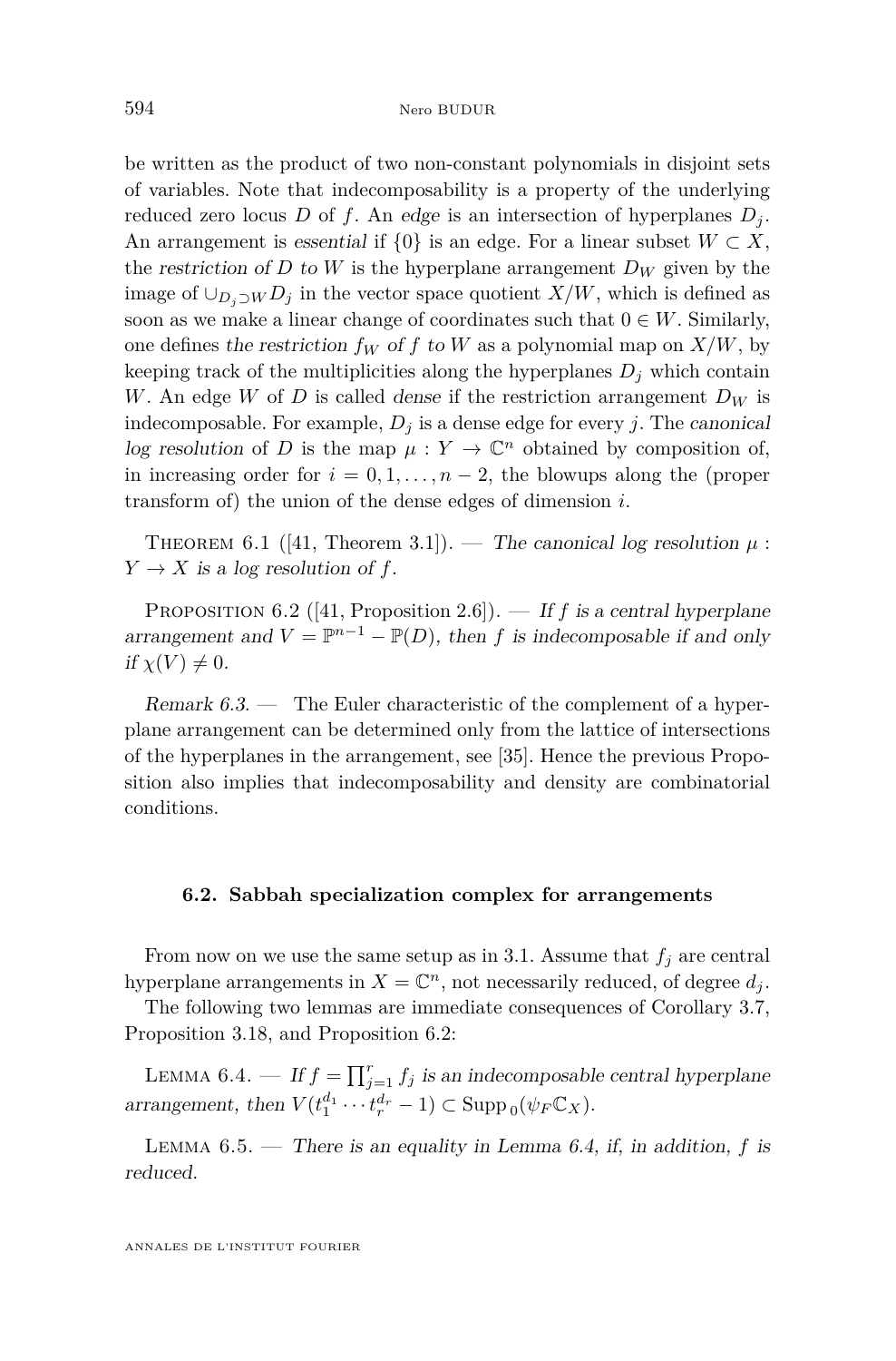<span id="page-47-0"></span>DEFINITION 6.6. — We say that polynomial map  $F = (f_1, \ldots, f_r)$  with  $f_i \in \mathbb{C}[x_1, \ldots, x_n]$  splits into  $G \cdot H$ , and that  $G \cdot H$  is a splitting of *F*, if, up to a different choice of coordinates, there exists *m* with  $1 \leq m \leq n$  and there are polynomials  $g_j(x_1, \ldots, x_m)$  and  $h_j(x_{m+1}, \ldots, x_n)$  for  $j = 1, \ldots, r$ , such that not all  $g_i$  are constant, not all  $h_j$  are constant, and  $f_j = g_j h_j$ . If so, we set  $G = (g_1, \ldots, g_r)$  and  $H = (h_1, \ldots, h_r)$ . Otherwise, we say that *F* is does not split. We say that a splitting

$$
F = F^{(1)} \cdot \ldots \cdot F^{(l)}
$$

is total if each  $F^{(i)}$  does not split.

Let  $F = (f_1, \ldots, f_r)$  be such that  $f_j$  are linear forms defining mutually distinct hyperplanes. Up to multiplication by constants, a total splitting of *F* is unique. For an edge *W* of the hyperplane arrangement  $f = \prod_{j=1}^{r} f_j$ , let

$$
F_W = (f_{1,W}, \ldots, f_{r,W}) : X/W \longrightarrow S^*,
$$

where  $f_{j,W}$  is the restriction of the hyperplane arrangement  $f_j$  to *W* as defined in [6.1.](#page-45-0) More precisely,  $f_{j,W} = f_{j|X/W}$  if  $f_j(W) = 0$ , and  $f_{j,W} = 1$ otherwise. Note that *W* is a dense edge if and only if  $F_W$  does not split. For every edge, let

$$
F_W = \prod_{i=1}^{l_W} F_W^{(i)}
$$

be a total splitting of  $F_W$ . If we set  $F_W^{(i)} = (f_{1,W}^{(i)}, \ldots, f_{r,W}^{(i)}),$  let

$$
d_{j,W}^{(i)} := \deg f_{j,W}^{(i)}.
$$

Note that  $d_{j,W}^{(i)}$  is either 0 or 1.

PROPOSITION 6.7.

(a) If  $f_i$  are linear forms defining mutually distinct hyperplanes, then

(6.1) 
$$
\bigcup_{x \in D} \text{Supp}_x^{unif}(\psi_F \mathbb{C}_X) = \bigcup_W V(\langle t_1^{d_{1,W}^{(i)}} \dots t_r^{d_{r,W}^{(i)}} - 1 \mid i = 1, \dots, l_W \rangle),
$$

where the union is over the edges *W* of the hyperplane arrangement  $\prod_{j=1}^r f_j$ . In particular, the codimension-one part is the zero locus in *S* <sup>∗</sup> of

$$
\prod_{W}\left(\prod_{j\;:\;f_j(W)=0}t_j-1\right),\,
$$

where the first product is over dense edges *W* of  $f = \prod_j f_j$ .

(b) Assuming Conjecture [1.4,](#page-5-0) formula  $(6.1)$  also holds for  $Exp(V(B_F))$ .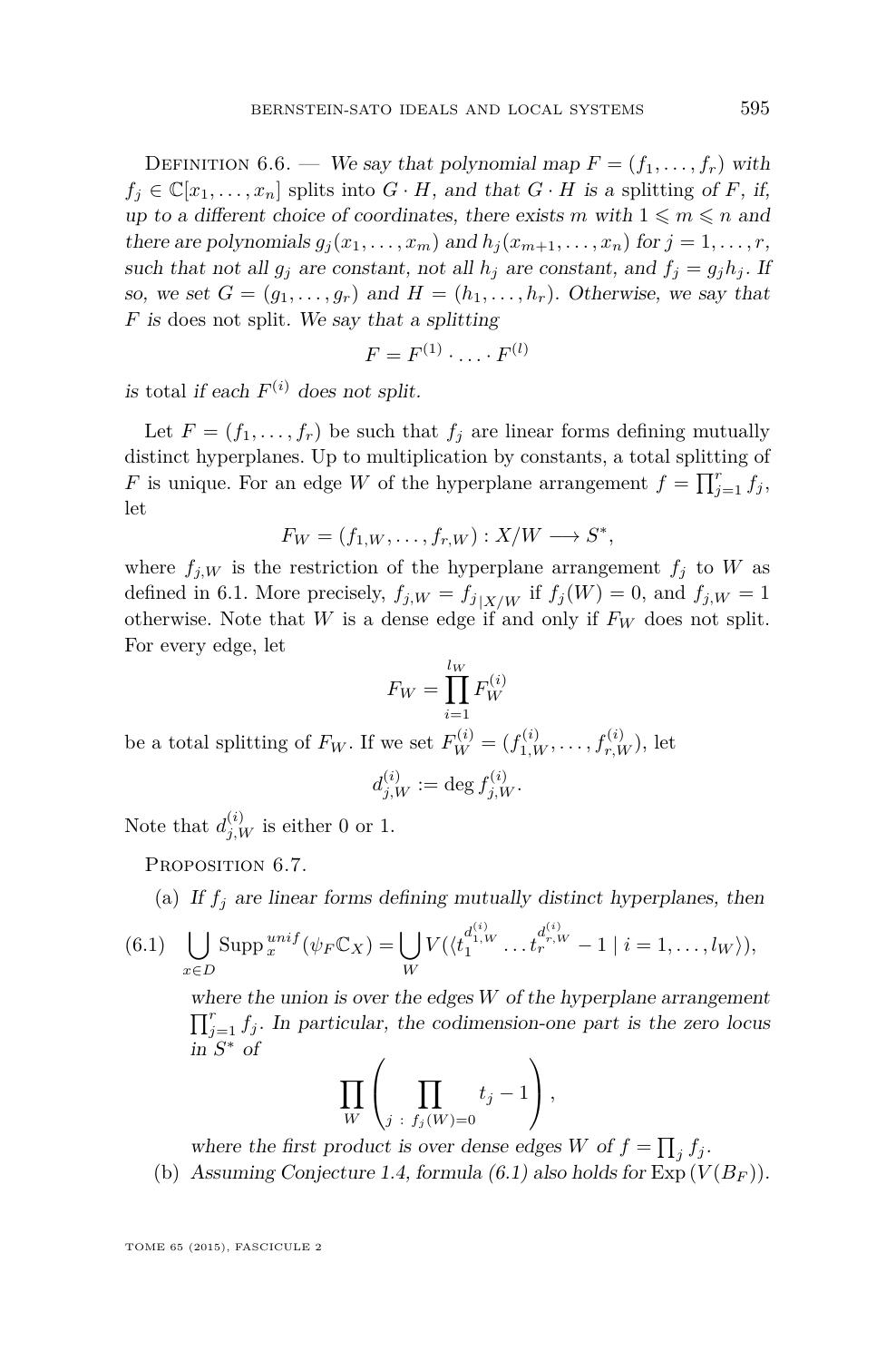<span id="page-48-0"></span>Proof. – First, we assume that  $f = \prod_{j=1}^r f_j$  is a central hyperplane arrangement. Then

$$
\bigcup_{x \in D} \operatorname{Supp}^{unif}_{x}(\psi_F \mathbb{C}_X) = \operatorname{Supp}^{unif}_{0}(\psi_F \mathbb{C}_X) \cup \bigcup_{0 \neq y \in D} \operatorname{Supp}^{unif}_{y}(\psi_F \mathbb{C}_X).
$$

Let us focus on the first term of the right-hand side. Let

$$
F_0 = F = F_0^{(1)} \cdot \ldots \cdot F_0^{(l_0)}
$$

be a total splitting of  $F_0$ , with  $F_0^{(i)}$  defined on  $X_i$ , and  $X = \times_{i=1}^{l_0} X_i$ . By Proposition [3.27,](#page-28-0) we have

$$
\operatorname{Supp}_{0}^{unif}(\psi_{F}\mathbb{C}_{X}) = \bigcap_{i=1}^{l_{0}} \operatorname{Supp}_{0}^{unif}(\psi_{F_{0}^{(i)}}\mathbb{C}_{X_{i}}).
$$

Since  $F_0^{(i)}$  is does not split, the hyperplane arrangement  $\prod_{j=1}^r f_{j,0}^{(i)}$  is in-decomposable. Hence, by Proposition [6.2,](#page-46-0) for each  $F_0^{(i)}$  we are in the case Lemma [6.5.](#page-46-0) Thus,

$$
\operatorname{Supp}_0(\psi_{F_0^{(i)}} \mathbb{C}_{X_i}) = V(t_1^{d_{1,0}^{(1)}} \dots t_r^{d_{r,0}^{(l_0)}} - 1)
$$

inside the torus

Spec 
$$
(\mathbb{C}[t_1^{\pm d_{1,0}^{(1)}}, \ldots, t_r^{\pm d_{r,0}^{(l_0)}}]).
$$

By the definition of the uniform support,  $\text{Supp}_0(\psi_{F_0^{(i)}} \mathbb{C}_{X_i})$  has the same equations, but inside the possibly-bigger torus

$$
\operatorname{Spec} (\mathbb{C}[t_1^{\pm 1}, \ldots, t_r^{\pm 1}]) = S^*.
$$

Thus,

$$
\operatorname{Supp}_{0}^{unif}(\psi_{F}\mathbb{C}_{X})=V(\langle t_{1}^{d_{1,0}^{(1)}}\dots t_{r}^{d_{r,0}^{(l_{0})}}-1\mid i=1,\dots,l_{0}\rangle).
$$

The rest of the claim follows by replacing  $W = 0$  in the above argument with other edges *W* of the hyperplane arrangement  $\prod_{j=1}^{r} f_j$ .

If *f* is not central, fix  $x \in D$ . The above argument for the central case gives the equations of the support of  $\psi_F C_X$  at *x* inside the torus

$$
\mathbb{T}_x = V(\langle t_j - 1 \mid f_j(x) \neq 0 \rangle) \subset S^*.
$$

By the definition of the uniform support,  $\text{Supp}\,{}^{unif}_{x}(\psi_{F}\mathbb{C}_{X})$  has the same equations in  $S^*$ , and the claim follows.  $\Box$ 

Remark 6.8. – If  $F = (f_1, \ldots, f_r)$  is such that  $\prod_{j=1}^r f_j$  is a possibly non-reduced hyperplane arrangement, then *F* is the specialization of a polynomial map satisfying the conditions of Proposition [6.7](#page-47-0) up to the harmless appearance of additional constant polynomials, as explicited in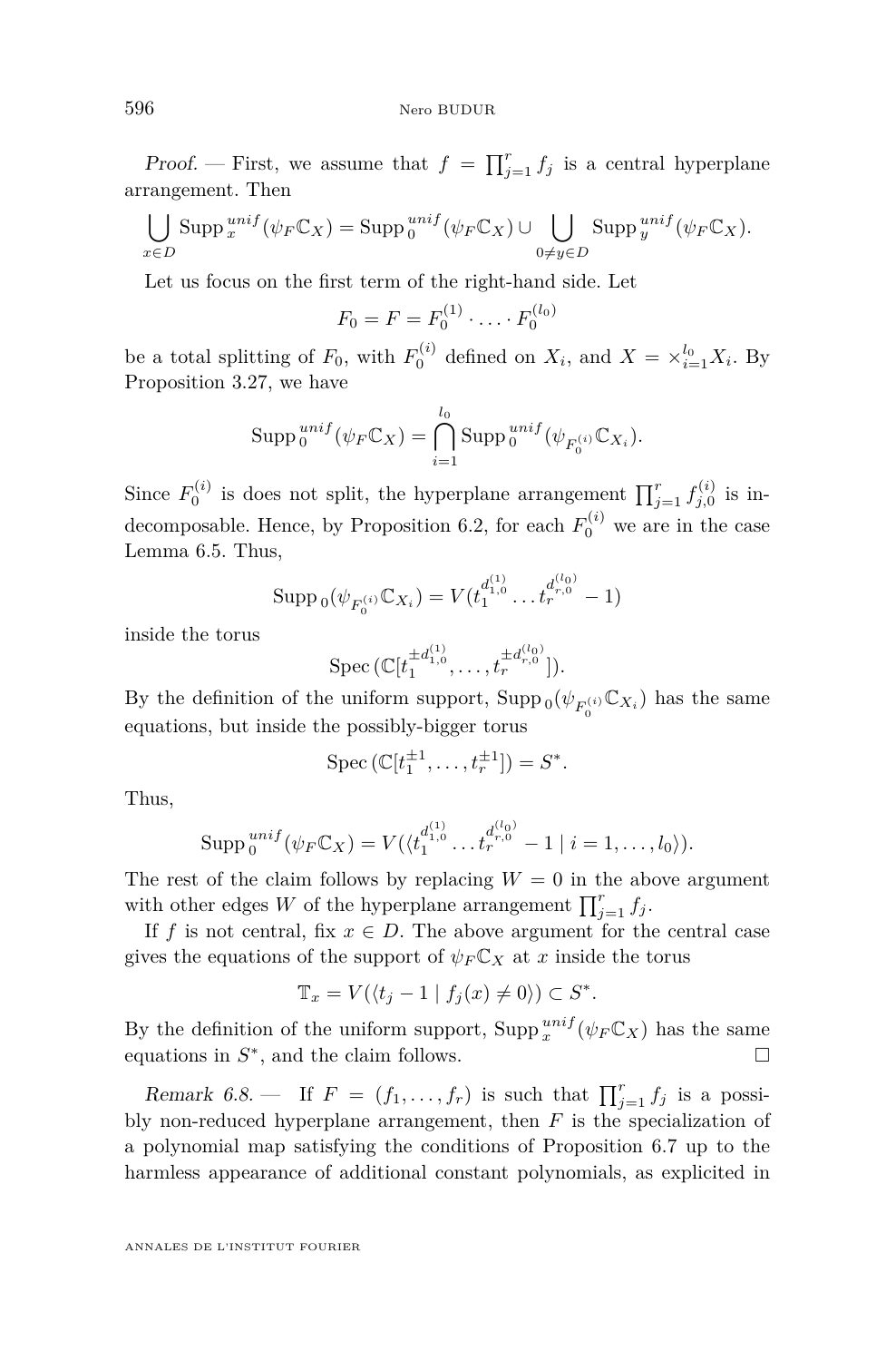Lemma [3.25.](#page-26-0) Since we know how the supports behave under specialization, there is no mystery then what happens in Proposition [6.7](#page-47-0) after dropping the conditions.

### **6.3. Proof of Corollary [1.11.](#page-8-0)**

This is an immediate consequence of Proposition [6.7](#page-47-0) and Theorem [1.6.](#page-5-0)  $\Box$ 

#### **6.4. Proof of Corollary [1.12.](#page-8-0)**

We can assume that *f* is reduced. The general case will follow from this case in light of Remark [6.8.](#page-48-0) First, we need to clarify the notation used in the statement. With the notation as in Proposition [6.7,](#page-47-0) for an edge *W* of *D* let  $f_W$  be the restriction of the hyperplane arrangement  $f$  to  $W$  as in [6.1.](#page-45-0) If

$$
f_W^{(i)} := \prod_{j=1}^r f_{j,W}^{(i)},
$$

then

$$
f_W = \prod_{i=1}^{l_W} f_W^{(i)}
$$

is a total splitting of  $f_W$ . Let

$$
d_W^{(i)} := \deg f_W^{(i)} = \sum_{j=1}^r d_{j,W}^{(i)}.
$$

Let  $f_j$  for  $j = 1, \ldots, r$ , be the irreducible factors of f. Specialize  $F =$  $(f_1, \ldots, f_r)$  to  $f = \prod_{j=1}^r f_j$  as in Example [3.23.](#page-25-0) As in the proof of Theorem [1.16,](#page-10-0)

$$
\bigcup_{x \in D} \operatorname{Supp} \, {}^{unif}_{x}(\psi_F \mathbb{C}_X)
$$

specializes via the restriction to the diagonal  $t_1 = \ldots = t_r$  to the set

$$
\star = \bigcup_{x \in D} \bigcup_{k} \{ \text{eigenvalues of monodromy on } H^k(M_{f,x}, \mathbb{C}) \},
$$

where  $M_{f,x}$  is the Milnor fiber of f at x, see Remark [3.2.](#page-14-0) Since

$$
d_W^{(i)} = \sum_{j=1}^r d_{j,W}^{(i)},
$$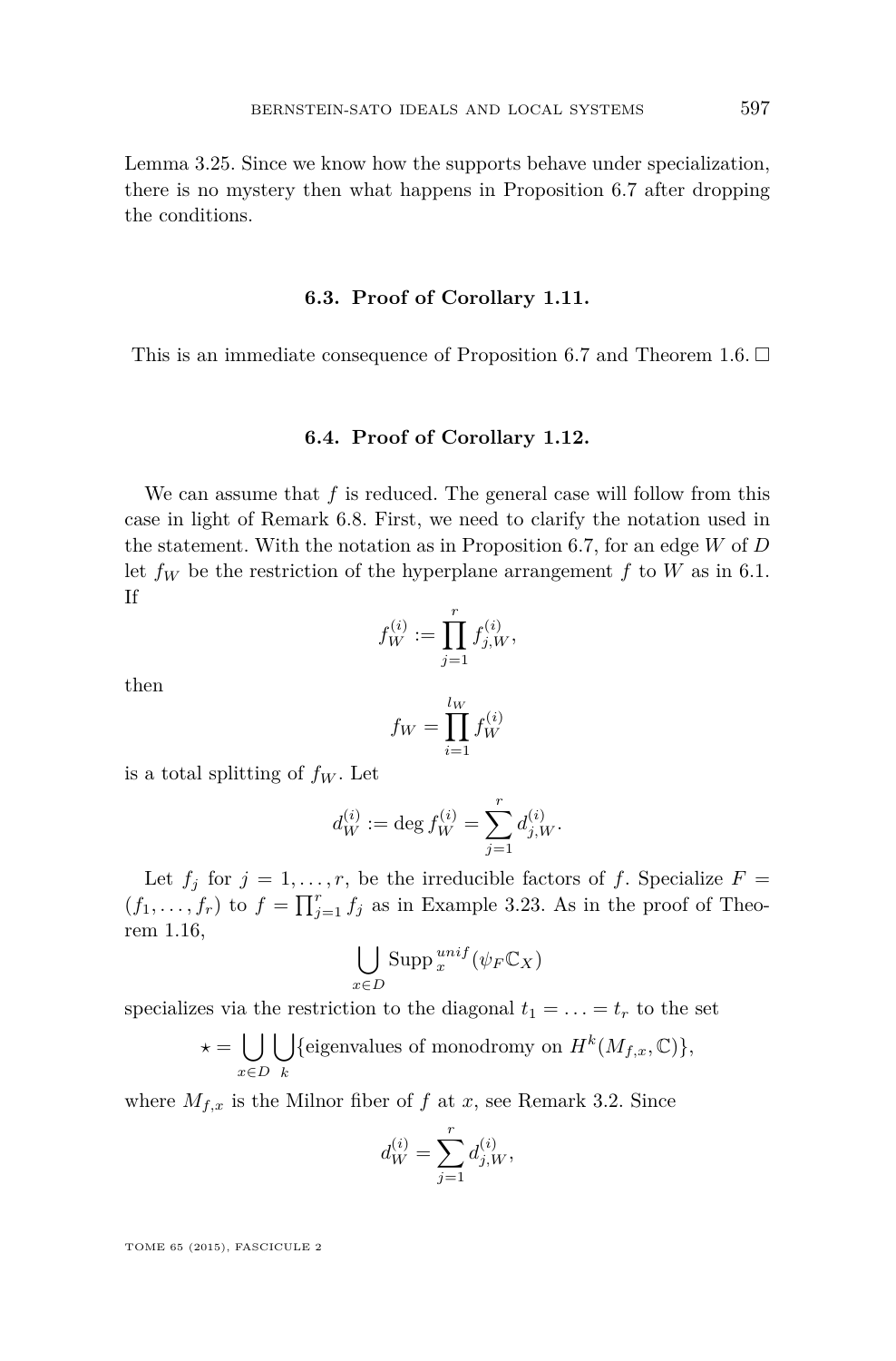<span id="page-50-0"></span>we have

$$
\{t_1 = \ldots = t_r\} \cap \bigcup_{x \in D} \text{Supp}_x^{unif}(\psi_F \mathbb{C}_X) = \bigcup_W V(\langle t^{d_W^{(i)}} - 1 \mid i = 1, \ldots, l_W \rangle),
$$

by Proposition [6.7.](#page-47-0) The conclusion follows from the fact that  $Exp(V(b_f)) =$ **★**, by the theorem of Malgrange and Kashiwara.  $□$ 

THEOREM  $6.9.$  — If each  $f_j$  define a (possibly nonreduced) hyperplane arrangement in  $\mathbb{C}^n$ , then Conjecture [1.14](#page-9-0) holds.

Proof. — We give another proof of this result, different than the one given by Theorem [1.15.](#page-9-0) We deal first with the central case. For  $j = 1, \ldots, r$ , let  $f_j$  be central hyperplane arrangements in  $X = \mathbb{C}^n$ . Using the canonical log resolution, we see that the polar locus  $PL(Z_F^{top})$  is a hyperplane subarrangement of  $\cup_W P_W$ , with

$$
P_W = \{a_{W,1}s_1 + \ldots + a_{W,r}s_r + k_W + 1 = 0\},\,
$$

where *W* varies over the dense edges of the hyperplane arrangement *D*,  $a_{W,i} = \text{ord}_W(f_i)$ , and  $k_W = \text{codim}(W) - 1$ .

Fix a dense edge  $W$ , and the corresponding hyperplane  $P_W$  which candidates for a component of the polar locus. Let  $D_W$ ,  $f_W$ ,  $f_{j,W}$  be the restrictions of the hyperplane arrangements  $D, f, f<sub>j</sub>$ , respectively, to *W* as defined in [6.1.](#page-45-0) We have  $f_W = \prod_j f_{j,W}$ , where the product is over those *j* with  $f_j(W) = 0$ . We can assume  $\{j \mid f_j(W) = 0\} = \{1, ..., p\}$  for some integer *p*. Now, take a point  $x \in W$  not lying on any hyperplane in *D* which does not contain *W*. After choosing a splitting of  $W \subset \mathbb{C}^n$ , we have locally around *x*,  $D = D_W \times W \subset \mathbb{C}^n = \mathbb{C}^n/W \times W$  and  $f = f_W \cdot u$ , where *u* is a (locally) invertible function. Hence, by Lemma [6.4,](#page-46-0)

$$
V(\prod_{j=1}^p t_j^{a_{W,j}} - 1) \subset \operatorname{Supp}_x(\psi_{f_{W,1},\ldots,f_{W,p}} \mathbb{C}_{\mathbb{C}^n/W}) \subset (\mathbb{C}^*)^p.
$$

On the other hand, by the definition of the uniform support, we have

$$
V(\prod_{j=1}^p t_j^{a_{W,j}} - 1) \subset \operatorname{Supp} \, _{x}^{unif}(\psi_F \mathbb{C}_X) \subset (\mathbb{C}^*)^p \times (\mathbb{C}^*)^{r-p} = S^*.
$$

Let  $\lambda \in P_W$ . Then

$$
\prod_{j=1}^{r} (e^{2\pi i \lambda_j})^{a_{W,j}} - 1 = e^{-2\pi i \cdot codim(W)} - 1 = 0.
$$

This shows that

$$
\operatorname{Exp}\left(P_W\right) \subset V(t_1^{a_{W,1}} \cdots t_r^{a_{W,r}} - 1) \subset \operatorname{Supp} \, _x^{unif}(\psi_{f_1,\ldots,f_r} \mathbb{C}_X),
$$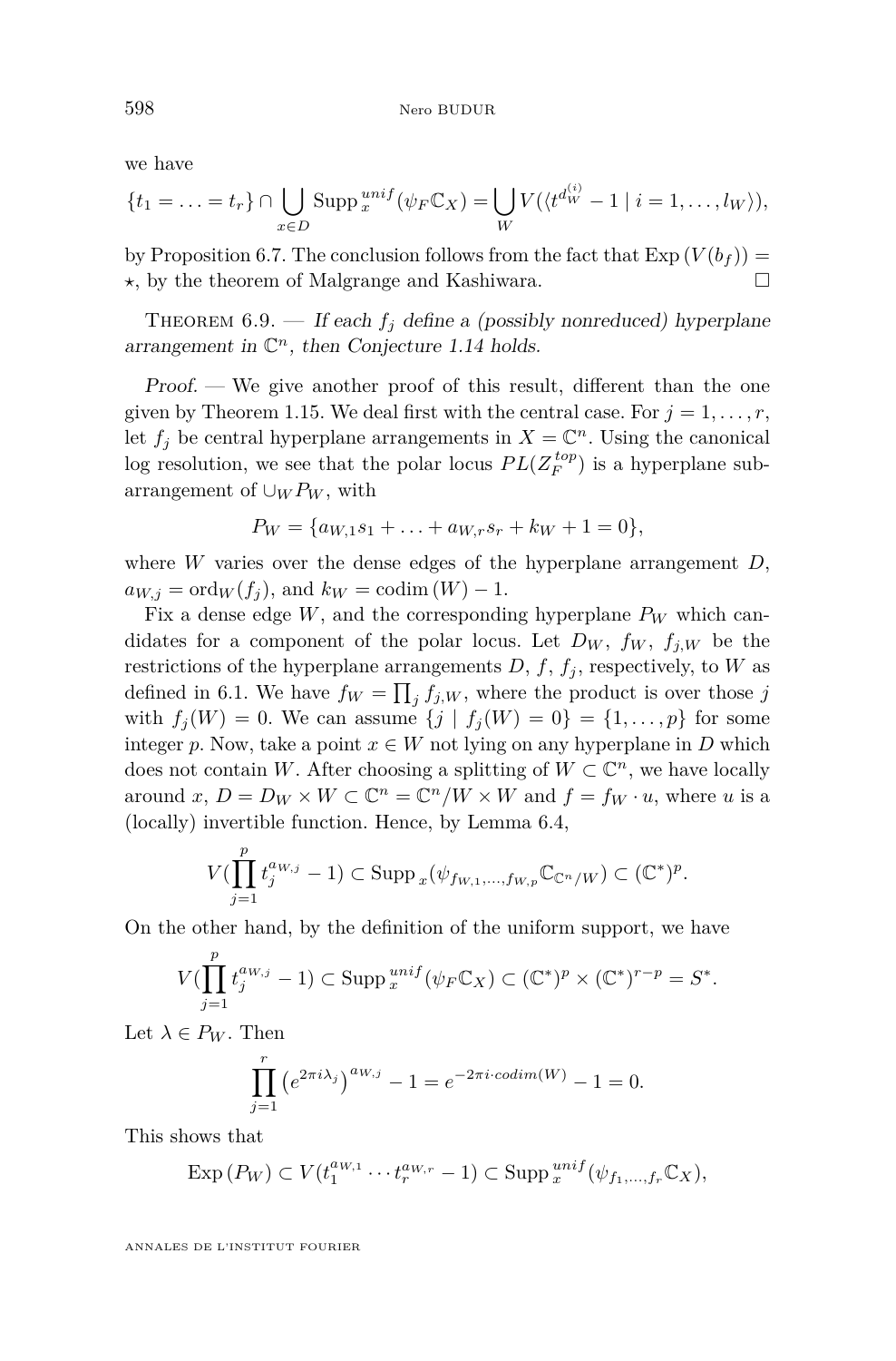<span id="page-51-0"></span>which was the claim.

The non-central case follows as in the proof of Proposition [6.7.](#page-47-0)  $\Box$ 

# **6.5. Proof of Theorem [1.18.](#page-10-0)**

We prove the claim for the case when  $f = \prod_{j=1}^{r} f_j$  is central, since this implies the non-central case as well. As in the proof of Theorem [6.9,](#page-50-0) the polar locus  $PL(Z_F^{top})$  is included in the hyperplane arrangement  $\cup_W P_W$ , with

$$
P_W = \{a_{W,1}s_1 + \ldots + a_{W,p}s_p + k_W + 1 = 0\},\
$$

where *W* varies over the dense edges of the hyperplane arrangement *D*,  $a_{W,j} = \text{ord}_W(f_j)$ , and  $k_W = \text{codim}(W) - 1$ . Hence,

 $P_W = {\text{deg}(f_{1,W})s_1 + ... \text{deg}(f_{p,W})s_p + \dim(\mathbb{C}^n/W) = 0}.$ 

Note that  $f_W = \prod_{j=1}^p f_{W,j}$  is indecomposable, and automatically central and essential. By assumption,  $P_W$  is in the zero locus of the ideal  $B_{F_W}$ , where  $F_W = (f_{1,W}, \ldots, f_{p,W})$  as before.

Now, as in the proof of Theorem [6.9,](#page-50-0) take a point  $x \in W$  not lying on any hyperplane in *D* which does not contain *W*. We have  $B_{F_W} = B_{F,x}$ , and the zero locus of  $B_{F,x}$  is included in the zero locus of  $B_F$ . The claim follows.

#### **7. Examples**

Example 7.1. — Let  $F = (x, y, x + y, z, x + y + z)$ . Then the product of all entries of *F* forms a central essential indecomposable hyperplane arrangement in  $\mathbb{C}^3$ . The Bernstein-Sato ideal  $B_F$  of  $F$  is currently intractable via computer. However, Conjecture [1.4](#page-5-0) predicts via Corollary [1.11](#page-8-0) that, in  $(\mathbb{C}^*)^5,$ 

(7.1)

$$
\operatorname{Exp}\left(V(B_F)\right) = V(\langle (t_1t_2t_3-1)(t_3t_4t_5-1)(t_1...t_5-1)\prod_{j=1}^5(t_j-1)\rangle).
$$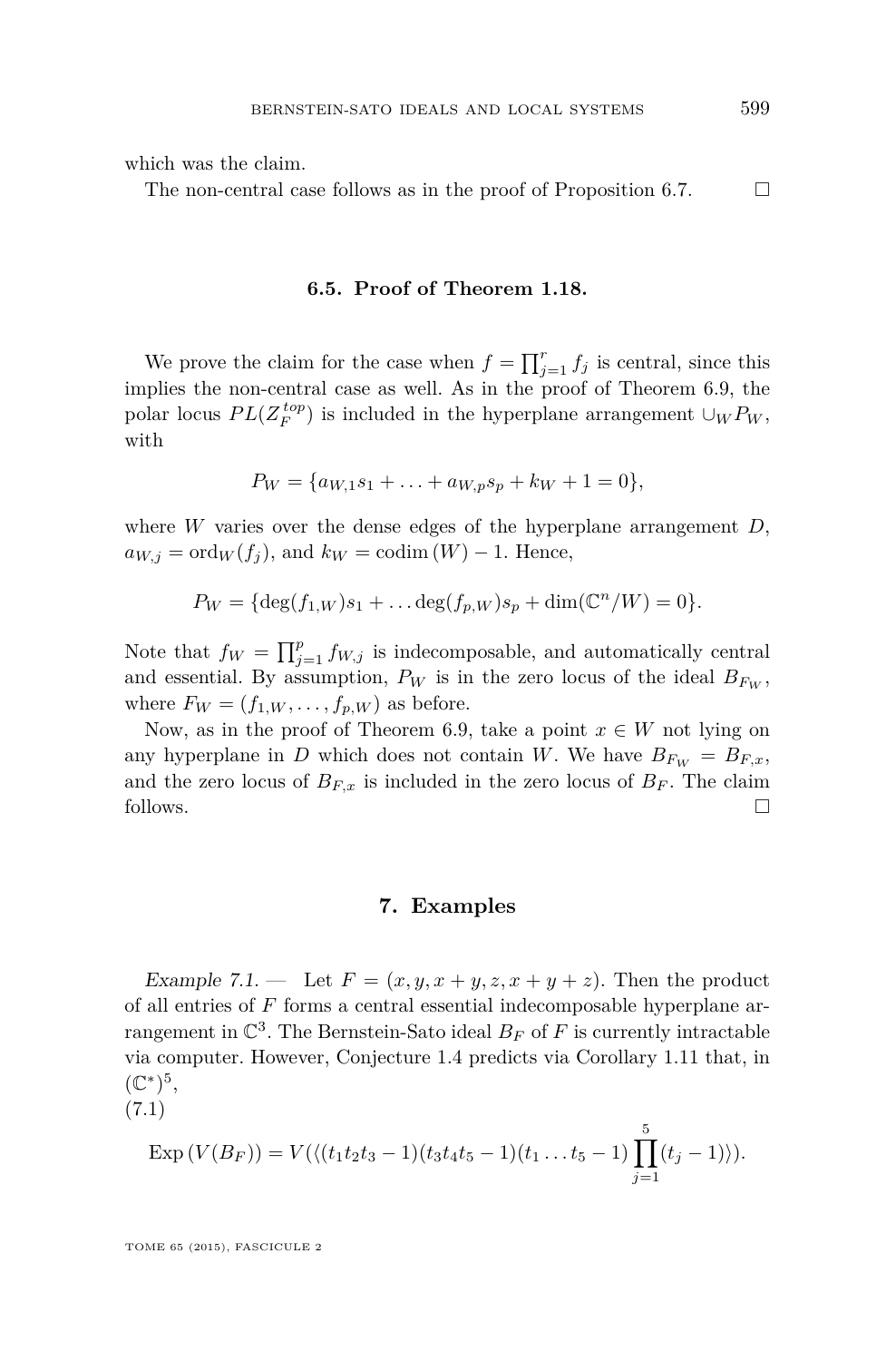We can actually check this as follows. One can compute with  $dmod$ .lib [\[25\]](#page-54-0):

$$
B_F^{\mathbf{e}_1} = \langle (s_1 + 1)(s_1 + s_2 + s_3 + 2)(s_1 + s_2 + s_3 + s_4 + s_5 + 3) \rangle,
$$
  
\n
$$
B_F^{\mathbf{e}_2} = \langle (s_2 + 1)(s_1 + s_2 + s_3 + 2)(s_1 + s_2 + s_3 + s_4 + s_5 + 3) \rangle,
$$
  
\n
$$
B_F^{\mathbf{e}_3} = \langle (s_3 + 1)(s_1 + s_2 + s_3 + 2)(s_3 + s_4 + s_5 + 2) \rangle
$$
  
\n
$$
\times (s_1 + s_2 + s_3 + s_4 + s_5 + 3) \rangle,
$$
  
\n
$$
B_F^{\mathbf{e}_4} = \langle (s_4 + 1)(s_3 + s_4 + s_5 + 2)(s_1 + s_2 + s_3 + s_4 + s_5 + 3) \rangle,
$$
  
\n
$$
B_F^{\mathbf{e}_5} = \langle (s_5 + 1)(s_3 + s_4 + s_5 + 2)(s_1 + s_2 + s_3 + s_4 + s_5 + 3) \rangle.
$$

Then [\(7.1\)](#page-51-0) follows from Lemma [4.13](#page-32-0) which says that  $\text{Exp}(V(B_F))$  =  $\bigcup_{j=1}^{5}$  Exp  $(V(B_F^{\mathbf{e}_j}))$ . Using a different computation, U. Walther has also checked that [\(7.1\)](#page-51-0) holds.

The local topological zeta function  $Z_{F,0}^{top}$  of  $F$  at the origin has a degree-7 irreducible numerator, and the denominator is equal to

$$
(s_1 + s_2 + s_3 + 2)(s_3 + s_4 + s_5 + 2)(s_1 + \ldots + s_5 + 3) \prod_{j=1}^{5} (s_j + 1).
$$

This illustrates the (local version of the) Multi-Variable Monodromy Conjecture which we proved for hyperplane arrangements. This also shows that Conjecture [1.13](#page-8-0) and the (local version of the) Multi-Variable Strong Monodromy Conjecture hold for *F*.

Example 7.2. — Conjecture [1.13,](#page-8-0) which we proved to imply the Multi-Variable Strong Monodromy Conjecture for hyperplane arrangements, can fail for decomposable arrangements. Let  $F = (x, y, x + y, z)$ . Then the product of all entries of *F* forms a central essential, but decomposable, hyperplane arrangement. The hyperplane  $s_1 + \ldots + s_4 + 3 = 0$  does not lie in the zero locus of the Bernstein-Sato ideal

$$
B_F = \langle (s_1 + 1)(s_2 + 1)(s_3 + 1)(s_4 + 1) \prod_{k=2}^4 (s_1 + s_2 + s_3 + k) \rangle.
$$

Example  $7.3.$  — If *F* is as in Example [4.19,](#page-33-0) the multi-variable local topological zeta function at the origin is

$$
Z_{F,0}^{top}(s) = \frac{2s_1s_2 + s_2 + 1}{(s_1+1)(s_2+1)(2s_2+1)}.
$$

This illustrates the (local version of the) Multi-Variable Strong Monodromy Conjecture.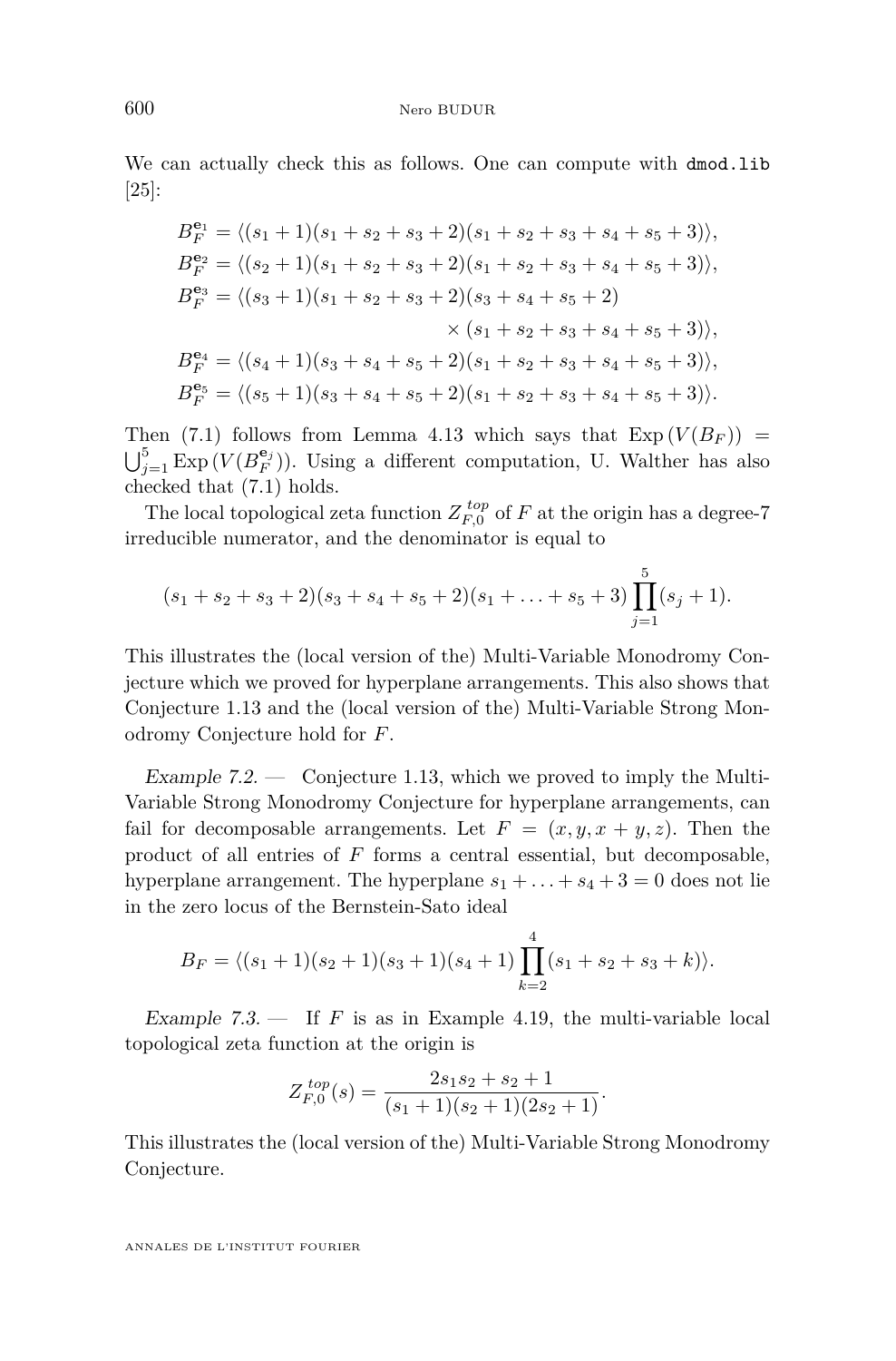#### BIBLIOGRAPHY

- <span id="page-53-0"></span>[1] D. Arapura, "Higgs line bundles, Green-Lazarsfeld sets, and maps of Kähler manifolds to curves", Bull. Amer. Math. Soc. (N.S.) **26** (1992), no. 2, p. 310-314.
- [2] ——— , "Geometry of cohomology support loci for local systems. I", J. Algebraic Geom. **6** (1997), no. 3, p. 563-597.
- [3] R. Bahloul, "Démonstration constructive de l'existence de polynômes de Bernstein-Sato pour plusieurs fonctions analytiques", Compos. Math. **141** (2005), no. 1, p. 175-191.
- [4] R. Bahloul & T. Oaku, "Local Bernstein-Sato ideals: algorithm and examples", J. Symbolic Comput. **45** (2010), no. 1, p. 46-59.
- [5] J.-E. Björk, Analytic D-modules and applications, Mathematics and its Applications, vol. 247, Kluwer Academic Publishers Group, Dordrecht, 1993, xiv+581 pages.
- [6] E. BOMBIERI & W. GUBLER, Heights in Diophantine geometry, New Mathematical Monographs, vol. 4, Cambridge University Press, Cambridge, 2006, xvi+652 pages.
- [7] J. Briançon, P. Maisonobe & M. Merle, "Constructibilité de l'idéal de Bernstein", in Singularities—Sapporo 1998, Adv. Stud. Pure Math., vol. 29, Kinokuniya, Tokyo, 2000, p. 79-95.
- [8] J.-L. Brylinski, "Transformations canoniques, dualité projective, théorie de Lefschetz, transformations de Fourier et sommes trigonométriques", Astérisque (1986), no. 140-141, p. 3-134, 251, Géométrie et analyse microlocales.
- [9] N. BUDUR, "Unitary local systems, multiplier ideals, and polynomial periodicity of Hodge numbers", Adv. Math. **221** (2009), no. 1, p. 217-250.
- [10] N. Budur, M. Mustaţă & Z. Teitler, "The monodromy conjecture for hyperplane arrangements", Geom. Dedicata **153** (2011), p. 131-137.
- [11] N. Budur & B. Wang, "Cohomology jump loci of quasi-projective varieties", [http:](http://arxiv.org/abs/1211.3766) [//arxiv.org/abs/1211.3766](http://arxiv.org/abs/1211.3766), to appear in Ann. Sci. École Norm. Sup.
- [12] P. Cassou-Noguès & A. Libgober, "Multivariable Hodge theoretical invariants of germs of plane curves", J. Knot Theory Ramifications **20** (2011), no. 6, p. 787-805.
- [13] W. Decker, G.-M. Greuel, G. Pfister & H. Schoönemann, "Singular 3-1-3 A computer algebra system for polynomial computations", [http://www.singular.](http://www.singular.uni-kl.de) [uni-kl.de](http://www.singular.uni-kl.de) (Feb 2010).
- [14] A. Dimca, Singularities and topology of hypersurfaces, Universitext, Springer-Verlag, New York, 1992, xvi+263 pages.
- [15] A. Dimca & L. Maxim, "Multivariable Alexander invariants of hypersurface complements", Trans. Amer. Math. Soc. **359** (2007), no. 7, p. 3505-3528.
- [16] A. Dimca & S. Papadima, "Nonabelian cohomology jump loci from an analytic viewpoint", <http://arxiv.org/abs/1206.3773>.
- [17] A. Dimca, Ş. Papadima & A. I. Suciu, "Topology and geometry of cohomology jump loci", Duke Math. J. **148** (2009), no. 3, p. 405-457.
- [18] V. GINZBURG, "Lectures on D-modules", [www.math.harvard.edu/~gaitsgde/grad\\_](www.math.harvard.edu/~gaitsgde/grad_2009/Ginzburg.pdf) [2009/Ginzburg.pdf](www.math.harvard.edu/~gaitsgde/grad_2009/Ginzburg.pdf), 1998.
- [19] M. Green & R. Lazarsfeld, "Deformation theory, generic vanishing theorems, and some conjectures of Enriques, Catanese and Beauville", Invent. Math. **90** (1987), no. 2, p. 389-407.
- [20] ——, "Higher obstructions to deforming cohomology groups of line bundles", J. Amer. Math. Soc. **4** (1991), no. 1, p. 87-103.
- [21] A. Gyoja, "Bernstein-Sato's polynomial for several analytic functions", J. Math. Kyoto Univ. **33** (1993), no. 2, p. 399-411.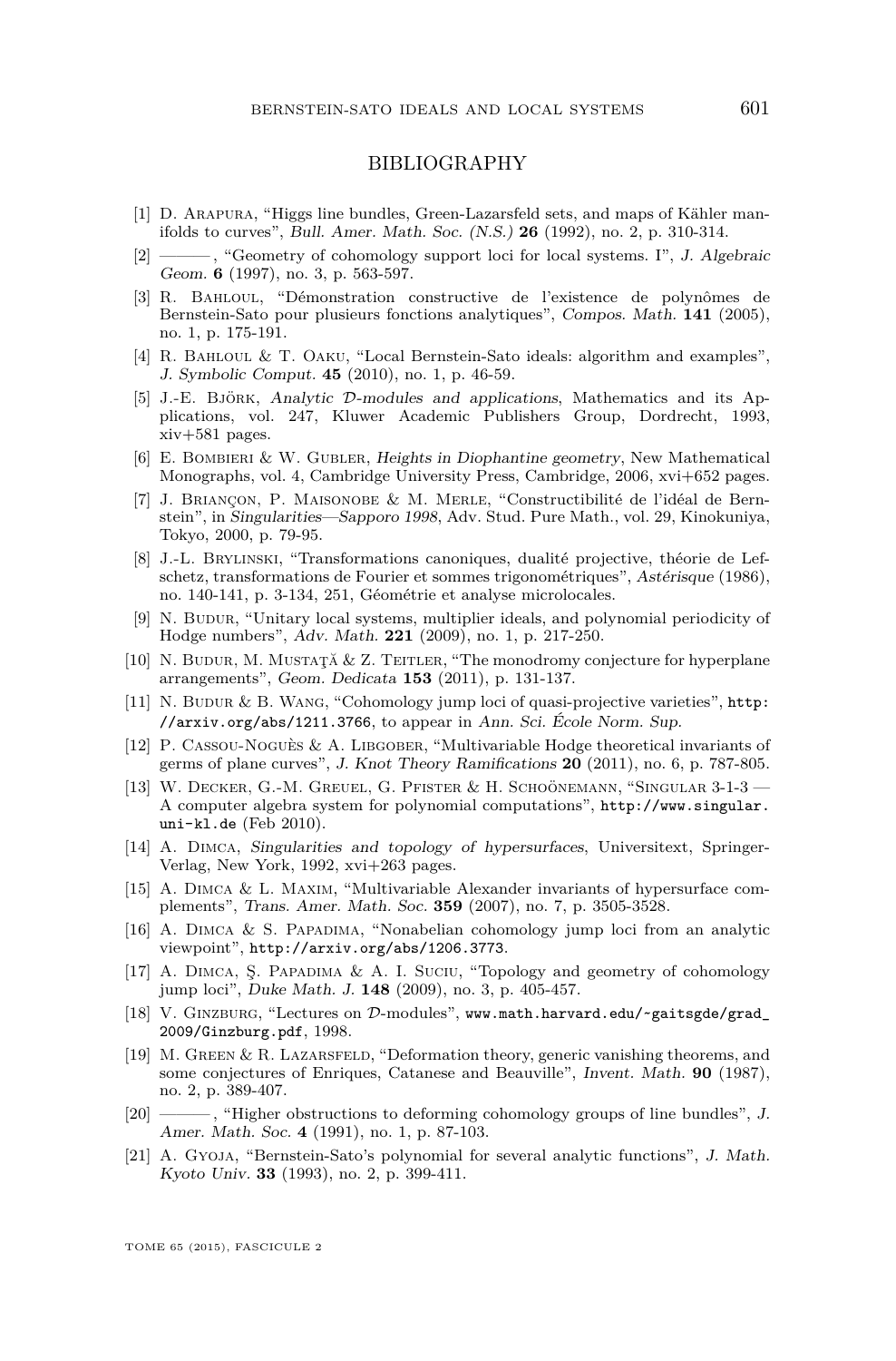- <span id="page-54-0"></span>[22] M. Kashiwara, "Vanishing cycle sheaves and holonomic systems of differential equations", in Algebraic geometry (Tokyo/Kyoto, 1982), Lecture Notes in Math., vol. 1016, Springer, Berlin, 1983, p. 134-142.
- [23] M. Kashiwara, "*B*-functions and holonomic systems. Rationality of roots of *B*functions", Invent. Math. **38** (1976/77), no. 1, p. 33-53.
- [24] M. Laurent, "Équations diophantiennes exponentielles", Invent. Math. **78** (1984), no. 2, p. 299-327.
- [25] V. Levandovskyy & J. Martín Morales, "textttdmod.lib", A Singular 3-1-3 library for algebraic D-modules (2011).
- [26] A. LIBGOBER, "Eigenvalues for the monodromy of the Milnor fibers of arrangements", in Trends in singularities, Trends Math., Birkhäuser, Basel, 2002, p. 141- 150.
- [27] ——— , "Non vanishing loci of Hodge numbers of local systems", Manuscripta Math. **128** (2009), no. 1, p. 1-31.
- [28] F. Loeser, "Fonctions d'Igusa *p*-adiques et polynômes de Bernstein", Amer. J. Math. **110** (1988), no. 1, p. 1-21.
- [29] ——— , "Fonctions zêta locales d'Igusa à plusieurs variables, intégration dans les fibres, et discriminants", Ann. Sci. École Norm. Sup. (4) **22** (1989), no. 3, p. 435-471.
- [30] B. Malgrange, "Polynômes de Bernstein-Sato et cohomologie évanescente", in Analysis and topology on singular spaces, II, III (Luminy, 1981), Astérisque, vol. 101, Soc. Math. France, Paris, 1983, p. 243-267.
- [31] A. Némethi & W. Veys, "Generalized monodromy conjecture in dimension two", Geom. Topol. **16** (2012), no. 1, p. 155-217.
- [32] J. Nicaise, "Zeta functions and Alexander modules", [http://arxiv.org/abs/math/](http://arxiv.org/abs/math/0404212) [0404212](http://arxiv.org/abs/math/0404212).
- [33] T. Oaku, "An algorithm of computing *b*-functions", Duke Math. J. **87** (1997), no. 1, p. 115-132.
- [34] T. Oaku & N. Takayama, "An algorithm for de Rham cohomology groups of the complement of an affine variety via *D*-module computation", J. Pure Appl. Algebra **139** (1999), no. 1-3, p. 201-233, Effective methods in algebraic geometry (Saint-Malo, 1998).
- [35] P. Orlik & H. Terao, Arrangements of hyperplanes, Grundlehren der Mathematischen Wissenschaften [Fundamental Principles of Mathematical Sciences], vol. 300, Springer-Verlag, Berlin, 1992, xviii+325 pages.
- [36] S. Papadima & A. I. Suciu, "Bieri-Neumann-Strebel-Renz invariants and homology jumping loci", Proc. Lond. Math. Soc. (3) **100** (2010), no. 3, p. 795-834.
- [37] M. Popa & C. Schnell, "Generic vanishing theory via mixed Hodge modules", <http://arxiv.org/abs/1112.3058>.
- [38] B. Rodrigues & W. Veys, "Holomorphy of Igusa's and topological zeta functions for homogeneous polynomials", Pacific J. Math. **201** (2001), no. 2, p. 429-440.
- [39] C. Sabbah, "Proximité évanescente. I. La structure polaire d'un D-module", Compositio Math. **62** (1987), no. 3, p. 283-328.
- [40] C. Sabbah, "Modules d'Alexander et D-modules", Duke Math. J. **60** (1990), no. 3, p. 729-814.
- [41] V. Schechtman, H. Terao & A. Varchenko, "Local systems over complements of hyperplanes and the Kac-Kazhdan conditions for singular vectors", J. Pure Appl. Algebra **100** (1995), no. 1-3, p. 93-102.
- [42] C. Simpson, "Subspaces of moduli spaces of rank one local systems", Ann. Sci. École Norm. Sup. (4) **26** (1993), no. 3, p. 361-401.